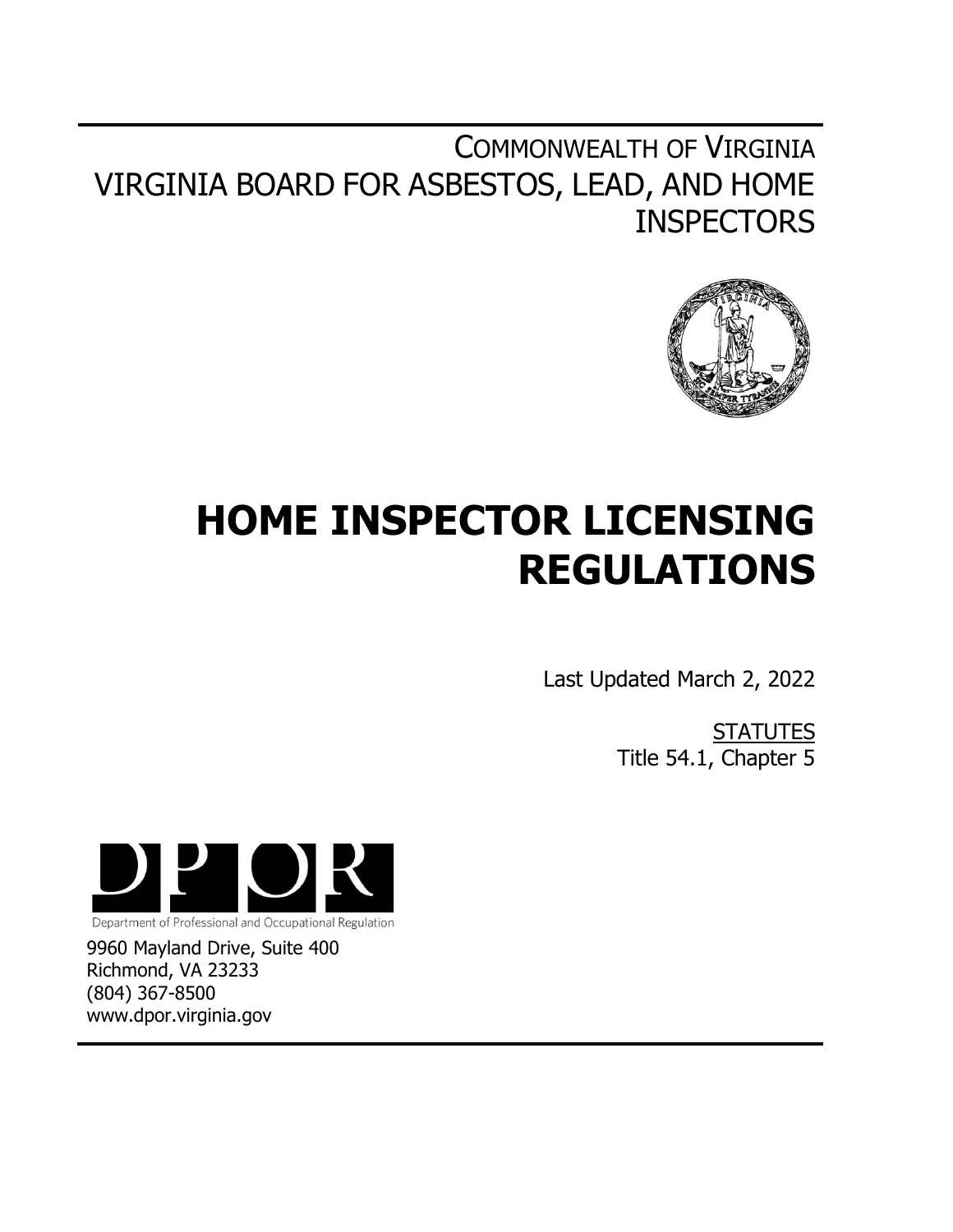## **NOTICE SUMMARY OF SIGNIFICANT CHANGES**

Included in this document are relevant excerpts from the Virginia Administrative Code. Please note that the Virginia Board for Asbestos, Lead, and Home Inspectors is responsible for promulgating regulations in accordance with the Administrative Process Act  $(\frac{8}{2.2} - 4000)$  et seq.), and the Virginia Code Commission is responsible for compiling and codifying all of the administrative regulations of state agencies into the Virginia Administrative Code.

It is your responsibility to stay informed and follow all regulations and statutes governing your profession or occupation. As a regulant of the Board, you should read and become familiar with all regulations applicable to your profession or occupation. You can stay informed of regulatory actions that may result in changes to the regulations at Virginia Regulatory Town Hall [\(www.townhall.virginia.gov\)](http://www.townhall.virginia.gov/).

This document is a complete, edited (unofficial) copy of the Home Inspector Licensing Regulations (18 VAC 15-40). Please refer to the Virginia Administrative Code for an official copy of the regulations applicable to your profession or occupation. You can access the Virginia Administrative Code online at [http://law.lis.virginia.gov/admincode.](http://law.lis.virginia.gov/admincode)

The following is a brief summary of the changes to the Home Inspector Licensing Regulations effective March 2, 2022, but does not include all changes made to the regulations.

 License renewal and reinstatement fees for licenses are temporarily reduced. For licenses expiring after February 1, 2022, and before February 1, 2024, the renewal fee will be \$25 for home inspector licenses; and \$50 for home inspector licenses with an NRS specialty. For reinstatement applications received after March 1, 2022, and on or before February 29, 2024, the reinstatement fee will be \$105 for home inspector licenses; and \$130 for home inspector licenses with an NRS specialty.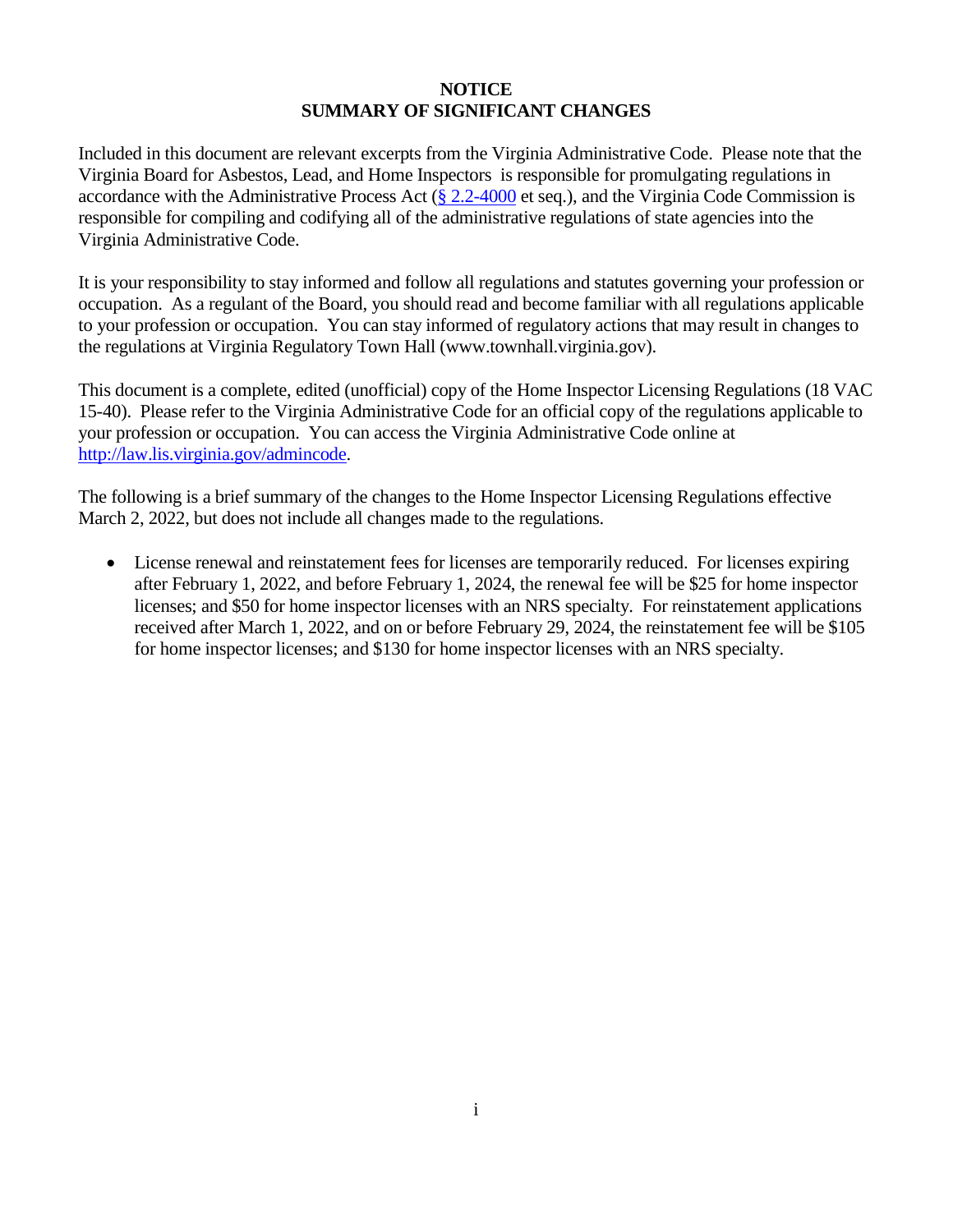## **STATEMENT OF PURPOSE**

This document contains the information you will need to obtain your Home Inspector License. The law that governs your profession is found in Chapter 5 [\(§ 54.1-500](https://law.lis.virginia.gov/vacode/title54.1/chapter5/section54.1-500/) et seq.) of Title 54.1 of the Code of Virginia. That law permits the Department of Professional and Occupational Regulation to issue regulations that tell you more about what is expected of you in your profession. This document contains a copy of the law and regulations that you will need to know and obey to obtain and keep your Home Inspector License**.** 

## **BE SURE YOU READ AND UNDERSTAND THE STANDARDS OF PRACTICE AND CONDUCT. YOUR FAILURE TO OBEY THESE STANDARDS COULD RESULT IN A MONETARY PENALTY OR THE LOSS OF YOUR HOME INSPECTOR LICENSE.**

It is the goal of the Department of Professional and Occupational Regulation to provide you with the information you need to comply with the law and regulations. If you have a question and cannot find the answer to it in this document, please write to:

Virginia Board for Asbestos, Lead, and Home Inspectors Department of Professional and Occupational Regulation 9960 Mayland Drive, Suite 400 Richmond, VA 23233

or call the Agency at (804) 367-8595 or e-mail [ALHI@dpor.virginia.gov.](file://///DPOR-STORAGE/Shared/CIC,%20WWWOOSSP,%20ALHI/GENERAL/REG%20REVIEW/Reg%20Booklets/ALHI/Home%20Inspectors/Effective%202020/ALHI@dpor.virginia.gov)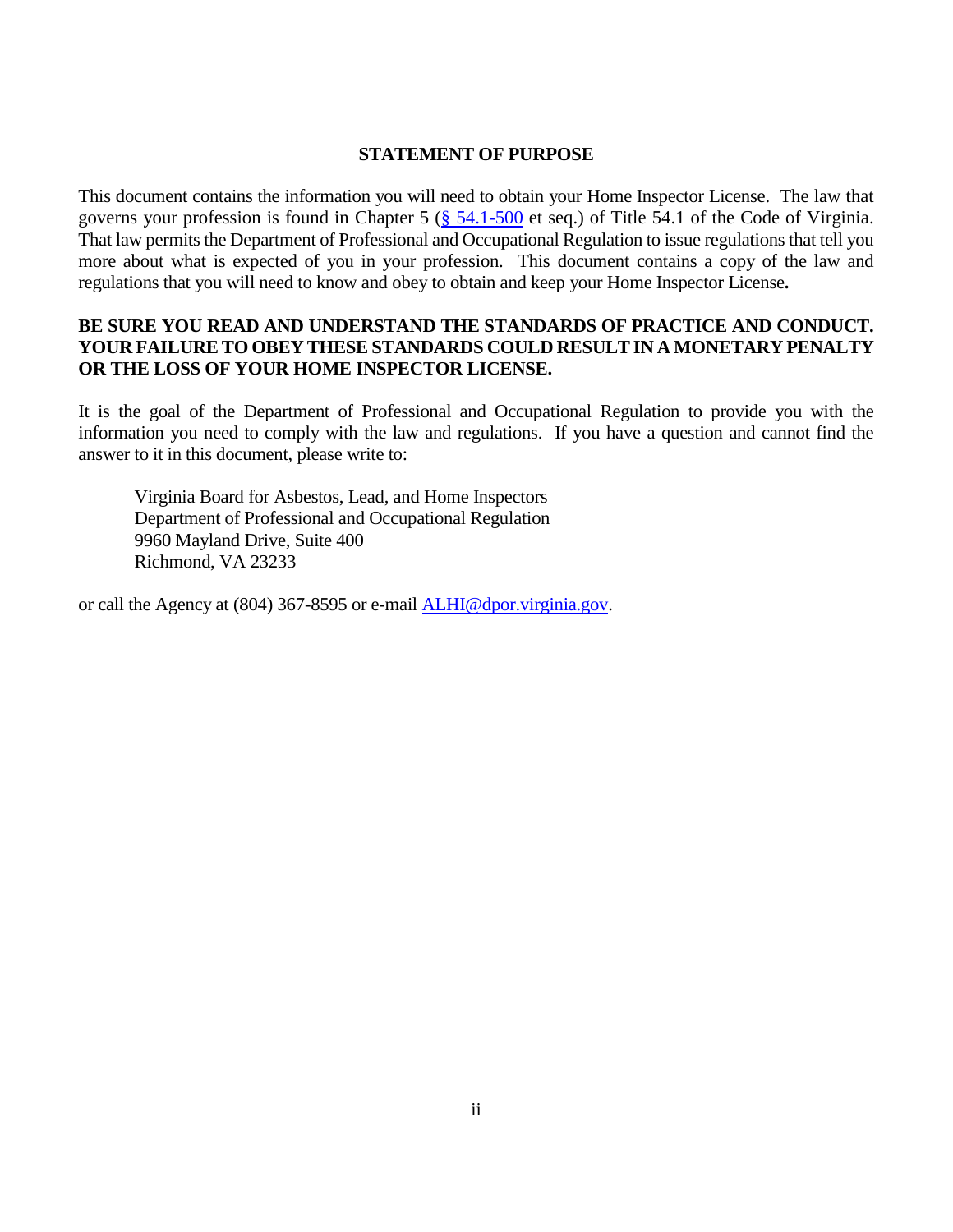## **TABLE OF CONTENTS**

| <b>REGULATIONS:</b>                                                                                                                                |  |
|----------------------------------------------------------------------------------------------------------------------------------------------------|--|
| <b>Part I – General</b>                                                                                                                            |  |
|                                                                                                                                                    |  |
|                                                                                                                                                    |  |
| Part II - Entry                                                                                                                                    |  |
|                                                                                                                                                    |  |
|                                                                                                                                                    |  |
|                                                                                                                                                    |  |
|                                                                                                                                                    |  |
| 18VAC15-40-34. Individuals certified or licensed in another jurisdiction; equivalency                                                              |  |
|                                                                                                                                                    |  |
|                                                                                                                                                    |  |
|                                                                                                                                                    |  |
|                                                                                                                                                    |  |
| <b>Part III - Renewal and Reinstatement of License</b>                                                                                             |  |
|                                                                                                                                                    |  |
| 18VAC15-40-72. Continuing professional education required for home                                                                                 |  |
| 18VAC15-40-75. Board-approved new residential structure continuing professional<br>education course required to maintain new residential structure |  |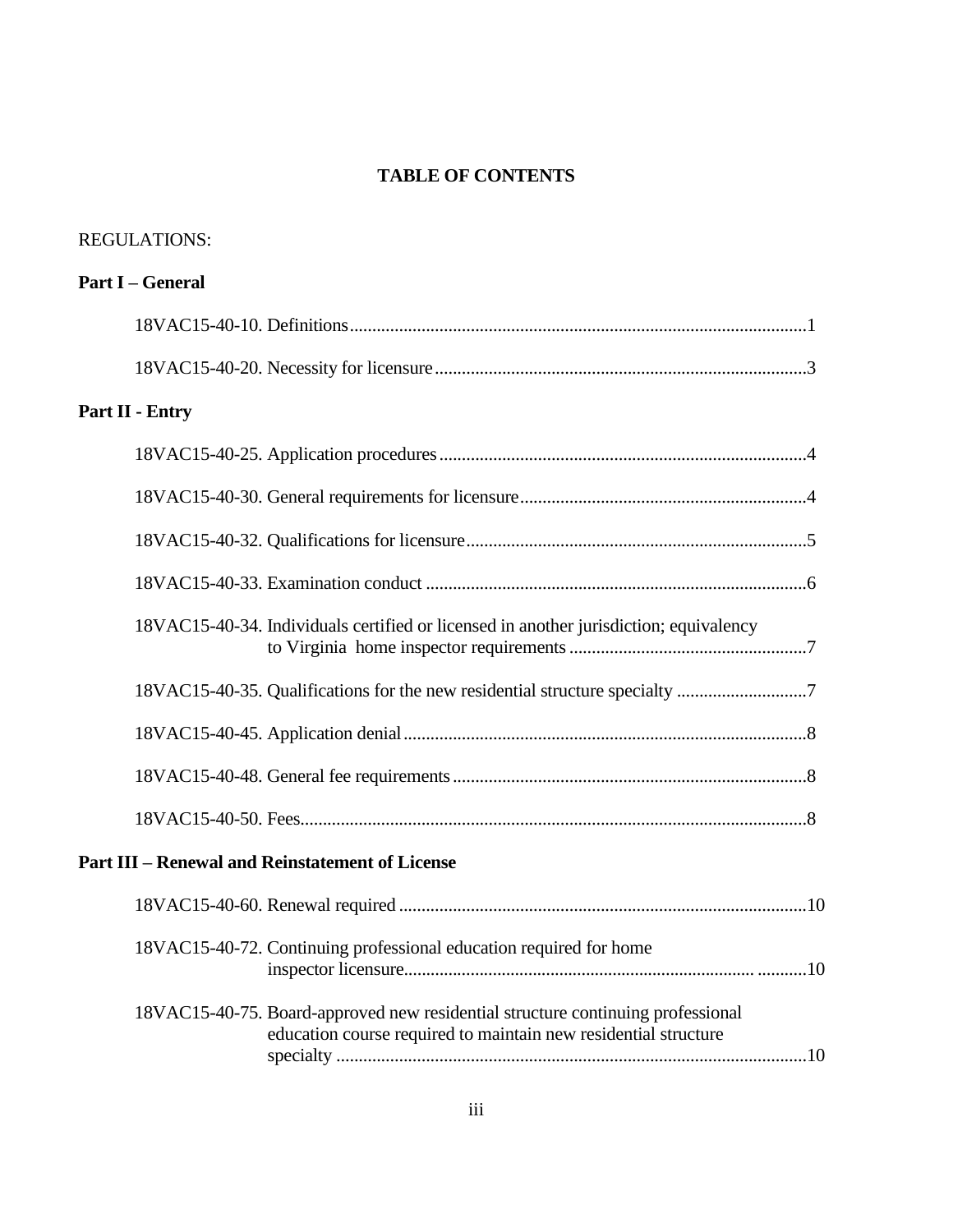| 18VAC15-40-78. Maintenance of continuing professional education records11                                                                                           |  |
|---------------------------------------------------------------------------------------------------------------------------------------------------------------------|--|
|                                                                                                                                                                     |  |
|                                                                                                                                                                     |  |
| 18VAC15-40-105. Status of licensee during the period prior to reinstatement 13                                                                                      |  |
| 18VAC15-40-107. Board discretion to deny renewal or reinstatement 13                                                                                                |  |
| 18VAC15-40-108. License renewal or reinstatement after July 1, 2017 13                                                                                              |  |
| <b>Part IV - Minimum Standards for Conducting Home Inspections</b>                                                                                                  |  |
|                                                                                                                                                                     |  |
|                                                                                                                                                                     |  |
| <b>Part V - Standards of Conduct and Practice</b>                                                                                                                   |  |
|                                                                                                                                                                     |  |
|                                                                                                                                                                     |  |
|                                                                                                                                                                     |  |
|                                                                                                                                                                     |  |
|                                                                                                                                                                     |  |
| 18VAC15-40-160. Maintenance of licenses, reports, and documentation24                                                                                               |  |
|                                                                                                                                                                     |  |
| Part VI - Approval of Prelicense Education Courses, New Residential Structures Training<br>Module, and New Residential Structures Continuing Professional Education |  |
| 18VAC15-40-200. Prelicense education courses, new residential structures<br>training modules, and new residential structures continuing                             |  |
|                                                                                                                                                                     |  |
|                                                                                                                                                                     |  |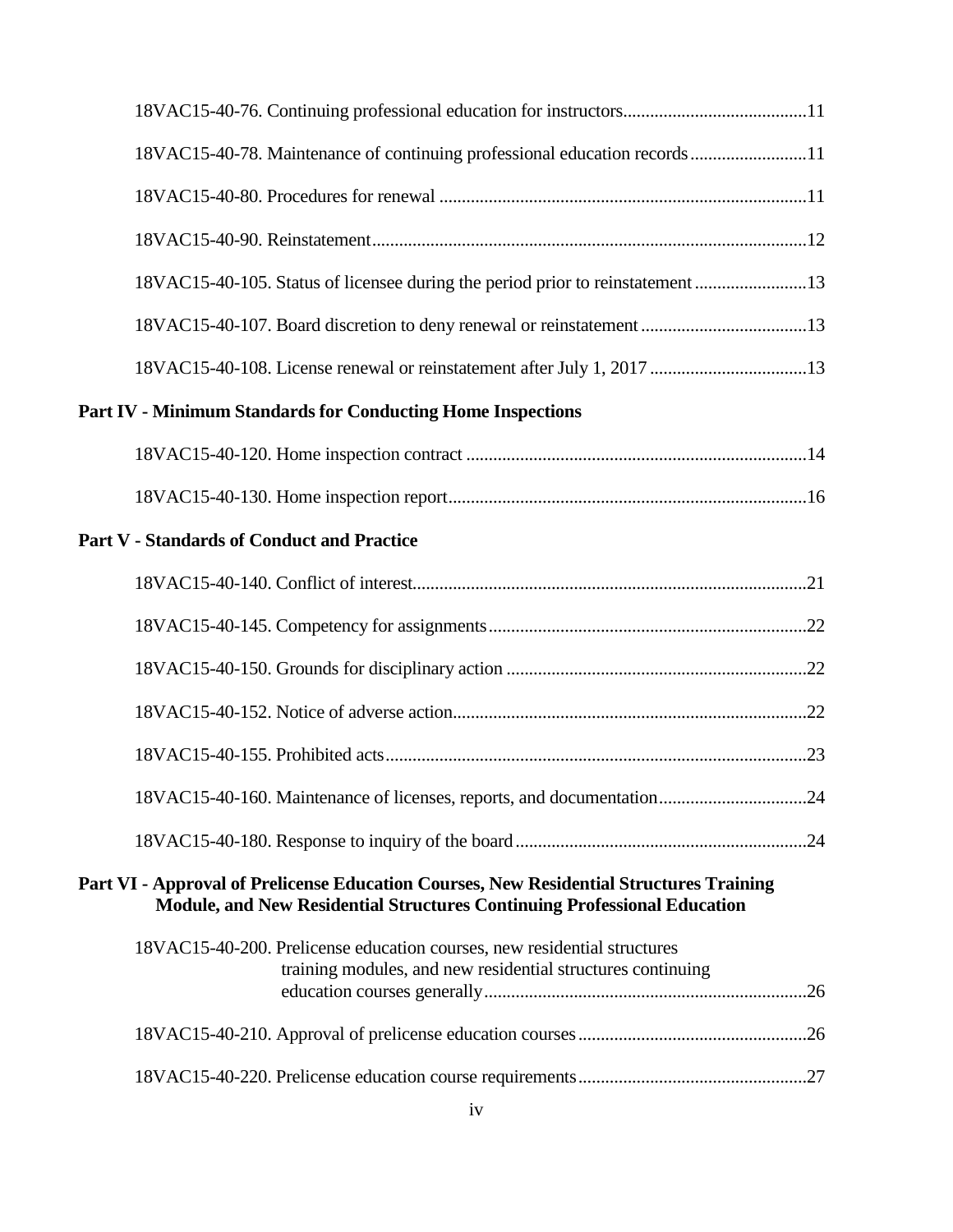|                                            | 18VAC15-40-230. Approval of new residential structures training modules and<br>new residential structures continuing professional education27                                                 |  |
|--------------------------------------------|-----------------------------------------------------------------------------------------------------------------------------------------------------------------------------------------------|--|
|                                            | 18VAC15-40-240. New residential structures training module requirements28                                                                                                                     |  |
|                                            | 18VAC15-40-250. New residential structures training modules and new residential<br>structures continuing professional education requirements 29                                               |  |
|                                            | 18VAC15-40-260. Documentation of prelicense education courses, new residential<br>structures training modules, and new residential structures<br>continuing professional education completion |  |
|                                            |                                                                                                                                                                                               |  |
|                                            |                                                                                                                                                                                               |  |
|                                            |                                                                                                                                                                                               |  |
|                                            |                                                                                                                                                                                               |  |
|                                            | 18VAC15-40-300. Board authority to audit approved education courses and                                                                                                                       |  |
| <b>EXCERPTS FROM THE CODE OF VIRGINIA:</b> |                                                                                                                                                                                               |  |
|                                            |                                                                                                                                                                                               |  |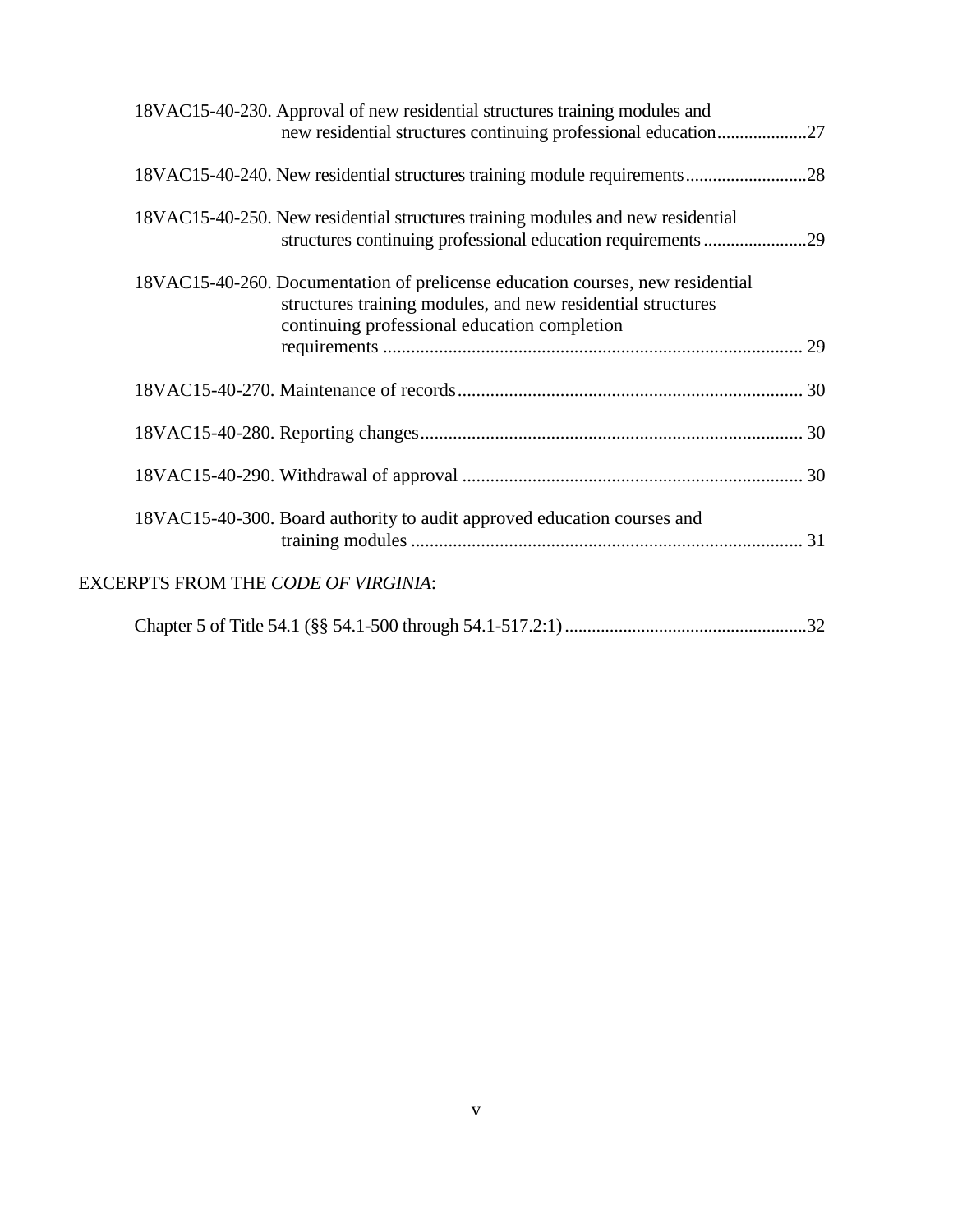## **PART I.**

## **GENERAL**

#### **18VAC15-40-10. Definitions.**

A. Section [54.1-500](https://law.lis.virginia.gov/vacode/title54.1/chapter5/section54.1-500/) of the Code of Virginia provides definitions of the following terms and phrases as used in this chapter:

"Board"

"Home inspection"

"Home inspector"

"Person"

"Residential building"

B. Section [54.1-517.2:1](https://law.lis.virginia.gov/vacode/title54.1/chapter5/section54.1-517.2:1/) of the Code of Virginia provides definitions of the following terms and phrases as used in 18VAC15-40-130:

"Bonding"

"Corrugated stainless steel tubing or CSST"

"Grounding"

C. The following words and terms when used in this chapter shall have the following meanings unless a different meaning is provided or is plainly required by the context:

"Address of record" means the mailing address designated by the licensee to receive notices and correspondence from the board.

"Adjacent" means adjoining or within three feet of the residential building and that may affect the residential building.

"Applicant" means an individual who has submitted an application for licensure.

"Application" means a completed, board-prescribed form submitted with the appropriate fee and other required documentation.

"Client" means a person who engages the services of a home inspector for a home inspection.

"Compensation" means the receipt of monetary payment or other valuable consideration for services rendered.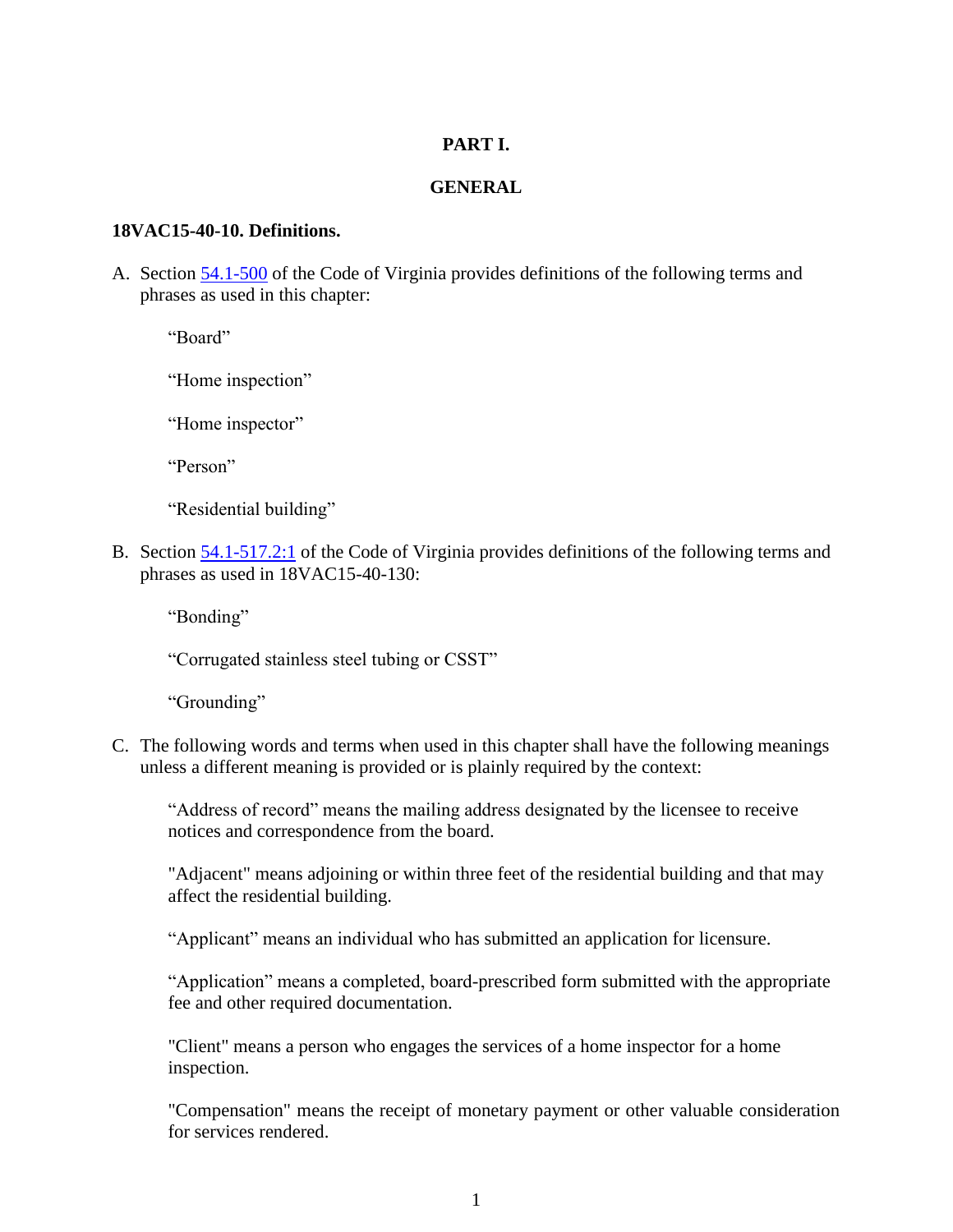"Component" means a part of a system.

"Contact hour" means 50 minutes of participation in a structured training activity.

"CPE" means continuing professional education.

"Department" means the Department of Professional and Occupational Regulation.

"Financial interest" means financial benefit accruing to an individual or to a member of his immediate family. Such interest shall exist by reason of (i) ownership in a business if the ownership exceeds 3.0% of the total equity of the business; (ii) annual gross income that exceeds or may be reasonably anticipated to exceed \$1,000 from ownership in real or personal property or a business; (iii) salary, other compensation, fringe benefits, forgiveness of debt, or benefits from the use of property, or any combination of it, paid or provided by a business that exceeds or may be reasonably expected to exceed \$1,000 annually; (iv) ownership of real or personal property if the interest exceeds \$1,000 in value and excluding ownership in business, income, salary, other compensation, fringe benefits, or benefits from the use of property; (v) personal liability incurred or assumed on behalf of a business if the liability exceeds 3.0% percent of the asset value of the business; or (vi) an option for ownership of a business, real property, or personal property if the ownership interest will consist of clause (i) or (iv) of this definition.

"Fireplace" means an interior fire-resistant masonry permanent or prefabricated fixture that can be used to burn fuel and is either vented or unvented.

"Foundation" means the element of a structure that connects to the ground and transfers loads from the structure to the ground. Foundations may be shallow or deep.

"Licensee" means a home inspector as defined in Chapter 5 ( $\S$  54.1-500 et seq.) of Title 54.1 of the Code of Virginia.

"Licensure" means a method of regulation whereby the Commonwealth, through the issuance of a license, authorizes a person possessing the character and minimum skills to engage in the practice of a profession or occupation that is unlawful to practice without such license.

"New residential structure" or "NRS" means a residential structure for which the first conveyance of record title to a purchaser has not occurred or the purchaser has not taken possession, whichever occurs later.

"NRS specialty" means a designation granted by the board to a home inspector that authorizes such individual to conduct home inspections on any new residential structure.

"Outbuilding" means any structure on the property that is more than three feet from the residential building and that may affect the residential building.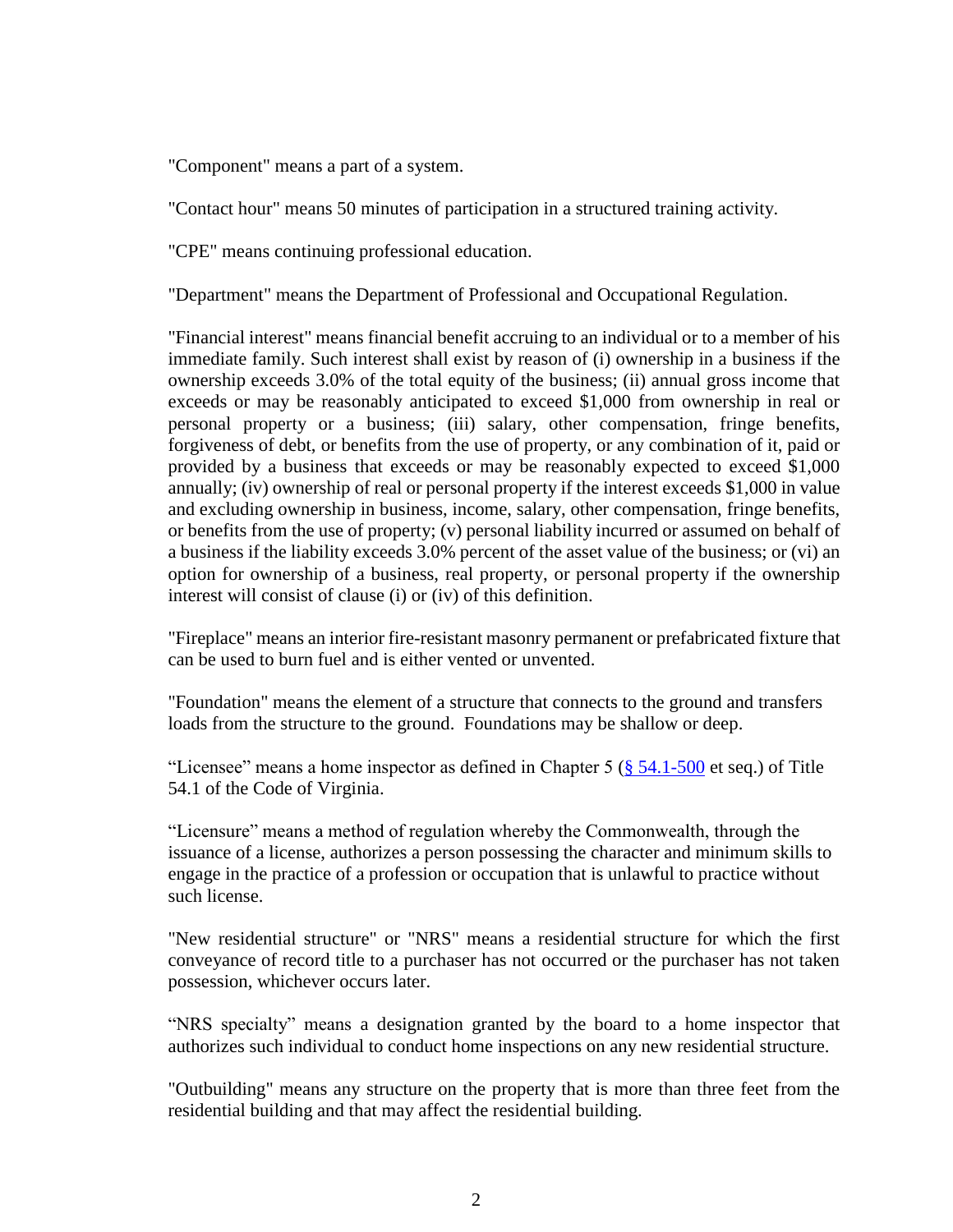"Prelicense education course" means an instruction program approved by the board and is one of the requirements for licensure effective July 1, 2017.

"Readily accessible" means available for access without requiring moving or removing of any obstacles.

"Reinstatement" means the process and requirements through which an expired license can be made valid without the licensee having to apply as a new applicant.

"Renewal" means the process and requirements for periodically approving the continuance of a license.

"Residential structure" means a structure consisting of no more than two dwelling units or a townhouse.

"Solid fuel burning appliances" means a hearth and fire chamber or similarly prepared place in which a fire may be built and that is built in conjunction with a chimney, or a listed assembly of a fire chamber, its chimney and related factory-made parts designed for unit assembly without requiring field construction.

"System" means a combination of interacting or interdependent components, assembled to carry out one or more functions.

"Virginia Residential Code" means the provisions of the Virginia Construction Code (Part I (13VAC5-63-10 et seq.) of 13VAC5-63) applicable to R-5 residential structures and that includes provisions of the International Residential Code as amended by the Board of Housing and Community Development.

## *Historical Notes*

*Derived from Virginia Register [Volume 19, Issue 18,](http://register.dls.virginia.gov/vol19/iss18/v19i18.pdf) eff. July 1, 2003; amended, Virginia Register [Volume 27, Issue](http://register.dls.virginia.gov/toc.aspx?voliss=27:11)  [11,](http://register.dls.virginia.gov/toc.aspx?voliss=27:11) eff. April 1, 2011; [Volume 33, Issue 14,](http://register.dls.virginia.gov/toc.aspx?voliss=33:14) eff. April 17, 2017; [Volume 33, Issue 19,](http://register.dls.virginia.gov/toc.aspx?voliss=33:19) eff. July 1, 2017; [Volume 33,](http://register.dls.virginia.gov/toc.aspx?voliss=33:26)  [Issue 26,](http://register.dls.virginia.gov/toc.aspx?voliss=33:26) eff. September 20, 2017.*

## **18VAC15-40-20. Necessity for licensure.**

- A. It shall be unlawful for any individual who does not possess a license as a home inspector issued by the board to perform a home inspection for compensation on a residential building.
- B. A home inspection on a new residential structure shall only be conducted by a home inspector with the NRS specialty and who has completed a training module on the Virginia Residential Code.

#### *Historical Notes*

*Derived from Virginia Register [Volume 19, Issue 18,](http://register.dls.virginia.gov/vol19/iss18/v19i18.pdf) eff. July 1, 2003; amended, Virginia Register [Volume 33, Issue](http://register.dls.virginia.gov/toc.aspx?voliss=33:19)  [19,](http://register.dls.virginia.gov/toc.aspx?voliss=33:19) eff. July 1, 2017.*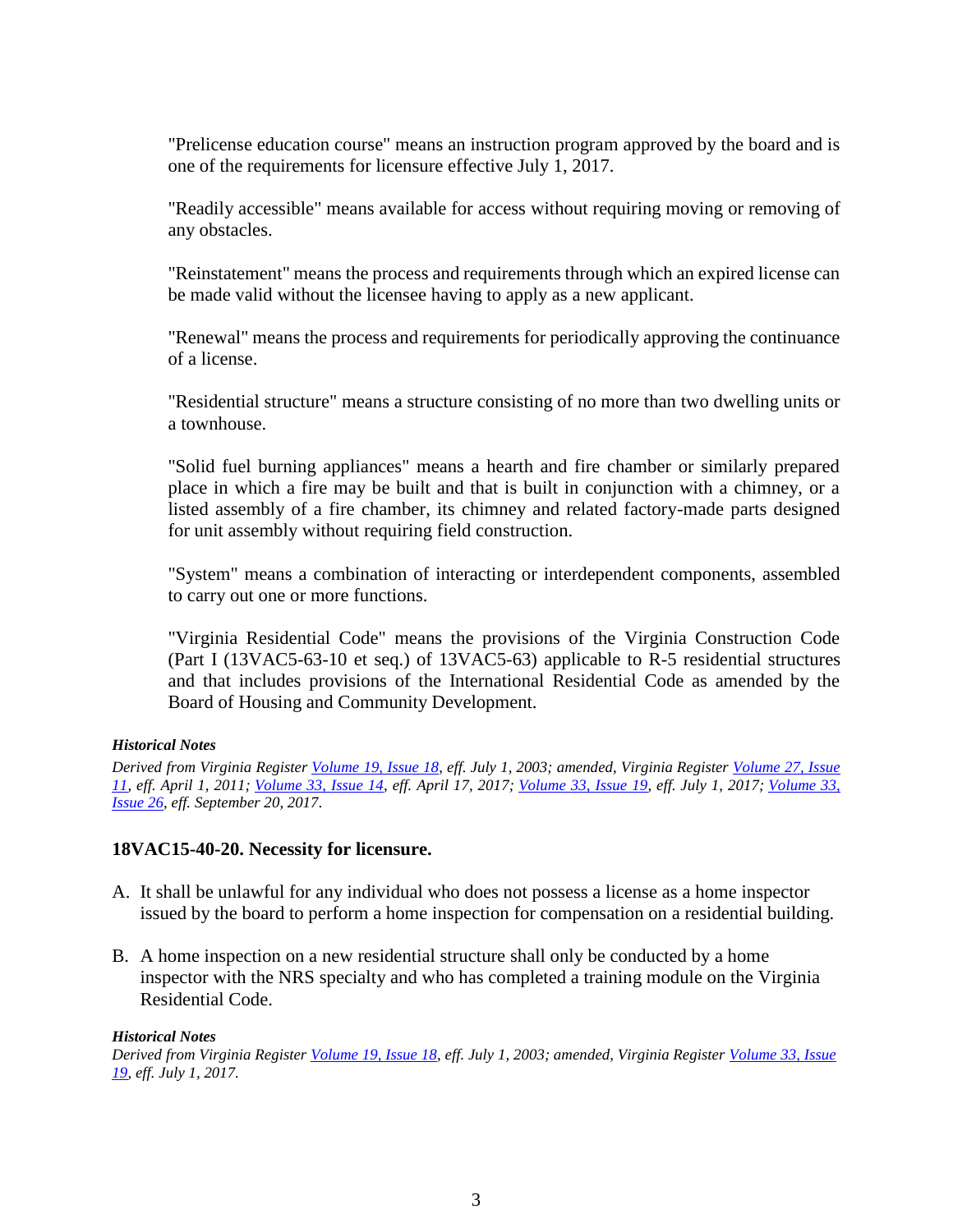## **PART II.**

## **ENTRY**

## **18VAC15-40-25. Application procedures.**

- A. All applicants seeking licensure shall submit an application with the appropriate fee specified in 18VAC15-40-50. Application shall be made on forms provided by the board or its agent.
	- 1. By submitting the application to the department, the applicant certifies that the applicant has read and understands the applicable statutes and the board's regulations.
	- 2. The receipt of an application and the deposit of fees by the board do not indicate approval of the application by the board.
- B. The board may make further inquiries and investigations with respect to the applicant's qualifications to confirm or amplify information supplied. All applications shall be completed in accordance with the instructions contained in this section and on the application. Applications will not be considered complete until all required documents are received by the board.
- C. The applicant will be notified within 30 days of the board's receipt of an initial application if the application is incomplete. An individual who fails to complete the application process within 12 months of receipt of the application in the board's office must submit a new application.
- D. The applicant shall immediately report all changes in information supplied with the application, if applicable, prior to issuance of the license or expiration of the application.

#### *Historical Notes*

*Derived from Virginia Register [Volume 33, Issue 19,](http://register.dls.virginia.gov/toc.aspx?voliss=33:19) eff. July 1, 2017.* 

## **18VAC15-40-30. General requirements for licensure.**

- A. In addition to the provisions of 18VAC15-40-32, every applicant for a home inspector license shall meet the requirements provided in this section.
- B. The applicant shall be at least 18 years old.
- C. The applicant shall provide a mailing address, which shall serve as the address of record. A post office box is only acceptable as the address of record when a physical address is also provided.
- D. In accordance with  $\S$  [54.1-204](https://law.lis.virginia.gov/vacode/title54.1/chapter2/section54.1-204/) of the Code of Virginia, each applicant shall disclose the following information: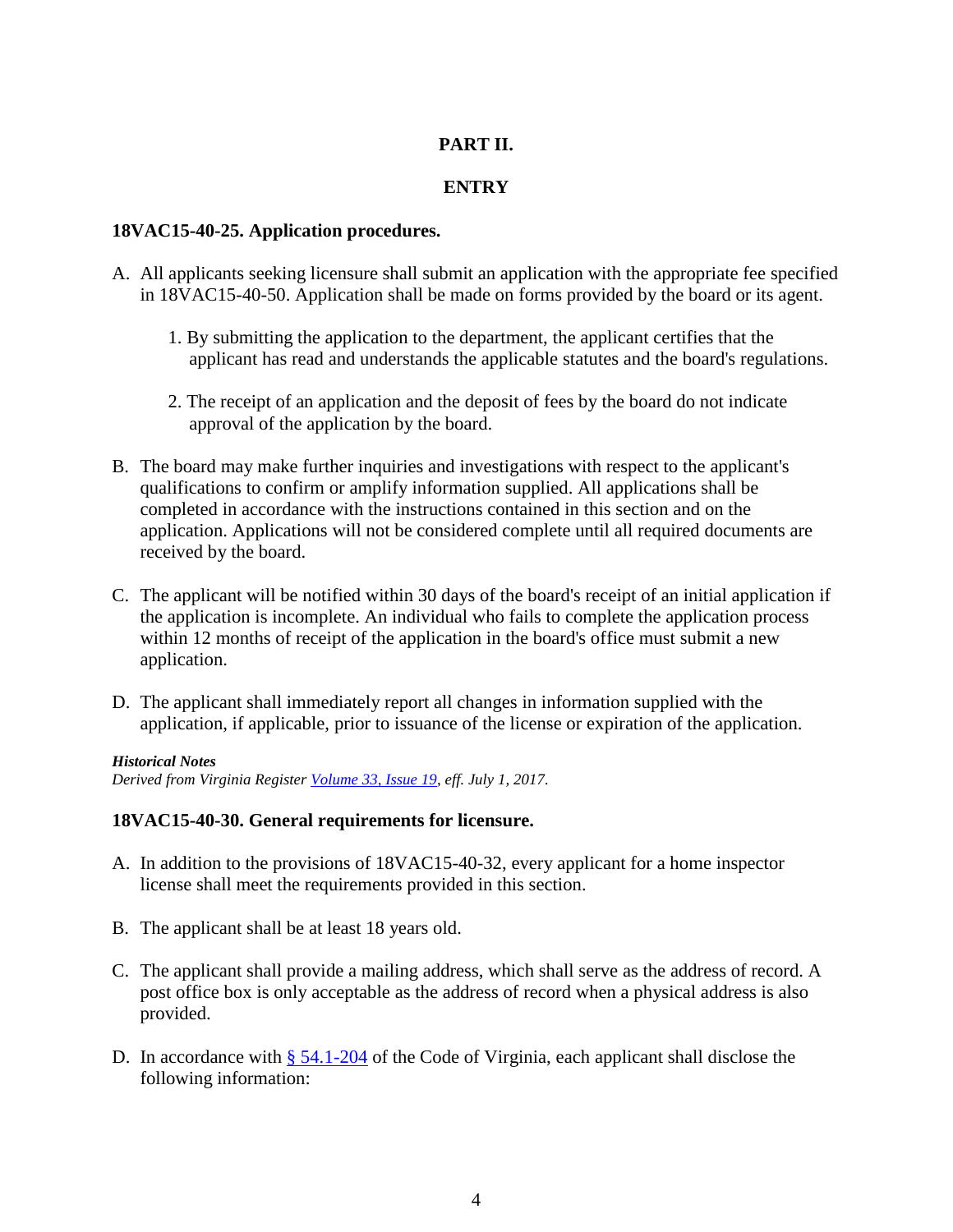- 1. All misdemeanor convictions involving moral turpitude, sexual offense, non-marijuana drug distribution, or physical injury within five years of the date of the application; and
- 2. All felony convictions during the applicant's lifetime.

Any plea of nolo contendere shall be considered a conviction for the purposes of this section. The record of conviction received from a court shall be accepted as prima facie evidence of a conviction or finding of guilt. The board, in its discretion, may deny licensure to any applicant in accordance with [§ 54.1-204](https://law.lis.virginia.gov/vacode/title54.1/chapter2/section54.1-204/) of the Code of Virginia.

- E. The applicant for licensure shall be in compliance with the standards of conduct and practice set forth in Part V (18VAC15-40-140 et seq.) of this chapter at the time of application, while the application is under review by the board, and at all times when the license is in effect.
- F. The applicant shall report any suspension, revocation, or surrender of a license, certification, or registration in connection with a disciplinary action or a license, certification, or registration that has been the subject of discipline in any jurisdiction prior to applying for licensure. The board, in its discretion, may deny licensure to any applicant based on prior suspensions, revocations, or surrender of licenses based on disciplinary action by any jurisdiction. The applicant has the right to request further review of any such action by the board under the Administrative Process Act [\(§ 2.2-4000](https://law.lis.virginia.gov/vacode/title2.2/chapter40/section2.2-4000/) et seq. of the Code of Virginia.)
- G. The applicant for licensure shall submit evidence of having obtained general liability insurance with minimum limits of \$250,000 per occurrence. A business liability insurance policy or a commercial general liability insurance policy with minimum limits of \$250,000 may be considered to meet such requirement, so long as the applicant is listed as an additional insured. If for any reason the board cannot reasonably ensure that the applicant is sufficiently covered in accordance with this subsection, the board may require that requisite coverage be obtained in the name of the applicant. Proof of such insurance policy must be submitted in order to obtain the license.

#### *Historical Notes*

*Derived from Virginia Register [Volume 19, Issue 18,](http://register.dls.virginia.gov/vol19/iss18/v19i18.pdf) eff. July 1, 2003; amended, Virginia Register [Volume 27, Issue](http://register.dls.virginia.gov/toc.aspx?voliss=27:11)  [11,](http://register.dls.virginia.gov/toc.aspx?voliss=27:11) eff. April 1, 2011; [Volume 31, Issue 20,](http://register.dls.virginia.gov/toc.aspx?voliss=31:20) eff. August 1, 2015; [Volume 33, Issue 19,](http://register.dls.virginia.gov/toc.aspx?voliss=33:19) eff. July 1, 2017; [Volume 38,](http://register.dls.virginia.gov/toc.aspx?voliss=38:07)  [Issue 7,](http://register.dls.virginia.gov/toc.aspx?voliss=38:07) eff. December 22, 2021.* 

## **18VAC15-40-32. Qualifications for licensure.**

A. An applicant for licensure as a home inspector shall furnish documentation acceptable to the board that one of the qualifications for licensure in Table 1 has been met: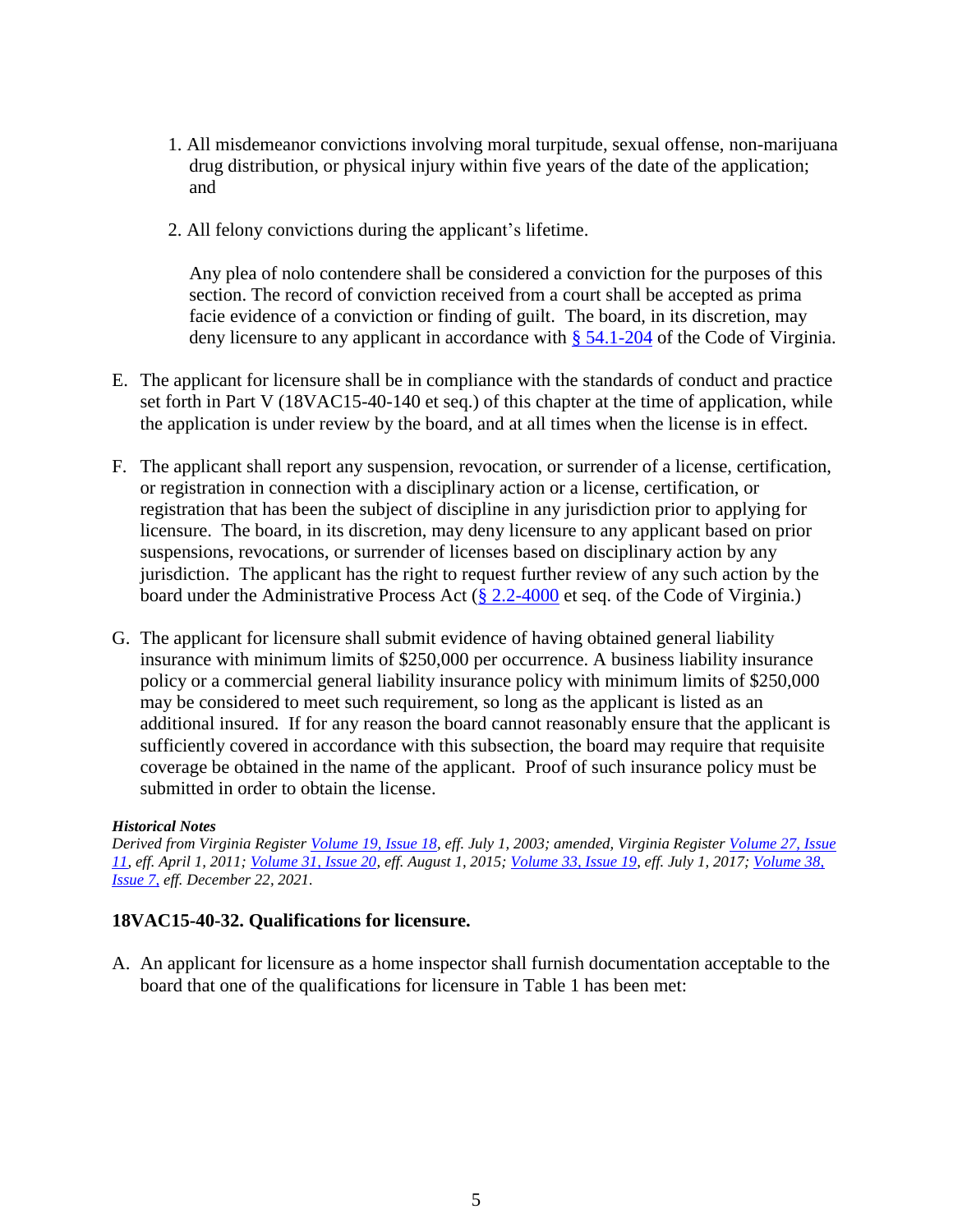|    | <b>TABLE 1</b>                                                 |                                                                                                                                                                      |                                          |
|----|----------------------------------------------------------------|----------------------------------------------------------------------------------------------------------------------------------------------------------------------|------------------------------------------|
|    | Board-approved<br>prelicense education<br>course contact hours | Experience                                                                                                                                                           | Passed the board-approved<br>examination |
| 1. | 35                                                             | Completion of 100 home<br>inspections prior to July 1, 2017                                                                                                          | Yes                                      |
| 2. | 35                                                             | Completion of 50 home inspections<br>under the direct supervision of a<br>home inspector                                                                             | Yes                                      |
| 3. | 70                                                             | Completion of 50 home inspections<br>prior to July 1, 2017                                                                                                           | Yes                                      |
| 4. | 70                                                             | Completion of 25 home inspections<br>under the direct supervision of a<br>home inspector                                                                             | Yes                                      |
| 5. | None                                                           | Verification of 10 years'<br>experience as a home inspector<br>prior to July 1, 2017, with a<br>minimum of 250 home inspections<br>completed during such time period | Yes                                      |

- B. Prelicense education courses must be approved by the board pursuant to Part VI (18VAC15- 40-200 et seq.) of this chapter. No more than half of the required hours may be completed using distance or online education technology.
- C. Verification of home inspections completed under the direct supervision of a home inspector must be provided by an individual who was properly licensed or certified by the board during the applicable time period.
- D. The National Home Inspector Examination provided by the Examination Board of Professional Home Inspectors is the board-approved examination pursuant to § 54.1-517.2 A [2 c](https://law.lis.virginia.gov/vacode/title54.1/chapter5/section54.1-517.2/) of the Code of Virginia.

## *Historical Notes*

*Derived from Virginia Register [Volume 33, Issue 19,](http://register.dls.virginia.gov/toc.aspx?voliss=33:19) eff. July 1, 2017*; *amended, Virginia Register [Volume 38, Issue](http://register.dls.virginia.gov/toc.aspx?voliss=38:12)  [12,](http://register.dls.virginia.gov/toc.aspx?voliss=38:12) eff. March 2, 2022.*

## **18VAC15-40-33. Examination conduct.**

Procedures and appropriate conduct established by the board or examination organization administering the examination approved by the board, or both, shall be followed by the applicant. Such procedures shall include any written instructions communicated prior to the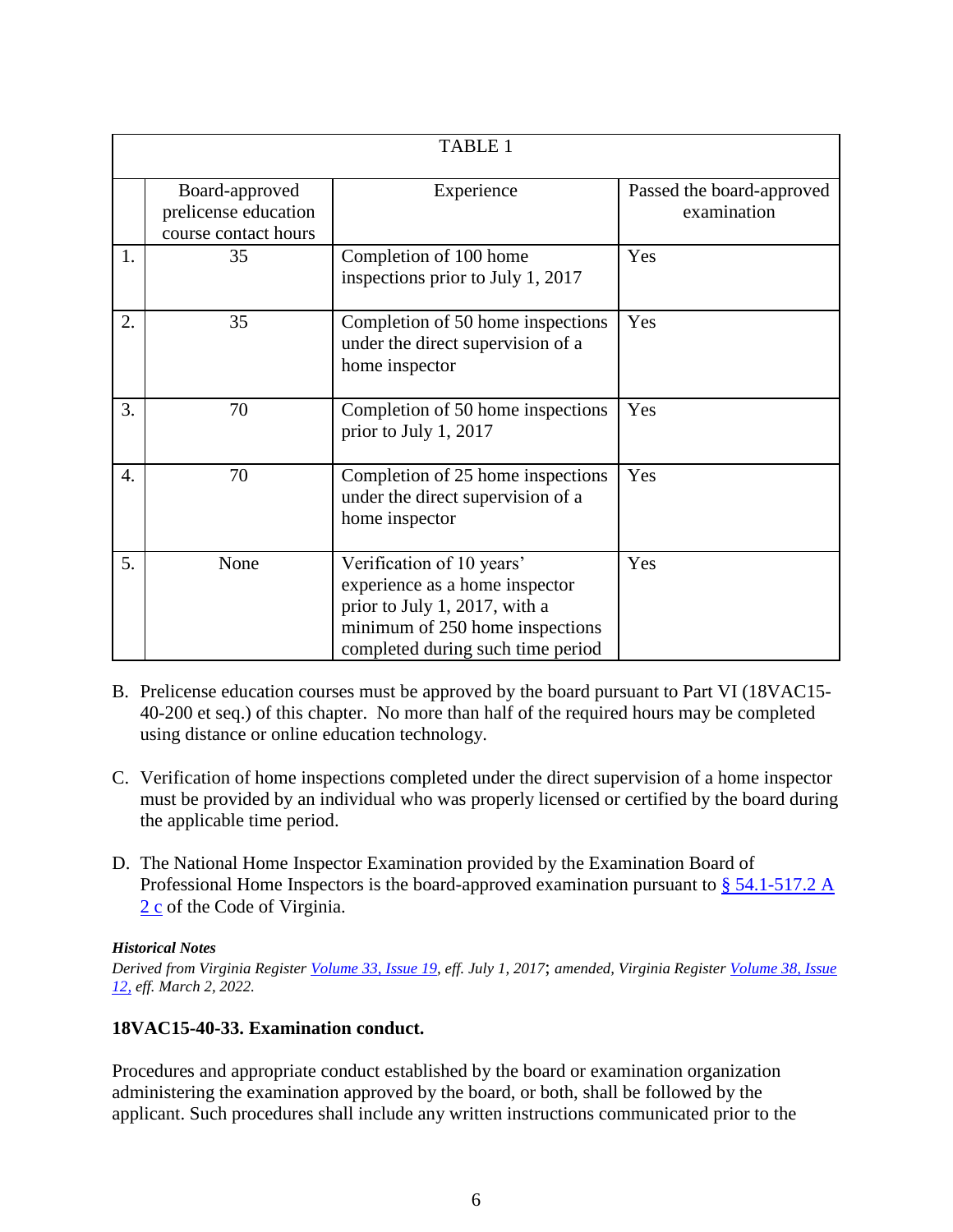examination date and any instructions communicated at the site, either written or oral, on the date of the examination. Failure to comply with all procedures established by the board or the examination organization with regard to conduct at the examination shall be grounds for denial of the application.

#### *Historical Notes*

*Derived from Virginia Register [Volume 33, Issue 19,](http://register.dls.virginia.gov/toc.aspx?voliss=33:19) eff. July 1, 2017.*

## **18VAC15-40-34. Individuals certified or licensed in another jurisdiction; equivalency to Virginia home inspector requirements.**

- A. The board may waive the requirements of 18VAC15-40-32 for an applicant who holds an active, current license or certificate as a home inspector in another state, the District of Columbia, or any other territory or possession of the United States provided the requirements and standards under which the license or certificate was issued are substantially equivalent to those established in this chapter.
- B. In considering qualifications pursuant to 18VAC15-40-32, the board may consider experience gained under a licensed (however denominated) home inspector in another state provided the requirements and standards under which the home inspector was licensed are substantially equivalent to those established in this chapter.

*Historical Notes Derived from Virginia Register [Volume 33, Issue 19,](http://register.dls.virginia.gov/toc.aspx?voliss=33:19) eff. July 1, 2017.*

## **18VAC15-40-35. Qualifications for the new residential structure specialty.**

To obtain the NRS specialty, the applicant shall submit the appropriate application form and fee pursuant to 18 VAC 15-40-50 and meet the following qualifications:

- 1. Hold a current and valid home inspector license. An applicant who does not hold a current and valid home inspector license shall apply for such licensure and meet the requirements contained in 18 VAC 15-40-30 and 18VAC 15-40-32.
- 2. Submit proof of successful completion of an NRS training module approved by the board pursuant to Part VI (18VAC15-40-200 et seq.) of this chapter and completed no more than two years prior to the date of application.

#### *Historical Notes*

*Derived from Virginia Register [Volume 33, Issue 19,](http://register.dls.virginia.gov/toc.aspx?voliss=33:19) eff. July 1, 2017*; *amended, Virginia Register [Volume 38, Issue](http://register.dls.virginia.gov/toc.aspx?voliss=38:12)  [12,](http://register.dls.virginia.gov/toc.aspx?voliss=38:12) eff. March 2, 2022.*

## **18VAC15-40-40. (Repealed.)**

#### *Historical Notes*

*Derived from Virginia Register [Volume 19, Issue 18,](http://register.dls.virginia.gov/vol19/iss18/v19i18.pdf) eff. July 1, 2003; repealed, Virginia Register [Volume 33, Issue](http://register.dls.virginia.gov/toc.aspx?voliss=33:19)  [19,](http://register.dls.virginia.gov/toc.aspx?voliss=33:19) eff. July 1, 2017.*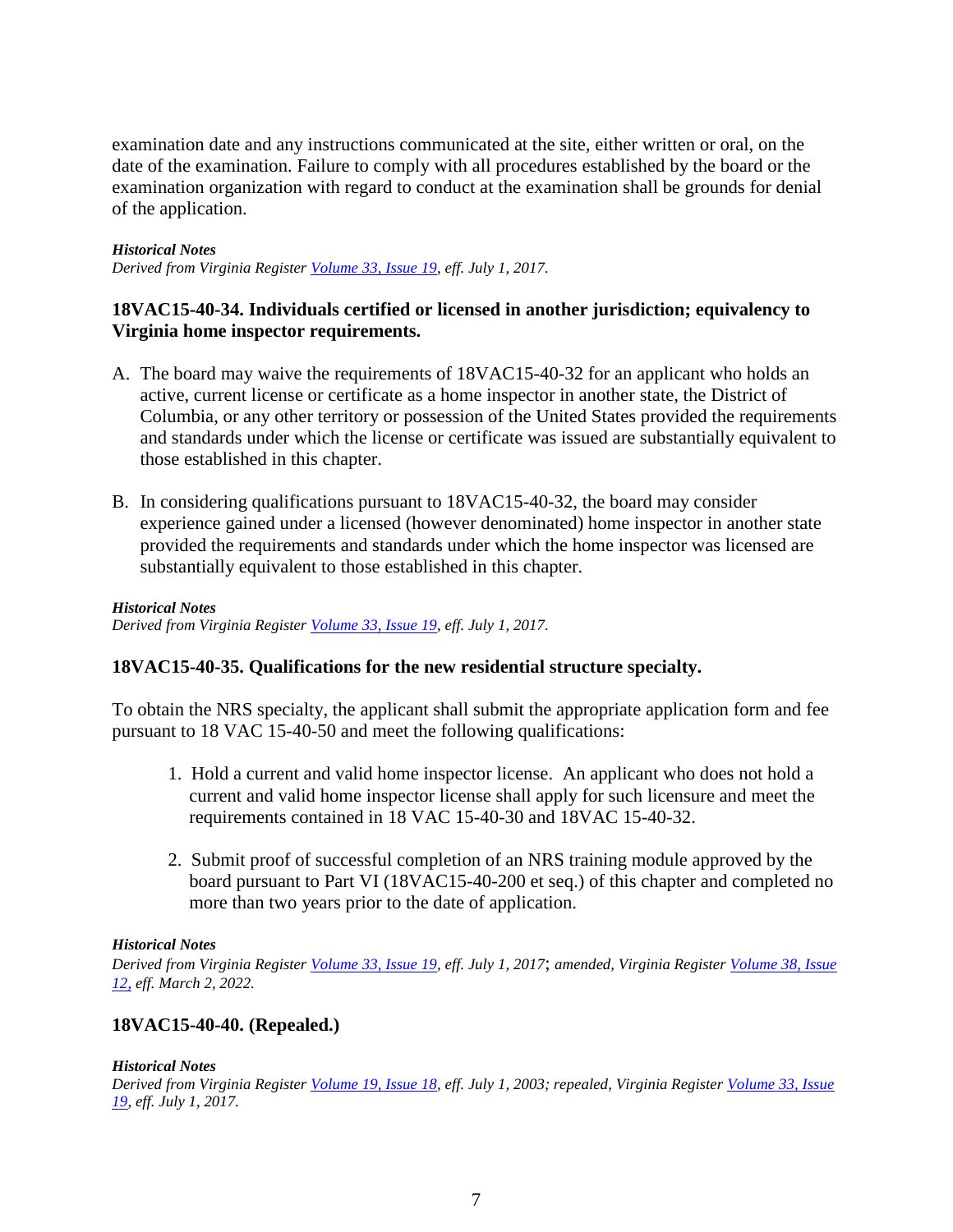## **18VAC15-40-45. Application denial.**

The board may refuse initial licensure due to an applicant's failure to comply with entry requirements or for any of the reasons it may discipline a licensee. The applicant has the right to request further review of any such action by the board under the Administrative Process Act  $(\S$ [2.2.-4000](https://law.lis.virginia.gov/vacode/title2.2/chapter40/section2.2-4000/) et seq. of the Code of Virginia).

#### *Historical Notes*

*Derived from Virginia Register [Volume 27, Issue 11,](http://register.dls.virginia.gov/toc.aspx?voliss=27:11) eff. April 1, 2011; amended, Virginia Register [Volume 33,](http://register.dls.virginia.gov/toc.aspx?voliss=33:19)  [Issue 19,](http://register.dls.virginia.gov/toc.aspx?voliss=33:19) eff. July 1, 2017.* 

## **18VAC15-40-48. General fee requirements.**

All fees are nonrefundable and shall not be prorated. The date on which the fee is received by the department or its agent will determine whether the fee is on time. Checks or money orders shall be made payable to the Treasurer of Virginia.

#### *Historical Notes*

*Derived from Virginia Register [Volume 27, Issue 11,](http://register.dls.virginia.gov/toc.aspx?voliss=27:11) eff. April 1, 2011.* 

| Fee type                                           | Fee amount | When due                                                 |
|----------------------------------------------------|------------|----------------------------------------------------------|
| Initial home inspector application                 | \$80       | With application for home inspector                      |
| Initial NRS specialty application                  | \$80       | With application for NRS specialty<br>designation        |
| Home inspector renewal                             | \$45       | With renewal application                                 |
| Home inspector with NRS specialty<br>renewal       | \$90       | With renewal application                                 |
| Home inspector reinstatement                       | \$125      | With reinstatement application                           |
| Home inspector with NRS specialty<br>reinstatement | \$170      | With reinstatement application                           |
| Prelicense education course approval               | \$250      | With prelicense education course<br>approval application |
| NRS training module approval                       | \$150      | With NRS training module approval<br>application         |
| NRS CPE course approval                            | \$150      | With NRS CPE course approval<br>application              |

## **18VAC15-40-50. Fees.**

For licenses expiring after February 1, 2020, and before February 1, 2022, the renewal fees shall be as follows:

| $ -$<br>Home inspector renewal | \$40 |
|--------------------------------|------|
|--------------------------------|------|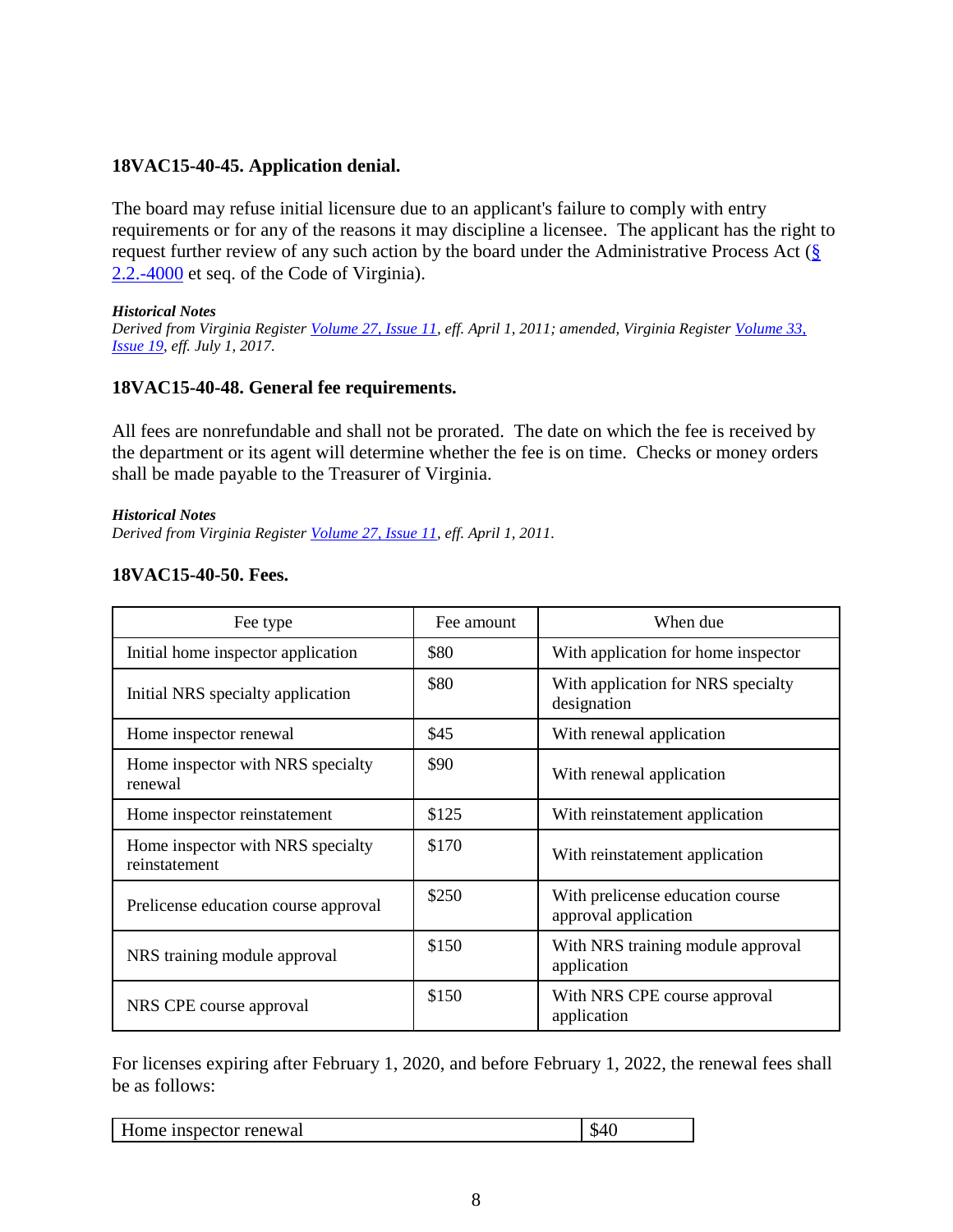| Home inspector with NRS specialty renewal | \$80 |
|-------------------------------------------|------|
|-------------------------------------------|------|

For reinstatement applications received after March 1, 2020, and on or before February 28, 2022, the reinstatement fees shall be as follows:

| Home inspector reinstatement                    | \$120 |
|-------------------------------------------------|-------|
| Home inspector with NRS specialty reinstatement | \$160 |

For licenses expiring after February 1, 2022, and before February 1, 2024, the renewal fees shall be as follows:

| Home inspector renewal                    | \$25 |
|-------------------------------------------|------|
| Home inspector with NRS specialty renewal | \$50 |

For reinstatement applications received after March 1, 2022, and on or before February 29, 2024, the reinstatement fees shall be as follows:

| Home inspector reinstatement                    | $\frac{1}{2}$ \$105 |
|-------------------------------------------------|---------------------|
| Home inspector with NRS specialty reinstatement | $\frac{1}{2}$ \$130 |

#### *Historical Notes*

*Derived from Virginia Register [Volume 19, Issue 18,](http://register.dls.virginia.gov/vol19/iss18/v19i18.pdf) eff. July 1, 2003; amended, Virginia Register [Volume 27, Issue](http://register.dls.virginia.gov/toc.aspx?voliss=27:11)  [11,](http://register.dls.virginia.gov/toc.aspx?voliss=27:11) eff. April 1, 2011; [Volume 31, Issue 20,](http://register.dls.virginia.gov/toc.aspx?voliss=31:20) eff. August 1, 2015; [Volume 33, Issue 14,](http://register.dls.virginia.gov/toc.aspx?voliss=33:14) eff. April 17, 2017; [Volume 34,](http://register.dls.virginia.gov/toc.aspx?voliss=34:08)  [Issue 8,](http://register.dls.virginia.gov/toc.aspx?voliss=34:08) eff. February 1, 2018; [Volume 36, Issue 9,](http://register.dls.virginia.gov/toc.aspx?voliss=36:09) eff. February 1, 2020; [Volume 38, Issue 12,](http://register.dls.virginia.gov/toc.aspx?voliss=38:12) eff. March 2, 2022.*

## **18VAC15-40-52. (Repealed.)**

#### *Historical Notes*

*Derived from Virginia Register Volume 27, Issue 11, eff. April 1, 2011; amended, Virginia Register Volume 31, Issue 20, eff. August 1, 2015; repealed, Virginia Register Volume 33, Issue 14, eff. April 17, 2017.*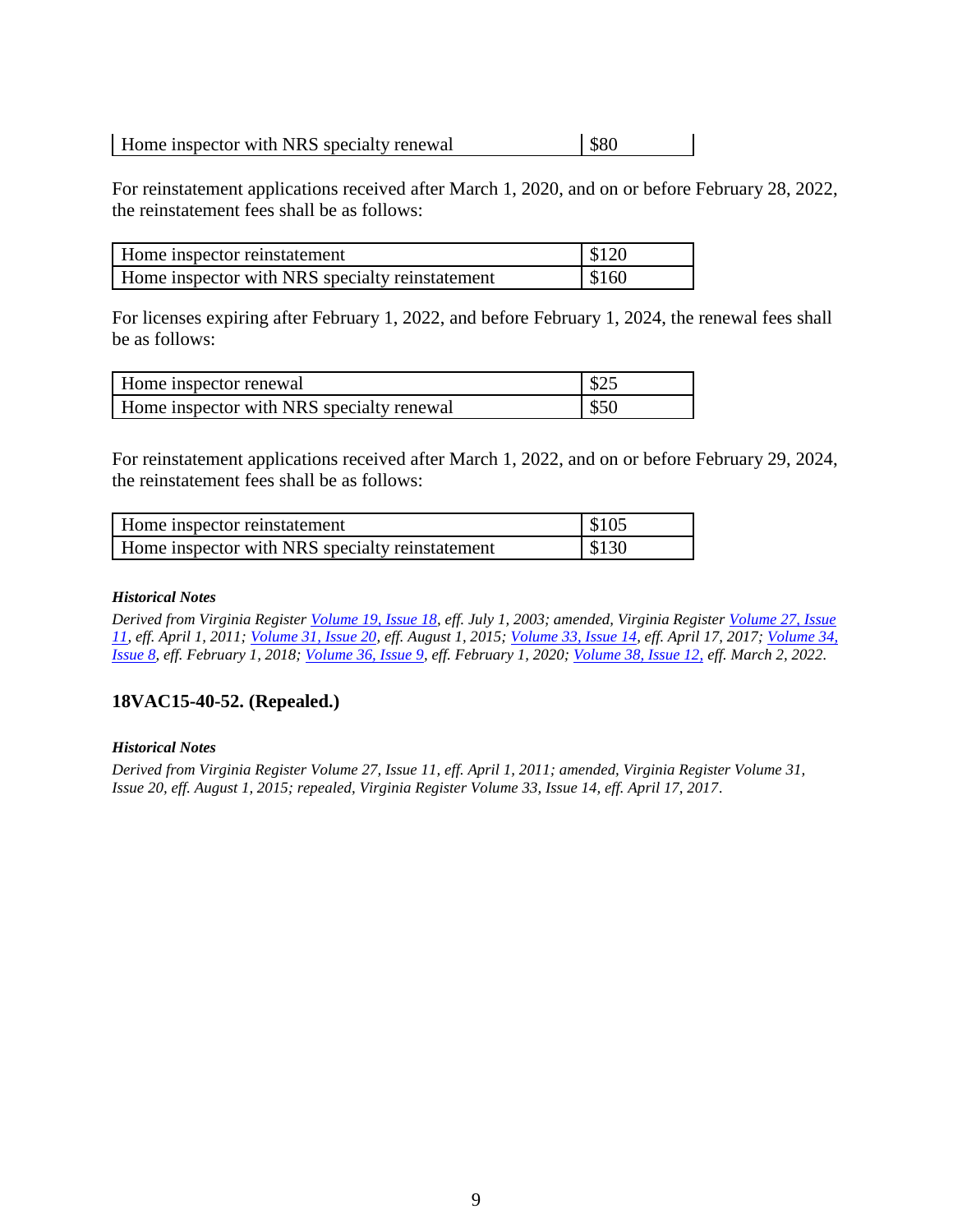## **PART III.**

## **RENEWAL AND REINSTATEMENT OF LICENSE**

## **18VAC15-40-60. Renewal required.**

Licenses issued under this chapter shall expire two years from the last day of the month in which they were issued.

#### *Historical Notes*

*Derived from Virginia Register [Volume 19, Issue 18,](http://register.dls.virginia.gov/vol19/iss18/v19i18.pdf) eff. July 1, 2003; amended, Virginia Register [Volume 33, Issue](http://register.dls.virginia.gov/toc.aspx?voliss=33:19)  [19,](http://register.dls.virginia.gov/toc.aspx?voliss=33:19) eff. July 1, 2017.* 

#### **18VAC15-40-70. (Repealed.)**

#### *Historical Notes*

*Derived from Virginia Register [Volume 19, Issue 18,](http://register.dls.virginia.gov/vol19/iss18/v19i18.pdf) eff. July 1, 2003; repealed, Virginia Register [Volume 27, Issue](http://register.dls.virginia.gov/toc.aspx?voliss=27:11)  [11,](http://register.dls.virginia.gov/toc.aspx?voliss=27:11) eff. April 1, 2011.* 

#### **18VAC15-40-72. Continuing professional education required for home inspector licensure.**

- A. Each licensee shall have completed 16 contact hours of continuing professional education (CPE) during each license renewal cycle. CPE can be met through classroom instruction, distance learning, or online education technology.
- B. Notwithstanding the provisions of 18VAC15-40-75, the subject matter addressed during CPE contact hours shall be limited to the content areas covered by the board's approved examination.
- C. The licensee shall not receive CPE credit for the same training course more than once during a single license renewal cycle.
- D. A licensee who completes the initial training module required by 18VAC15-40-35 in order to obtain an NRS specialty may count completion of the module towards the required 16 hours of CPE credit for that renewal cycle.

#### *Historical Notes*

*Derived from Virginia Register [Volume 27, Issue 11,](http://register.dls.virginia.gov/toc.aspx?voliss=27:11) eff. April 1, 2011; amended, Virginia Register [Volume 33,](http://register.dls.virginia.gov/toc.aspx?voliss=33:19)  [Issue 19,](http://register.dls.virginia.gov/toc.aspx?voliss=33:19) eff. July 1, 2017.* 

## **18VAC15-40-75. Board-approved new residential structure update continuing professional education course required to maintain new residential structure specialty.**

In addition to the CPE requirements of 18VAC15-40-72, to maintain the NRS specialty, the licensee shall submit proof of completion of a four-hour, board-approved NRS CPE course, which can be applied toward the 16 contact hours of CPE required for the license renewal.

*Historical Notes Derived from Virginia Register [Volume 33, Issue 19,](http://register.dls.virginia.gov/toc.aspx?voliss=33:19) eff. July 1, 2017.*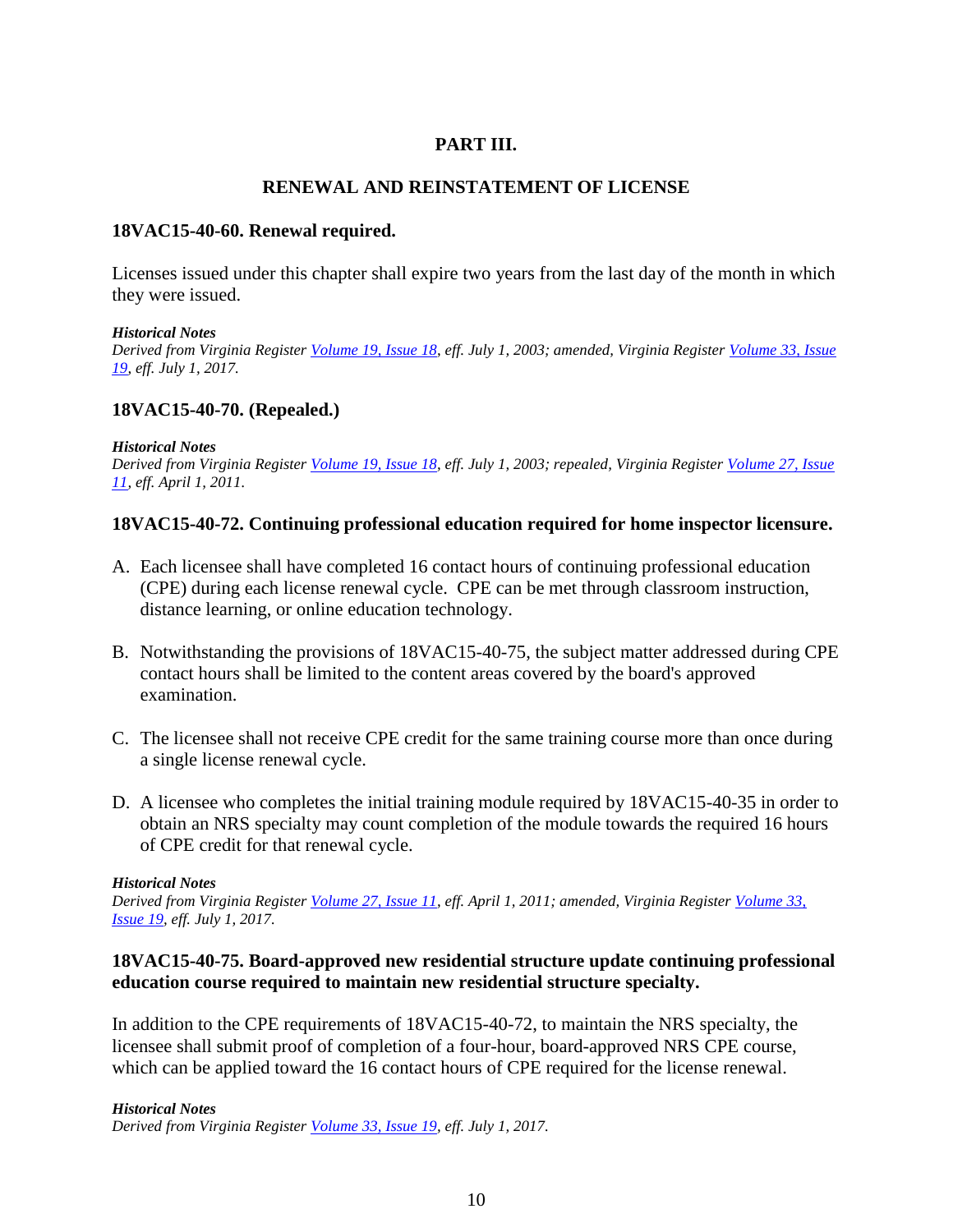## **18VAC15-40-76. Continuing professional education for instructors.**

A licensee may receive CPE credit for teaching a course that otherwise meets the requirements of this chapter; however, additional credit shall not be given for subsequent offerings of a course or activity with the same content within the same licensing cycle. In addition, a licensee may receive two hours of CPE no more than once during a single licensing cycle for the initial development or substantial updating of a CPE course.

#### *Historical Notes*

*Derived from Virginia Register [Volume 33, Issue 19,](http://register.dls.virginia.gov/toc.aspx?voliss=33:19) eff. July 1, 2017.*

#### **18VAC15-40-78. Maintenance of continuing professional education records.**

- A. Each licensee shall maintain evidence of the satisfactory completion of CPE for at least three years following the end of the license renewal cycle for which the CPE was taken. Such documentation shall be provided to the board or its duly authorized agents upon request. The following shall be maintained by the licensee to document completion of the hours of CPE specified in 18VAC15-40-72:
	- 1. Evidence of completion that shall contain the name, address, and telephone number of the training provider;
	- 2. The dates the applicant participated in the training;
	- 3. Descriptive material of the subject matter presented documenting that it covers the content areas covered by the board's examination; and
	- 4. A statement from the provider verifying the number of CPE contact hours completed.
- B. The board may conduct an audit of its licensees to ensure compliance with the applicable CPE requirements. Licensees who are selected for audit shall provide the necessary documentation stipulated in this section.
- C. The licensee may request additional time to meet the CPE requirement; however, CPE hours earned during a license renewal cycle to satisfy the CPE requirement of the preceding license renewal cycle shall be valid only for that preceding license renewal cycle.

#### *Historical Notes*

*Derived from Virginia Register [Volume 33, Issue 19,](http://register.dls.virginia.gov/toc.aspx?voliss=33:19) eff. July 1, 2017.*

## **18VAC15-40-80. Procedures for renewal.**

A. Prior to the expiration date shown on the license, the board shall mail a renewal notice to the licensee's address of record.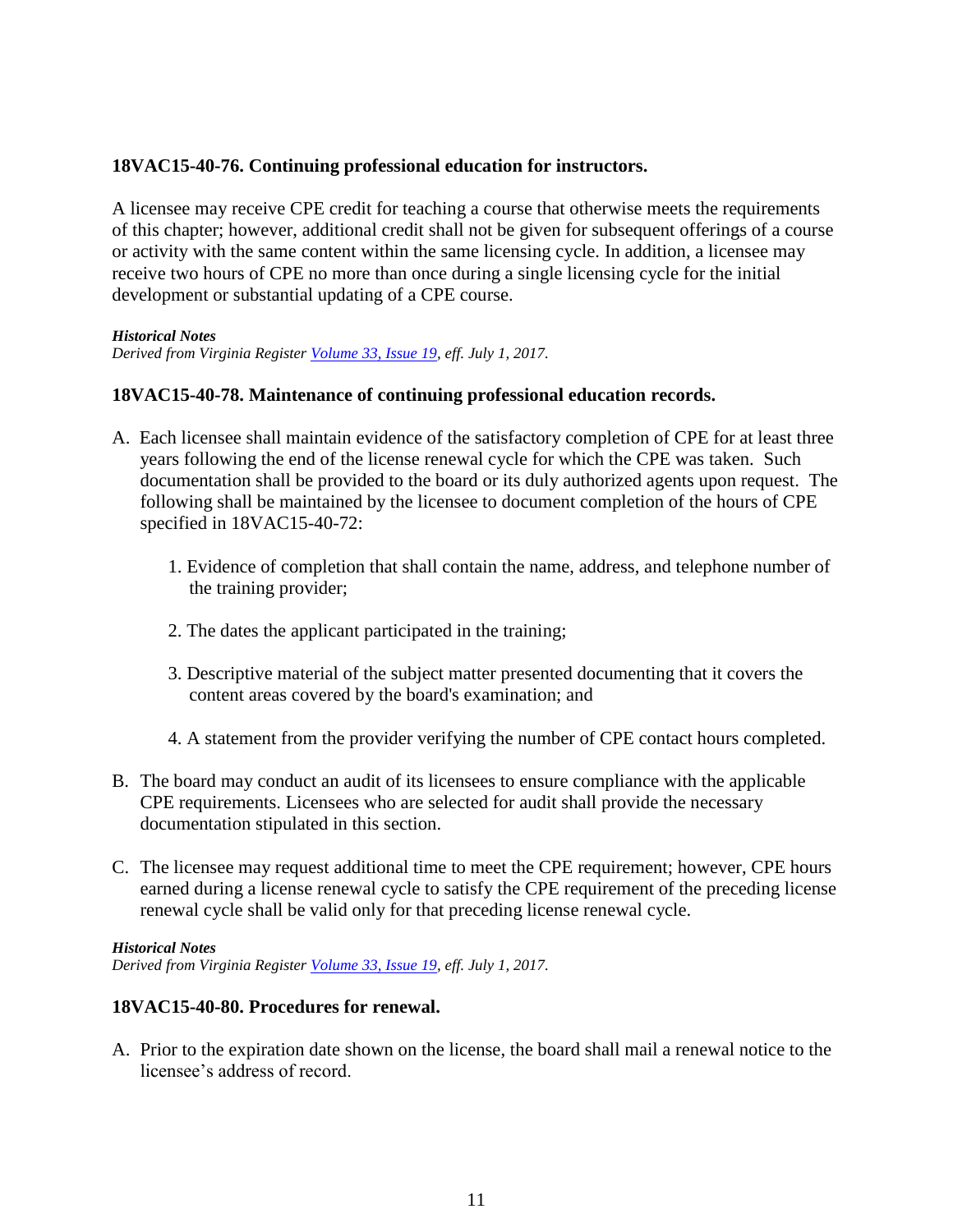- B. Prior to the expiration date shown on the license, the licensee desiring to renew his license shall return to the board the renewal notice, proof of insurance required by 18VAC15-40-30, and the appropriate fee specified in 18VAC15-40-50.
- C. Prior to the expiration date shown on the license, a licensee with the NRS specialty must submit proof of completion of four hours of board-approved NRS CPE, in accordance with 18VAC15-40-75, along with the renewal notice and the appropriate fee specified in 18VAC15-40-50.
- D. Failure to receive the renewal notice does not relieve the licensee of the obligation to renew. If the licensee fails to receive the renewal notice, a copy of the license may be submitted with the required fee and any other required documentation as an application for renewal. The date on which the renewal application is received by the department or its agent will determine whether the renewal application was received on time.
- E. By submitting the renewal application the licensee is affirming that the CPE requirements of 18VAC15-40-72 have been met, and he is in continued compliance with this chapter.

#### *Historical Notes*

*Derived from Virginia Register [Volume 19, Issue 18,](http://register.dls.virginia.gov/vol19/iss18/v19i18.pdf) eff. July 1, 2003; amended, Virginia Register [Volume 27, Issue](http://register.dls.virginia.gov/toc.aspx?voliss=27:11)  [11,](http://register.dls.virginia.gov/toc.aspx?voliss=27:11) eff. April 1, 2011; [Volume 33, Issue 19,](http://register.dls.virginia.gov/toc.aspx?voliss=33:19) eff. July 1, 2017.* 

## **18VAC15-40-85. (Repealed.)**

#### *Historical Notes*

*Derived from Virginia Register [Volume 27, Issue 11,](http://register.dls.virginia.gov/toc.aspx?voliss=27:11) eff. April 1, 2011; repealed, Virginia Register [Volume 33, Issue](http://register.dls.virginia.gov/toc.aspx?voliss=33:19)  [19,](http://register.dls.virginia.gov/toc.aspx?voliss=33:19) eff. July 1, 2017.* 

## **18VAC15-40-90. Reinstatement.**

- A. If the requirements for renewal of a license, as provided in 18 VAC15-40-80, are not completed by the licensee within 30 days after the expiration date on the license, reinstatement of the license shall be required.
- B. All applicants for reinstatement shall meet all requirements set forth in 18VAC15-40-30, 18VAC15-40-72, and 18VAC15-40-75, as applicable.
- C. A license may be reinstated for up to two years following the expiration date upon submittal of the reinstatement application consisting of (i) payment of the reinstatement fee, (ii) proof of insurance required by 18VAC15-40-30, (iii) proof of CPE in accordance with 18VAC15- 40-72, and (iv) proof of CPE to maintain the NRS specialty, if applicable. After two years, the license shall not be reinstated under any circumstances and the individual shall apply as a new applicant, and meet entry requirements current at the time of submittal of the new application.
- D. By submitting the reinstatement application, the individual is affirming that he is in continued compliance with this chapter.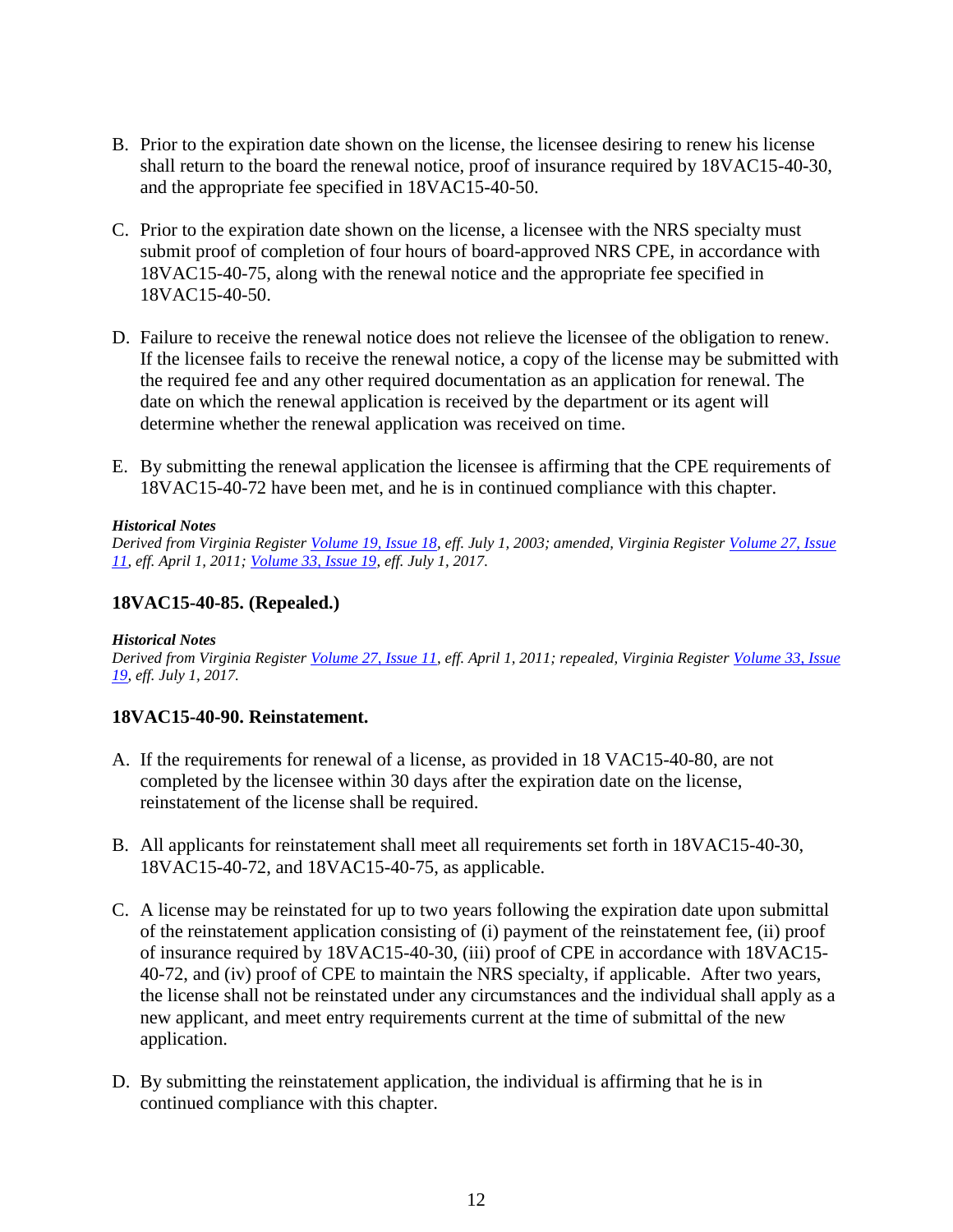#### *Historical Notes*

*Derived from Virginia Register [Volume 19, Issue 18,](http://register.dls.virginia.gov/vol19/iss18/v19i18.pdf) eff. July 1, 2003; amended, Virginia Register [Volume 27, Issue](http://register.dls.virginia.gov/toc.aspx?voliss=27:11)  [11,](http://register.dls.virginia.gov/toc.aspx?voliss=27:11) eff. April 1, 2011; [Volume 31, Issue 15,](http://register.dls.virginia.gov/toc.aspx?voliss=31:15) eff. May 1, 2015; [Volume 33, Issue 19,](http://register.dls.virginia.gov/toc.aspx?voliss=33:19) eff. July 1, 2017.*

## **18VAC15-40-100. (Repealed.)**

#### *Historical Notes*

*Derived from Virginia Register Volume 19, Issue 18, eff. July 1, 2003; repealed, Virginia Register Volume 27, Issue 11, eff. April 1, 2011.* 

#### **18VAC15-40-105. Status of licensee during the period prior to reinstatement.**

- A. A licensee who reinstates his license shall be regarded as having been continuously licensed without interruption and shall remain under the disciplinary authority of the board during this entire period and shall be held accountable for his activities during this period.
- B. Any regulated activity conducted subsequent to the license expiration date may constitute unlicensed activity and be subject to prosecution under Chapter 1 ( $§$  54.1-100 et seq.) of Title 54.1 of the Code of Virginia.

#### *Historical Notes*

*Derived from Virginia Register [Volume 27, Issue 11,](http://register.dls.virginia.gov/toc.aspx?voliss=27:11) eff. April 1, 2011; amended, Virginia Register [Volume 33,](http://register.dls.virginia.gov/toc.aspx?voliss=33:19)  [Issue 19,](http://register.dls.virginia.gov/toc.aspx?voliss=33:19) eff. July 1, 2017.*

#### **18VAC15-40-107. Board discretion to deny renewal or reinstatement.**

The board may deny renewal or reinstatement of a license for the same reasons as the board may refuse initial licensure or discipline a licensee. The licensee has the right to request further review of any such action by the board under the Administrative Process Act  $(\S 2.2\n-4000 \text{ et seq.})$ of the Code of Virginia).

#### *Historical Notes*

*Derived from Virginia Register [Volume 33, Issue 19,](http://register.dls.virginia.gov/toc.aspx?voliss=33:19) eff. July 1, 2017.*

#### **18VAC15-40-108. License renewal or reinstatement after July 1, 2017.**

A license eligible for renewal or reinstatement on or after July 1, 2017, shall be required to meet the requirements of this part as amended effective July 1, 2017, upon submittal of the renewal or reinstatement application, as applicable.

#### *Historical Notes*

*Derived from Virginia Register [Volume 33, Issue 19,](http://register.dls.virginia.gov/toc.aspx?voliss=33:19) eff. July 1, 2017.*

## **18VAC15-40-110. (Repealed.)**

#### *Historical Notes*

*Derived from Virginia Register [Volume 19, Issue 18,](http://register.dls.virginia.gov/vol19/iss18/v19i18.pdf) eff. July 1, 2003; repealed, Virginia Register [Volume 27, Issue](http://register.dls.virginia.gov/toc.aspx?voliss=27:11)  [11,](http://register.dls.virginia.gov/toc.aspx?voliss=27:11) eff. April 1, 2011.*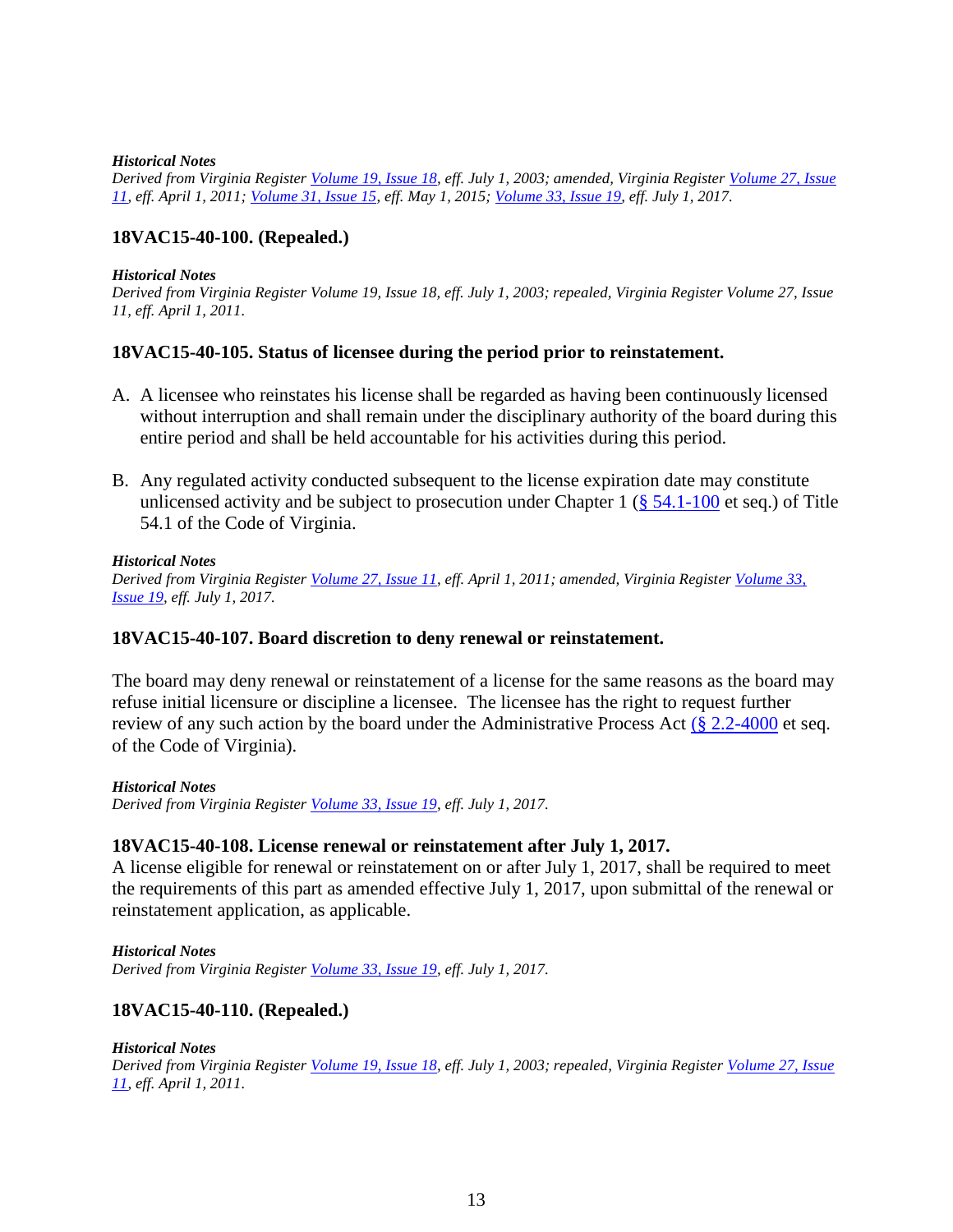## **PART IV.**

## **MINIMUM STANDARDS FOR CONDUCTING HOME INSPECTIONS**

#### **18VAC15-40-120. Home inspection contract.**

- A. For the protection of both the client and the licensee, both parties shall sign a legible, written contract clearly specifying the terms, conditions, and limitations and exclusions of the work to be performed.
- B. At a minimum, the written contract shall include:
	- 1. Name, business name (if applicable), business address, and telephone number of the home inspector.
	- 2. License number of the home inspector, and notation of NRS specialty, if applicable.
	- 3. Name of the clients.
	- 4. Physical address of the residential property to be inspected.
	- 5. Cost of the home inspection.
	- 6. A listing of all areas and systems to be inspected, including those inspections that are either partial or limited in scope.
	- 7. A statement in the contract that the home inspection does not include a review for compliance with regulatory requirements (Virginia Uniform Statewide Building Code or other codes, regulations, laws, ordinances, etc.).
	- 8. To the extent that any of the following categories are not covered by the home inspection, they shall be noted as exclusions in the inspection contract:
		- a. The condition of systems or components that are not readily accessible.
		- b. The remaining life of any system or component.
		- c. The strength, adequacy, effectiveness, or efficiency of any system or component.
		- d. The causes of any condition or deficiency.
		- e. The methods, materials, or costs of corrections.
		- f. Future conditions including failure of systems and components.
		- g. The suitability of the property for any specialized use.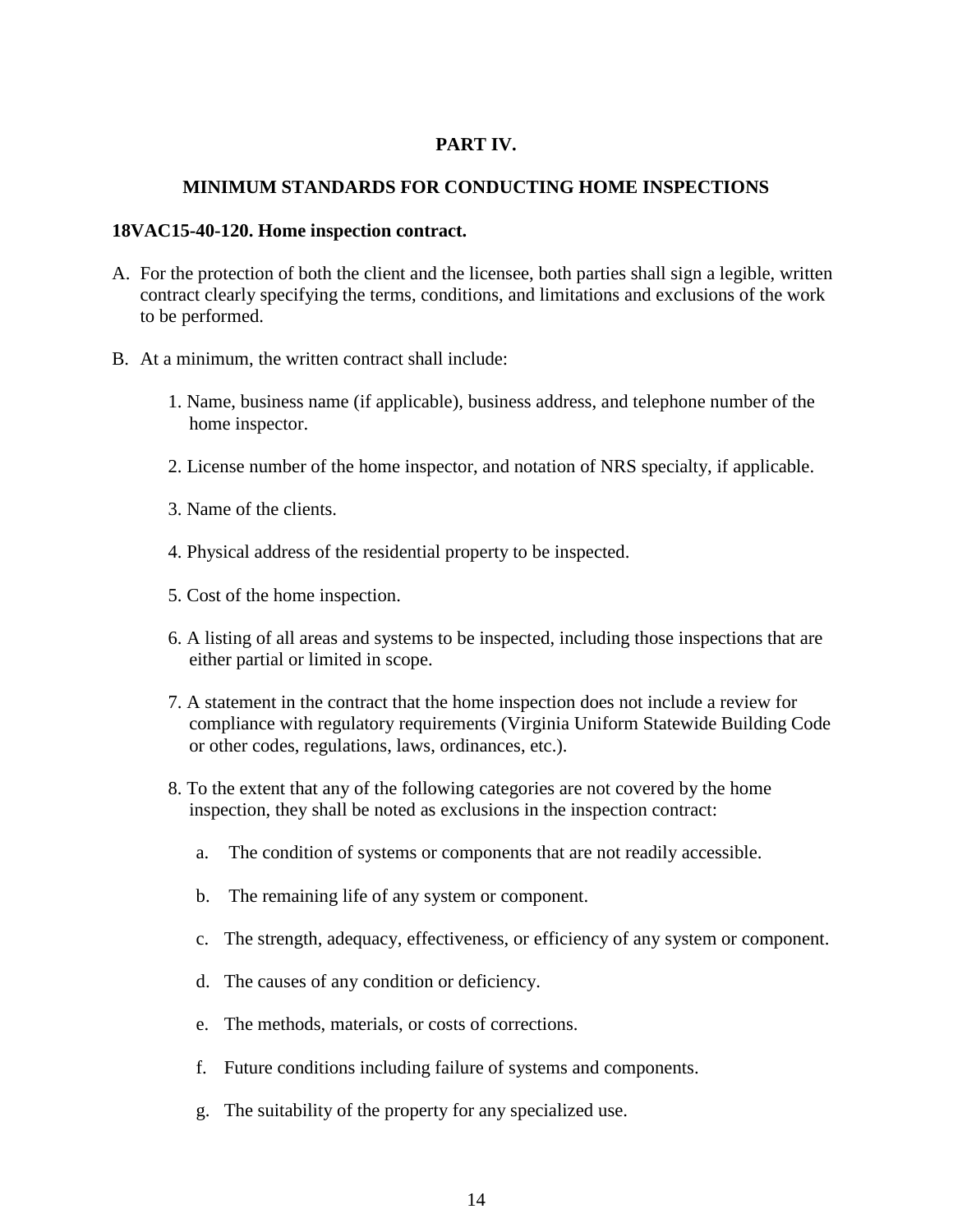- h. The market value of the property or its marketability.
- i. The advisability of the purchase of the property.
- j. The presence of diseases harmful to humans or potentially hazardous plants or animals including wood destroying organisms and mold.
- k. The presence of any environmental hazards including toxins, carcinogens, noise, asbestos, lead-based paint, mold, radon, and contaminates in soil, water, and air.
- l. The effectiveness of any system installed or methods utilized to control or remove suspected hazardous substances.
- m. The operating costs of systems or components.
- n. The acoustical properties of any system or component.
- o. The presence of components involved in manufacturer's recalls.
- p. The inspection of outbuildings.

To the extent any other items are not specifically included in the home inspection by agreement of the parties, they shall also be noted as exclusions in the home inspection contract.

- 9. Estimated delivery date to the client of the home inspection report.
- 10. Dated signatures of both the home inspector and the client or the client's authorized representative.
- C. The home inspection contract shall make written disclosure that the home inspection report is based upon visual observation of existing conditions of the inspected property at the time of the inspection and is not intended to be, or to be construed as, a guarantee, warranty, or any form of insurance. This provision does not prevent a home inspector from offering a separate guarantee, warranty, or any form of insurance if he so chooses.
- D. If the home inspector recommends a person to the client for repairs or modifications to the inspected property, the home inspector shall disclose to the client all financial interests that the home inspector has with the recommended person. The disclosure shall be written within the home inspection contract.

#### *Historical Notes*

*Derived from Virginia Register [Volume 19, Issue 18,](http://register.dls.virginia.gov/vol19/iss18/v19i18.pdf) eff. July 1, 2003; amended, Virginia Register [Volume 27, Issue](http://register.dls.virginia.gov/toc.aspx?voliss=27:11)  [11,](http://register.dls.virginia.gov/toc.aspx?voliss=27:11) eff. April 1, 2011; [Volume 33, Issue 19,](http://register.dls.virginia.gov/toc.aspx?voliss=33:19) eff. July 1, 2017.*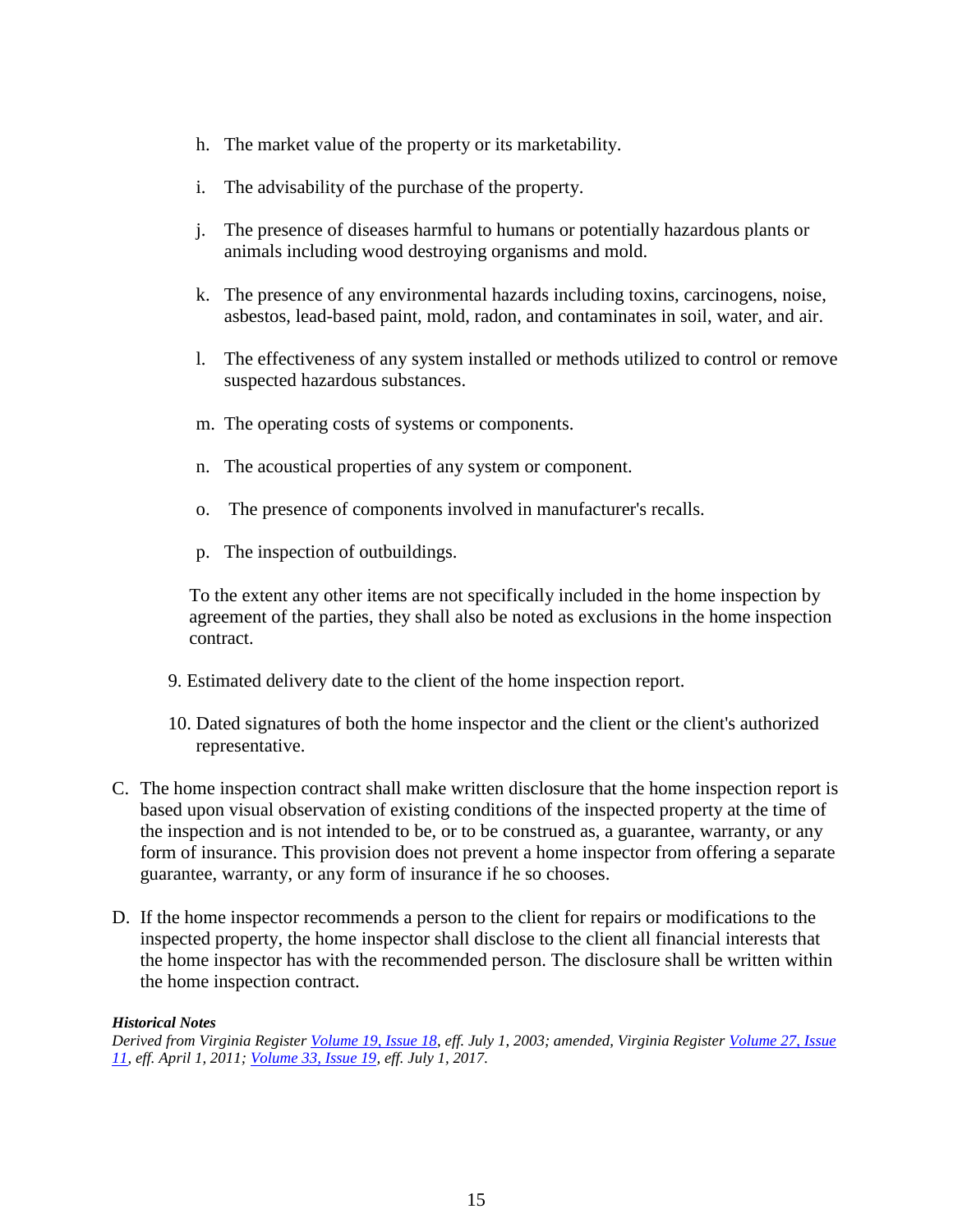## **18VAC15-40-130. Home inspection report.**

- A. Home inspection reports shall contain:
	- 1. Information pertaining to the licensee, including:
		- a. Licensee's name;
		- b. Business address;
		- c. Telephone number; and
		- d. License number and expiration date, to be followed by "NRS" if so designated and performing a home inspection on a new residential structure;
	- 2. The name, address, and telephone number of the client or the client's authorized representative, if available at the time of the inspection;
	- 3. The physical address of the residential property inspected; and
	- 4. The date, time (to include both start and finish times of the home inspection), and weather conditions at the time of the home inspection.
- B. In conducting a home inspection and reporting its findings, the home inspector, at a minimum, shall inspect the condition of and shall describe in writing the composition or characteristics of the following readily accessible components and readily observable defects, except as may be limited in the home inspection contract agreement:
	- 1. Structural system.
		- a. Foundation.
		- b. Framing.
		- c. Stairs.
		- d. Crawl space, the method of inspecting the crawl space shall be noted and explained in the home inspection report. If the crawl space cannot be inspected, the licensee shall explain in the home inspection report why this component was not inspected.
		- e. Crawl space ventilation and vapor barriers.
		- f. Slab floor, when present.
		- g. Floors, ceilings, and walls.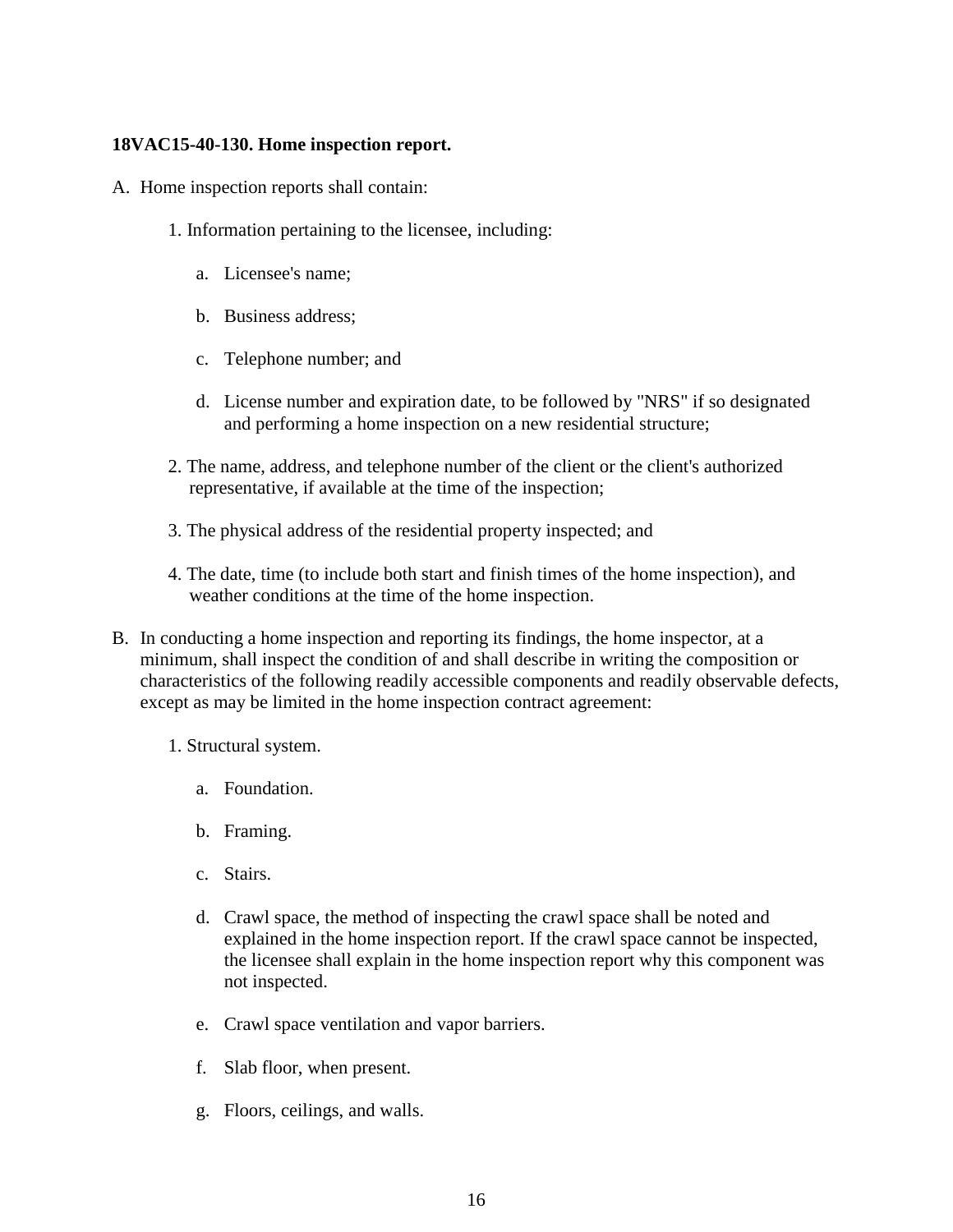- 2. Roof structure, attic, and insulation.
	- a. Roof covering. The method of inspecting the roof covering shall be noted and explained in the home inspection report. If the roof covering cannot be inspected, the licensee shall explain in the home inspection report why this component was not inspected.
	- b. Roof ventilation.
	- c. Roof drainage system, to include gutters and downspouts.
	- d. Roof flashings, if readily visible.
	- e. Skylights, chimneys, and roof penetrations, but not antennae or other roof attachments.
	- f. Roof framing and sheathing.
	- g. Attic, unless area is not readily accessible.
	- h. Attic insulation.
- 3. Exterior of residential building or NRS.
	- a. Wall covering, flashing, and trim.
	- b. Readily accessible doors and windows, but not the operation of associated security locks, devices, or systems.
	- c. Decks, balconies, stoops, steps, porches, attached garages, carports, and any associated railings that are adjacent to the residential building or NRS and on the same property but not associated screening, shutters, awnings, storm windows, detached garages, or storm doors.
	- d. Eaves, soffits, and fascias where readily accessible from ground level.
	- e. Walkways, grade steps, patios, and driveways, but not fences or privacy walls.
	- f. Vegetation, trees, grading, drainage, and any retaining walls adjacent to the residential building or NRS.
	- g. Visible exterior portions of chimneys.
- 4. Interior of residential building or NRS.
	- a. Interior walls, ceilings, and floors of residential building or NRS and any adjacent garage.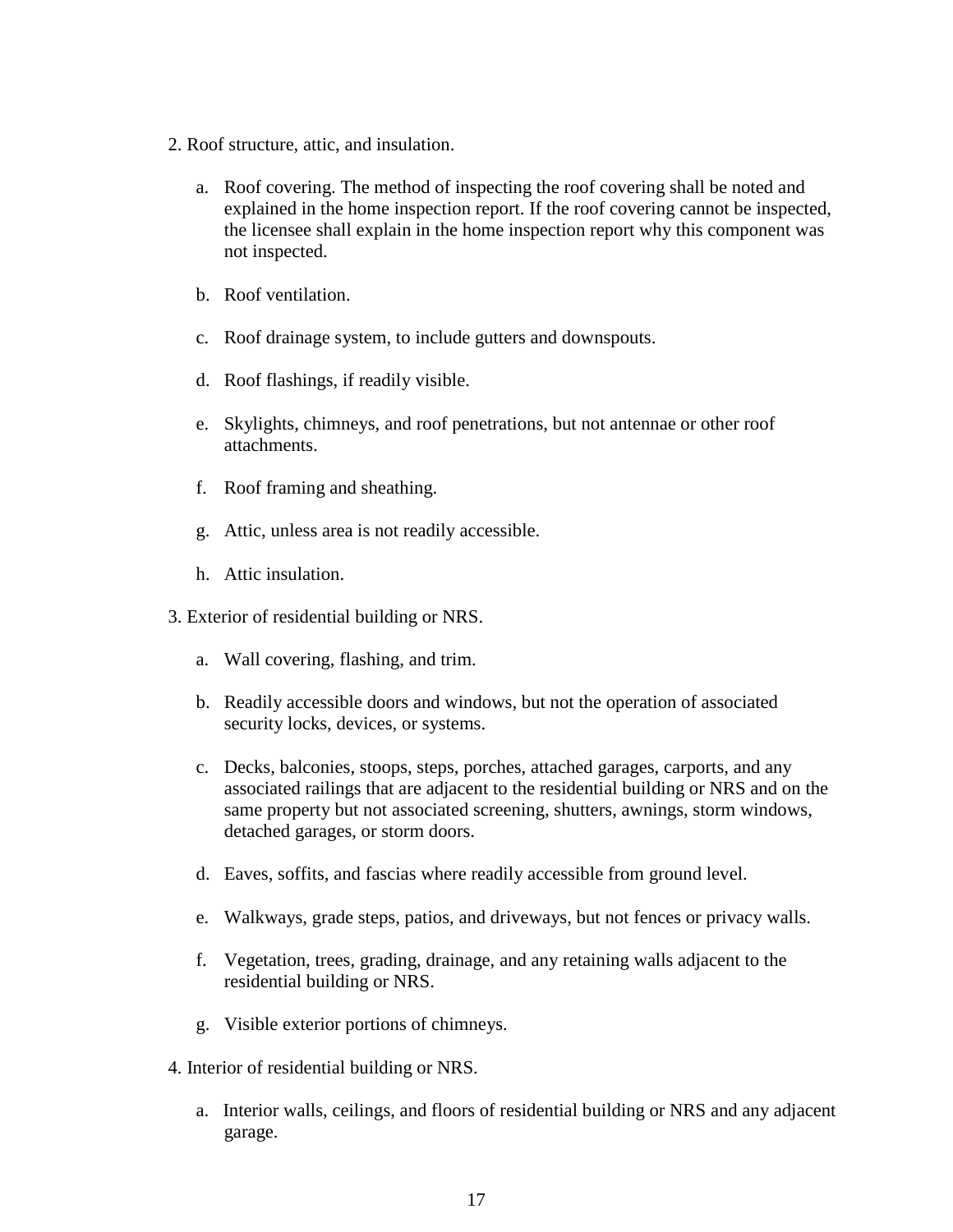- b. Steps, stairways, railings, and balconies and associated railings.
- c. Countertops and installed cabinets, including hardware.
- d. Doors and windows, but not the operation of associated security locks, devices, or systems.
- e. Garage doors and permanently mounted and installed garage door operators. The automatic safety reverse function of garage door openers shall be tested, either by physical obstruction as specified by the manufacturer, or by breaking the beam of the electronic photo eye but only when the test can be safely performed and will not risk damage to the door, the opener, any nearby structure, or any stored items.
- f. Fireplaces, venting systems, hearths, dampers, and fireboxes, but not mantles, fire screens and doors, seals and gaskets.
- g. Solid fuel burning appliances, if applicable.
- 5. Plumbing system.
	- a. Interior water supply and distribution systems, including water supply lines and all fixtures and faucets, but not water conditioning systems or fire sprinkler systems.
	- b. Water drainage, waste, and vent systems, including all fixtures.
	- c. Drainage sumps, sump pumps, and related piping.
	- d. Water heating equipment, including energy source and related vent systems, flues, and chimneys, but not solar water heating systems.
	- e. Fuel storage and distribution systems for visible leaks.
- 6. Electrical system.
	- a. Service drop.
	- b. Service entrance conductors, cables, and raceways.
	- c. Service equipment and main disconnects.
	- d. Service grounding.
	- e. Interior components of service panels and sub panels, including feeders.
	- f. Conductors.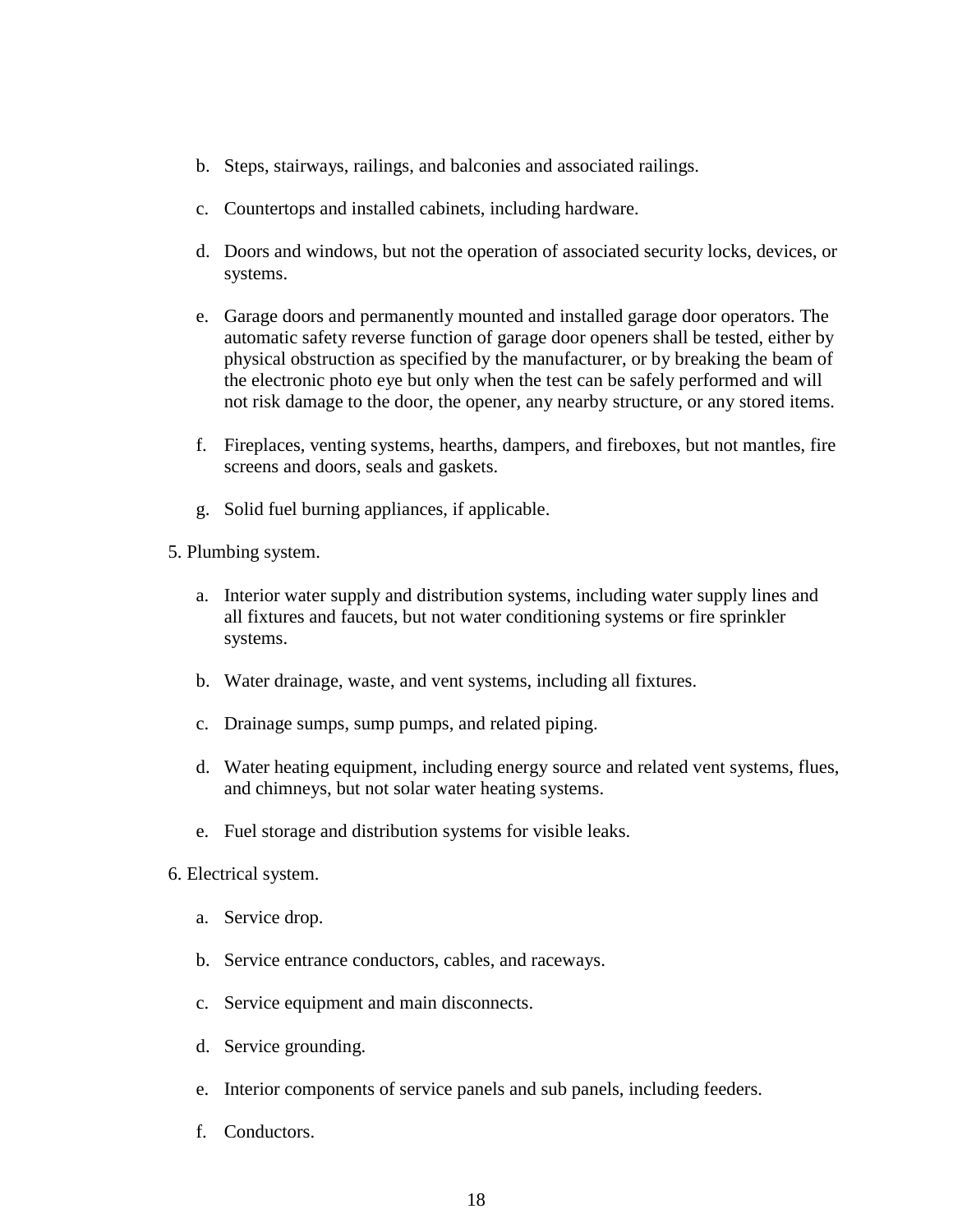- g. Overcurrent protection devices.
- h. Readily accessible installed lighting fixtures, switches, and receptacles.
- i. Ground fault circuit interrupters.
- j. Presence or absence of smoke detectors.
- k. Presence of solid conductor aluminum branch circuit wiring.
- l. Arc fault interrupters shall be noted if installed but not tested if equipment is attached to them.
- 7. Heating system.
	- a. Heating equipment, including operating controls, but not heat exchangers, gas logs, built-in gas burning appliances, grills, stoves, space heaters, solar heating devices, or heating system accessories such as humidifiers, air purifiers, motorized dampers, and heat reclaimers.
	- b. Energy source.
	- c. Heating distribution system.
	- d. Vent systems, flues, and chimneys, including dampers.
- 8. Air conditioning system.
	- a. Central and installed wall air conditioning equipment.
	- b. Operating controls, access panels, and covers.
	- c. Energy source.
	- d. Cooling distribution system.
- C. Systems in the home that are turned off, winterized, or otherwise secured so that they do not respond to normal activation using standard operating controls need not be put into operating condition. The home inspector shall state, in writing, the reason these systems or components were not inspected.
- D. In accordance with [§ 54.1-517.2:1](https://law.lis.virginia.gov/vacode/title54.1/chapter5/section54.1-517.2:1/) of the Code of Virginia, if a home inspector observes the presence of any shade of yellow corrugated stainless steel tubing during a home inspection in a home that was built prior to the adoption of the 2006 Virginia Construction Code, effective May 1, 2008, the home inspector shall include that observation in the report along with the following statement: "Manufacturers believe that this product is safer if properly bonded and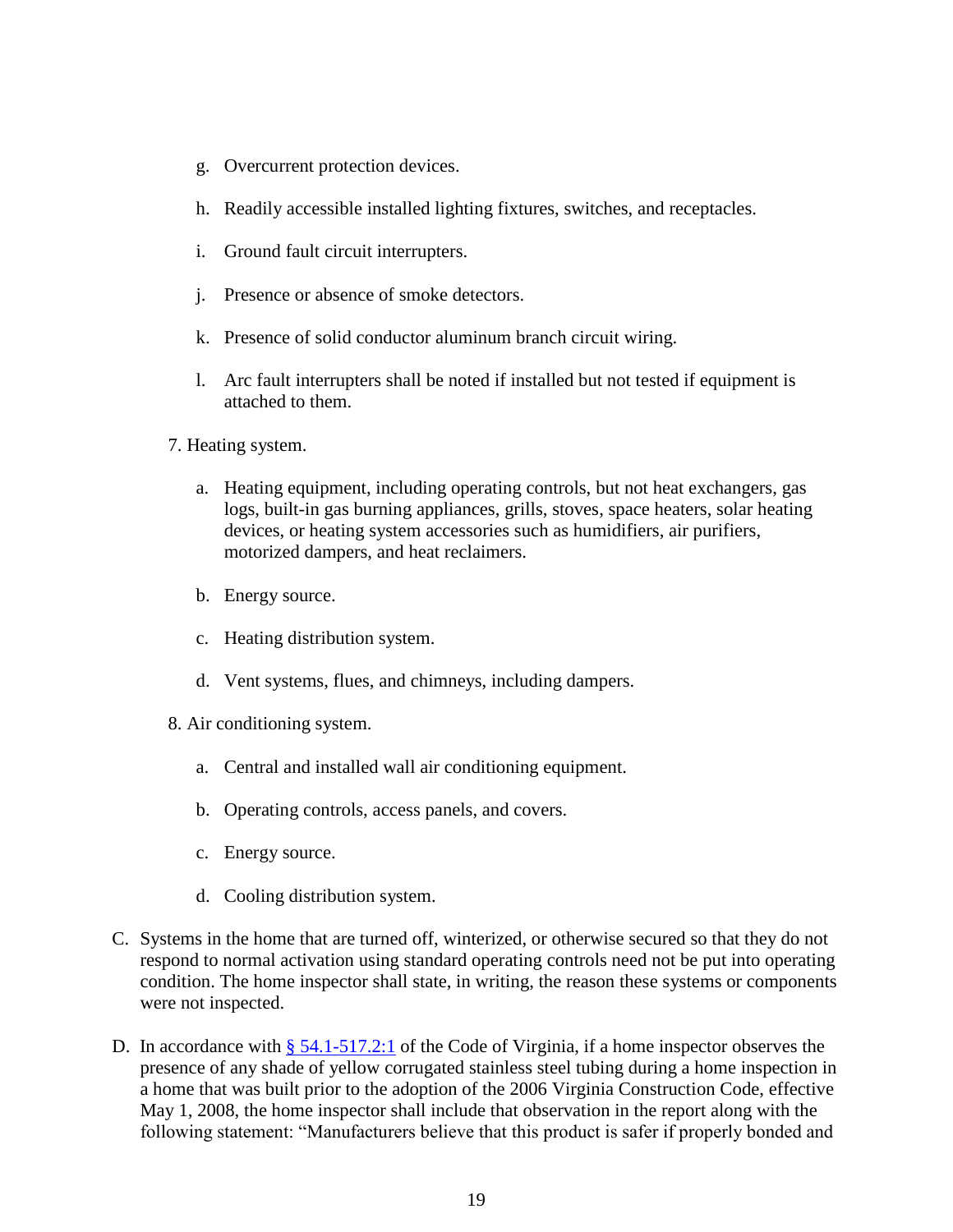grounded as required by the manufacturer's installation instructions. Proper bonding and grounding of the product should be determined by a contractor licensed to perform the work in the Commonwealth of Virginia."

#### *Historical Notes*

*Derived from Virginia Register [Volume 19, Issue 18,](http://register.dls.virginia.gov/vol19/iss18/v19i18.pdf) eff. July 1, 2003; amended, Virginia Register [Volume 27, Issue](http://register.dls.virginia.gov/toc.aspx?voliss=27:11)  [11,](http://register.dls.virginia.gov/toc.aspx?voliss=27:11) eff. April 1, 2011; [Volume 33, Issue 19,](http://register.dls.virginia.gov/toc.aspx?voliss=33:19) eff. July 1, 2017; [Volume 33, Issue 26,](http://register.dls.virginia.gov/toc.aspx?voliss=33:26) eff. September 20, 2017.*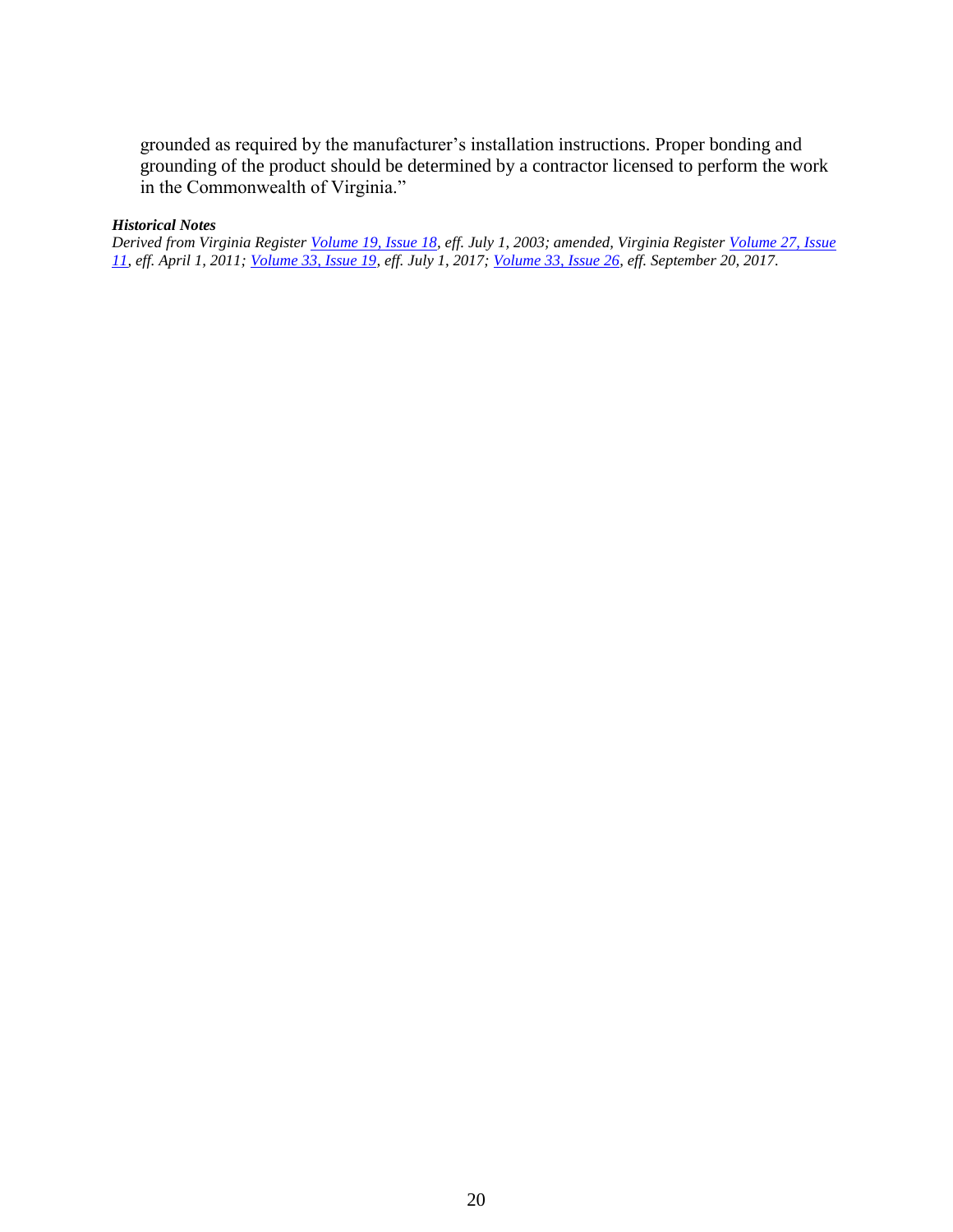## **PART V.**

## **STANDARDS OF CONDUCT AND PRACTICE**

#### **18VAC15-40-140. Conflict of interest.**

#### A. The licensee shall not:

- 1. Design or perform repairs or modifications to a residential building or NRS on which he has performed a home inspection as a result of the findings of the home inspection within 12 months after the date he performed the home inspection, except in cases where the home inspector purchased the residence after he performed the home inspection;
- 2. Perform a home inspection of a residential building or NRS upon which he has designed or performed repairs or modifications within the preceding 12 months without disclosing to the client in the home inspection contract the specifics of the repairs or modifications he designed or performed;
- 3. Refer his client to another person to make repairs or modifications to a residential building or NRS on which he has performed a home inspection unless, in accordance with 18VAC15-40-120 D, he provides written documentation to his client that clearly discloses all financial interests that the licensee has or reasonably expects to have with the person who is recommended for the repairs or modifications;
- 4. Represent the financial interests, either personally or through his employment, of any of the parties to the transfer or sale of a residential building on which he has performed a home inspection; or
- 5. Perform a home inspection of a residential building or NRS under a contingent agreement whereby any compensation or future referrals are dependent on the reported findings or on the sale of the property.
- B. The licensee shall not disclose any information concerning the results of the home inspection without the approval of the client for whom the home inspection was performed. However, the licensee may disclose information in situations where there is an imminent endangerment to life or health.
- C. The licensee shall not accept compensation from more than one interested party for the same service on the same property without the consent of all interested parties.
- D. The licensee shall not accept nor offer commissions or allowances, directly or indirectly, from other parties dealing with the client in connection with work for which the licensee is responsible. Additionally, the licensee shall not enter into any financial relationship with any party that may compromise the licensee's commitment to the best interest of his client.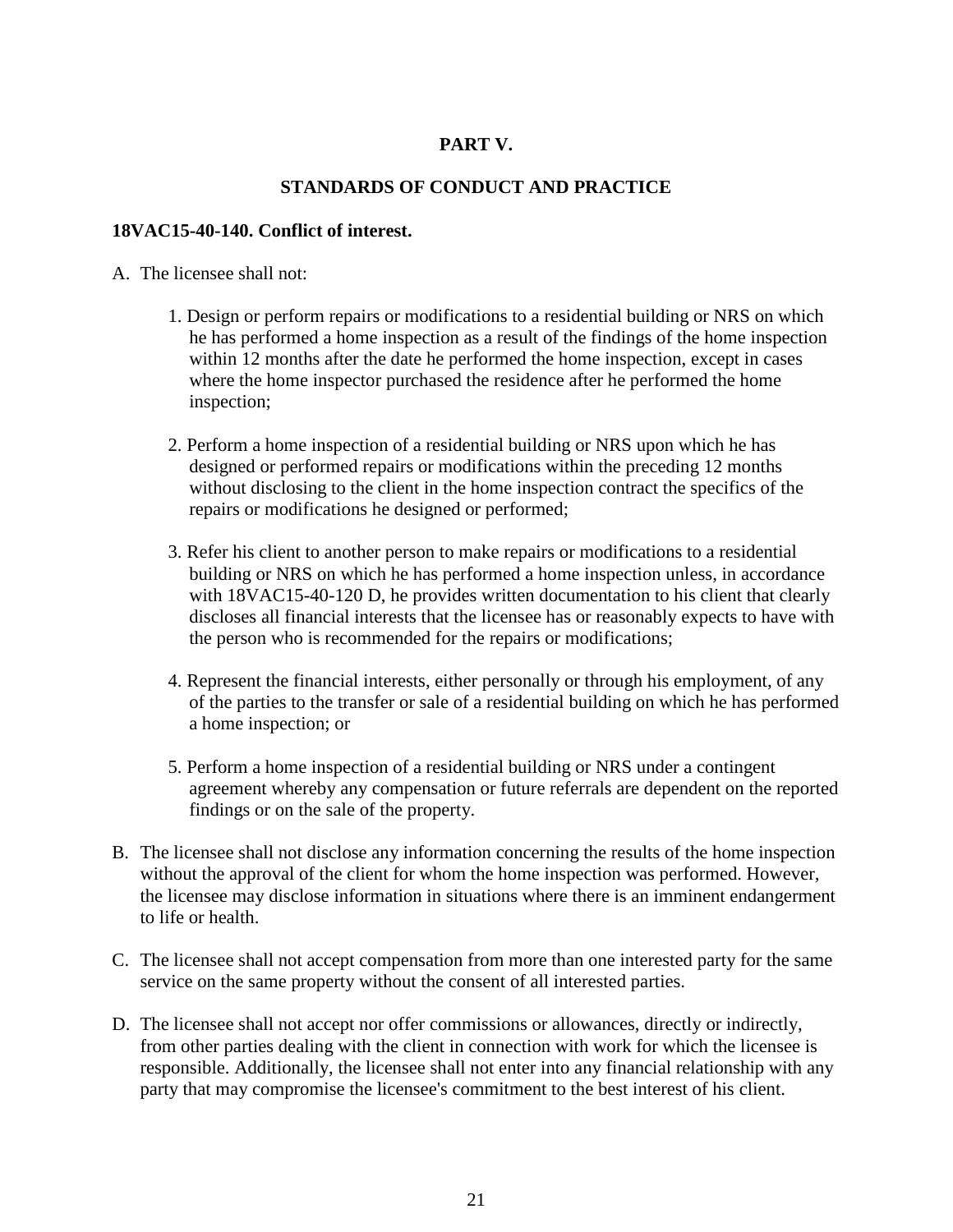E. The home inspection shall not be used as a pretext by the licensee to solicit or obtain work in another field, except for additional diagnostic inspections or testing.

#### *Historical Notes*

*Derived from Virginia Register [Volume 19, Issue 18,](http://register.dls.virginia.gov/vol19/iss18/v19i18.pdf) eff. July 1, 2003; amended, Virginia Register [Volume 27, Issue](http://register.dls.virginia.gov/toc.aspx?voliss=27:11)  [11,](http://register.dls.virginia.gov/toc.aspx?voliss=27:11) eff. April 1, 2011; [Volume 33, Issue 19,](http://register.dls.virginia.gov/toc.aspx?voliss=33:19) eff. July 1, 2017.* 

#### **18VAC15-40-145. Competency for assignments.**

- A. The licensee shall undertake to perform professional assignments only when qualified by education or experience, or both.
- B. A licensee shall not misrepresent to a prospective or existing client or employer his qualifications and the scope of his responsibility in connection with a home inspection.

#### *Historical Notes*

*Derived from Virginia Register [Volume 33, Issue 19,](http://register.dls.virginia.gov/toc.aspx?voliss=33:19) eff. July 1, 2017.*

## **18VAC15-40-150. Grounds for disciplinary action.**

The board has the power to place a licensee on probation, impose a monetary penalty in accordance with [§ 54.1-202 A](https://law.lis.virginia.gov/vacode/title54.1/chapter2/section54.1-202/) of the Code of Virginia, or revoke, suspend, or refuse to renew a license when the licensee has been found to have violated or cooperated with others in violating any provision of Chapter 1, 2, 3, or 5 of Title 54.1 of the Code of Virginia or this chapter.

#### *Historical Notes*

*Derived from Virginia Register [Volume 19, Issue 18,](http://register.dls.virginia.gov/vol19/iss18/v19i18.pdf) eff. July 1, 2003; amended, Virginia Register [Volume 33, Issue](http://register.dls.virginia.gov/toc.aspx?voliss=33:19)  [19,](http://register.dls.virginia.gov/toc.aspx?voliss=33:19) eff. July 1, 2017.* 

## **18VAC15-40-152. Notice of adverse action.**

- A. A licensee shall notify the board of the following actions against the licensee:
	- 1. Any disciplinary action taken by any jurisdiction, board, or administrative body of competent jurisdiction, including any (i) reprimand; (ii) license or certificate revocation, suspension, or denial; (iii) monetary penalty; (iv) requirement for remedial education; or (v) other corrective action.
	- 2. Any voluntary surrendering of a related license, certificate, or registration done in connection with a disciplinary action in another jurisdiction.
	- 3. Any conviction, finding of guilt, or plea of guilty, regardless of adjudication or deferred adjudication, in any jurisdiction of the United States of any (i) misdemeanor involving moral turpitude, sexual offense, non-marijuana drug distribution, or physical injury or relating to performing a home inspection or (ii) felony, there being no appeal pending therefrom or the time for appeal having lapsed. Review of convictions shall be subject to the requirements of § [54.1-204](https://law.lis.virginia.gov/vacode/title54.1/chapter2/section54.1-204/) of the Code of Virginia. Any plea of nolo contendere shall be considered a conviction for the purpose of this section.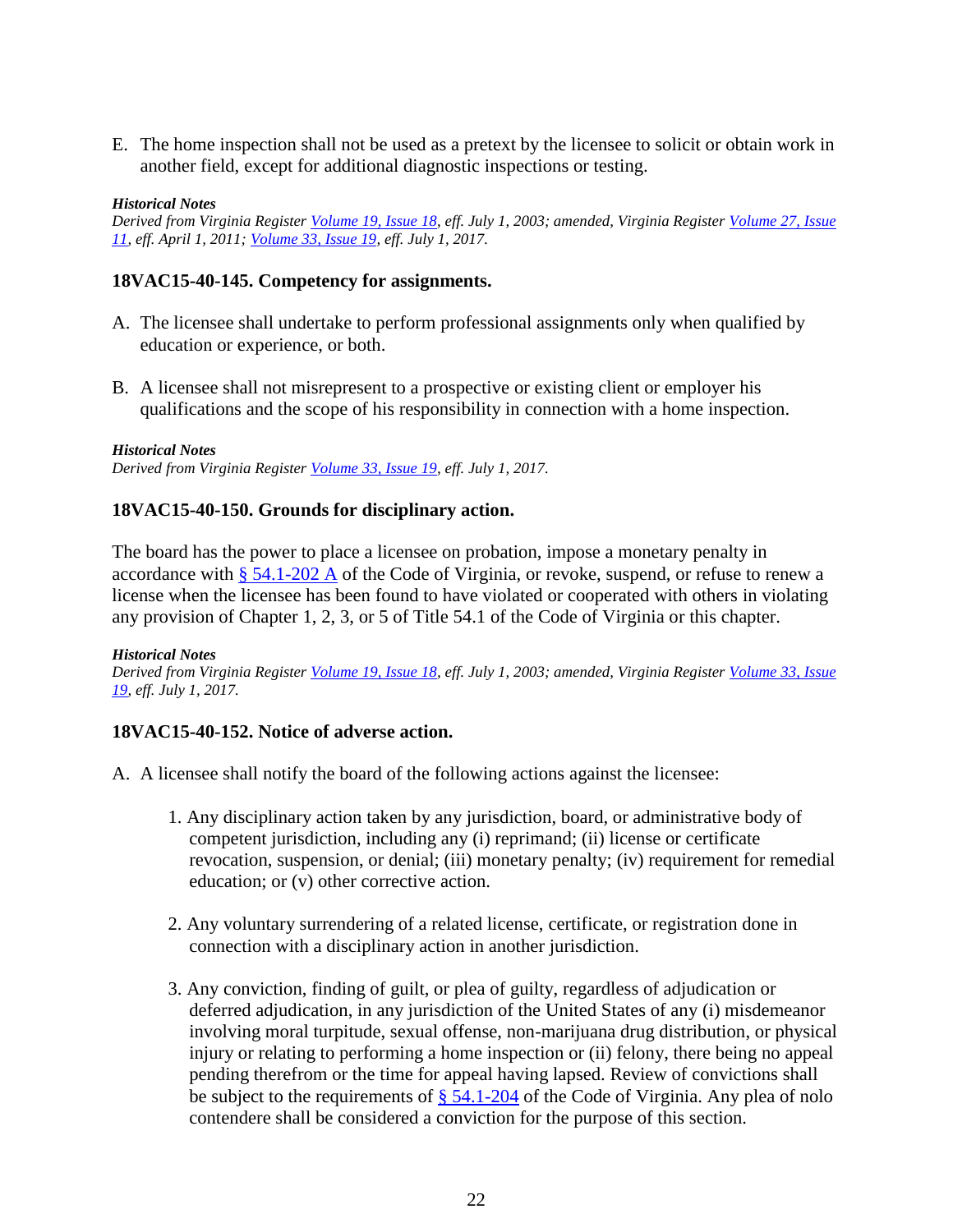B. The notice must be made to the board in writing within 30 days of the action. A copy of the order or other supporting documentation must accompany the notice. The record of conviction, finding, or case decision shall be considered prima facie evidence of a conviction or finding of guilt.

#### *Historical Notes*

*Derived from Virginia Register [Volume 33, Issue 19,](http://register.dls.virginia.gov/toc.aspx?voliss=33:19) eff. July 1, 2017; amended, Virginia Register [Volume 38, Issue](http://register.dls.virginia.gov/toc.aspx?voliss=38:07)  [7,](http://register.dls.virginia.gov/toc.aspx?voliss=38:07) eff. December 22, 2021.*

#### **18VAC15-40-155. Prohibited acts.**

The following acts are prohibited and any violation may result in disciplinary action by the board:

- 1. Obtaining or attempting to obtain a license by false or fraudulent representation.
- 2. Performing improvements or repairs to a residential building as a result of the findings of the home inspection within 12 months before or after performing a home inspection on it, except in cases where the home inspector purchased the residential building after he performed the home inspection.
- 3. Violating or inducing another person to violate any of the provisions of Chapter 1, 2, 3, or 5 of Title 54.1 of the Code of Virginia or this chapter.
- 4. A licensee having been convicted, found guilty, or disciplined in any jurisdiction of any offense or violation enumerated in 18VAC15-40-152. Review of convictions shall be subject to the requirements of [§ 54.1-204](https://law.lis.virginia.gov/vacode/title54.1/chapter2/section54.1-204/) of the Code of Virginia.
- 5. Failing to inform the board in writing within 30 days that the licensee was convicted, found guilty, or disciplined in any jurisdiction of any offense or violation enumerated in 18VAC15-40-152.
- 6. Failing to act as a licensee in such a manner as to safeguard the interests of the public.
- 7. Engaging in improper, fraudulent, or dishonest conduct in conducting a home inspection.
- 8. Having performed a home inspection when not qualified by training or experience to competently perform any part of the home inspection.
- 9. Failing to maintain, through training, the proficiency to perform Virginia home inspections.
- 10. Conducting a home inspection on any new residential structure without the NRS specialty issued by the board.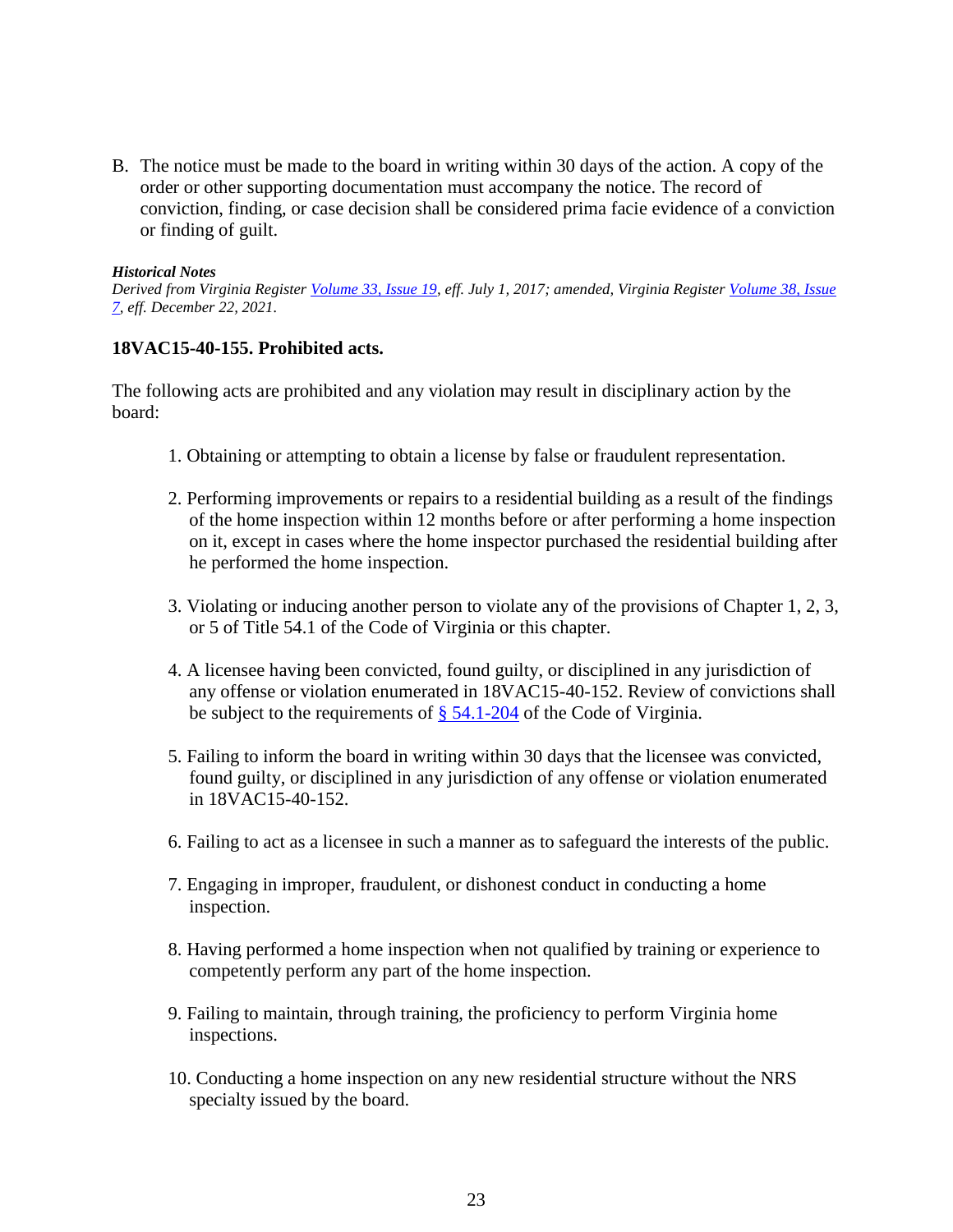- 11. Failing to maintain the insurance policy required pursuant to 18VAC15-40-30 G.
- 12. Failing to report a change pursuant to 18VAC15-40-160.
- 13. Having cited, stated, or represented that there exists a violation of the Virginia Uniform Statewide Building Code (13VAC5-63) in a home inspection report or other document prepared relative to a home inspection.

#### *Historical Notes*

*Derived from Virginia Register [Volume 33, Issue 19,](http://register.dls.virginia.gov/toc.aspx?voliss=33:19) eff. July 1, 2017.*

#### **18VAC15-40-160. Maintenance of licenses, reports, and documentation.**

- A. The licensee shall at all times keep the board informed of his current address of record, to include the physical address, as applicable. Changes of address shall be reported to the board in writing within 30 calendar days after such change. A post office box is acceptable as the address of record only when a physical address is also provided. The board shall not be responsible for the licensee's failure to receive notices, communications and correspondence caused by the licensee's failure to promptly notify the board of any change of address.
- B. The licensee shall notify the board in writing of a name change within 30 calendar days of any change in the licensee's legal name. Such notification shall be accompanied by a copy of a marriage license, divorce decree, court order, or other documentation that verifies the name change.
- C. The licensee shall retain all records pertaining to home inspections performed to include written reports and supporting documentation for a period of three years from the date of the related home inspection.
- D. The licensee shall report the cancellation, amendment, expiration, or any other change of the insurance policy submitted in accordance with 18VAC15-40-30 G within 30 days of the change.

#### *Historical Notes*

*Derived from Virginia Register [Volume 19, Issue 18,](http://register.dls.virginia.gov/vol19/iss18/v19i18.pdf) eff. July 1, 2003; amended, Virginia Register [Volume 33, Issue](http://register.dls.virginia.gov/toc.aspx?voliss=33:19)  [19,](http://register.dls.virginia.gov/toc.aspx?voliss=33:19) eff. July 1, 2017.* 

## **18VAC15-40-170. (Repealed.)**

#### *Historical Notes*

*Derived from Virginia Register [Volume 19, Issue 18,](http://register.dls.virginia.gov/vol19/iss18/v19i18.pdf) eff. July 1, 2003; repealed, Virginia Register [Volume 33, Issue](http://register.dls.virginia.gov/toc.aspx?voliss=33:19)  [19,](http://register.dls.virginia.gov/toc.aspx?voliss=33:19) eff. July 1, 2017.*

#### **18VAC15-40-180. Response to inquiry of the board.**

A. A licensee must respond within 10 days to a request by the board or any of its agents regarding any complaint filed with the department.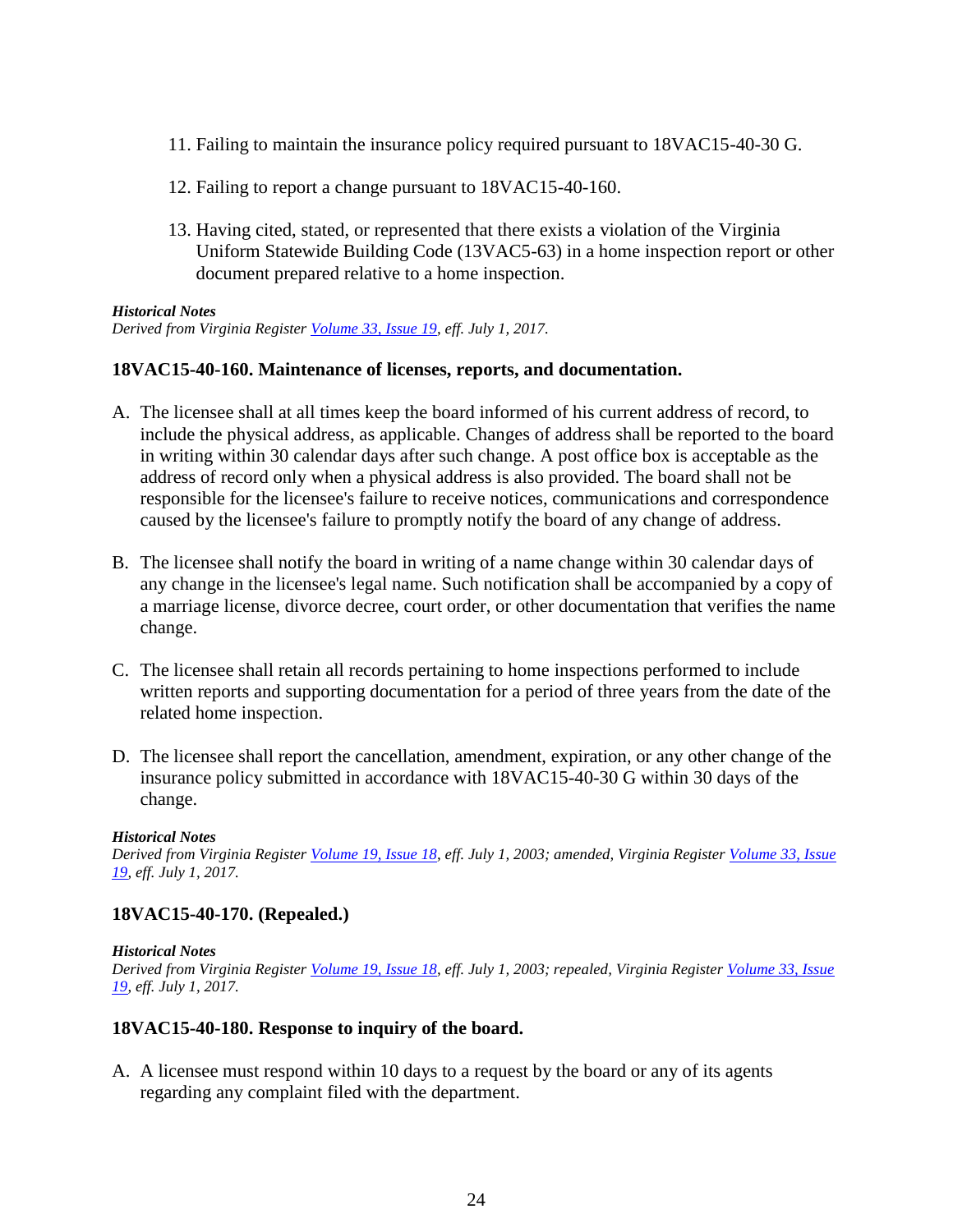- B. Unless otherwise specified by the board, a licensee of the board shall produce to the board or any of its agents within 10 days of the request any document, book, or record concerning any transaction pertaining to a complaint filed in which the licensee was involved, or for which the licensee is required to maintain records. The board may extend such timeframe upon a showing of extenuating circumstances prohibiting delivery within such 10-day period.
- C. A licensee shall not provide a false, misleading, or incomplete response to the board or any of its agents seeking information in the investigation of a complaint filed with the board.
- D. With the exception of the requirements of subsections A and B of this section, a licensee must respond to an inquiry by the board or its agent within 21 days.

#### *Historical Notes*

*Derived from Virginia Register [Volume 19, Issue 18,](http://register.dls.virginia.gov/vol19/iss18/v19i18.pdf) eff. July 1, 2003; amended, Virginia Register [Volume 33, Issue](http://register.dls.virginia.gov/toc.aspx?voliss=33:19)  [19,](http://register.dls.virginia.gov/toc.aspx?voliss=33:19) eff. July 1, 2017.*

#### **18VAC15-40-190. (Repealed.)**

#### *Historical Notes*

*Derived from Virginia Register [Volume 19, Issue 18,](http://register.dls.virginia.gov/vol19/iss18/v19i18.pdf) eff. July 1, 2003; amended, Virginia Register [Volume 27, Issue](http://register.dls.virginia.gov/toc.aspx?voliss=27:11)  [11,](http://register.dls.virginia.gov/toc.aspx?voliss=27:11) eff. April 1, 2011; repealed, Virginia Register [Volume 33, Issue 19,](http://register.dls.virginia.gov/toc.aspx?voliss=33:19) eff. July 1, 2017.*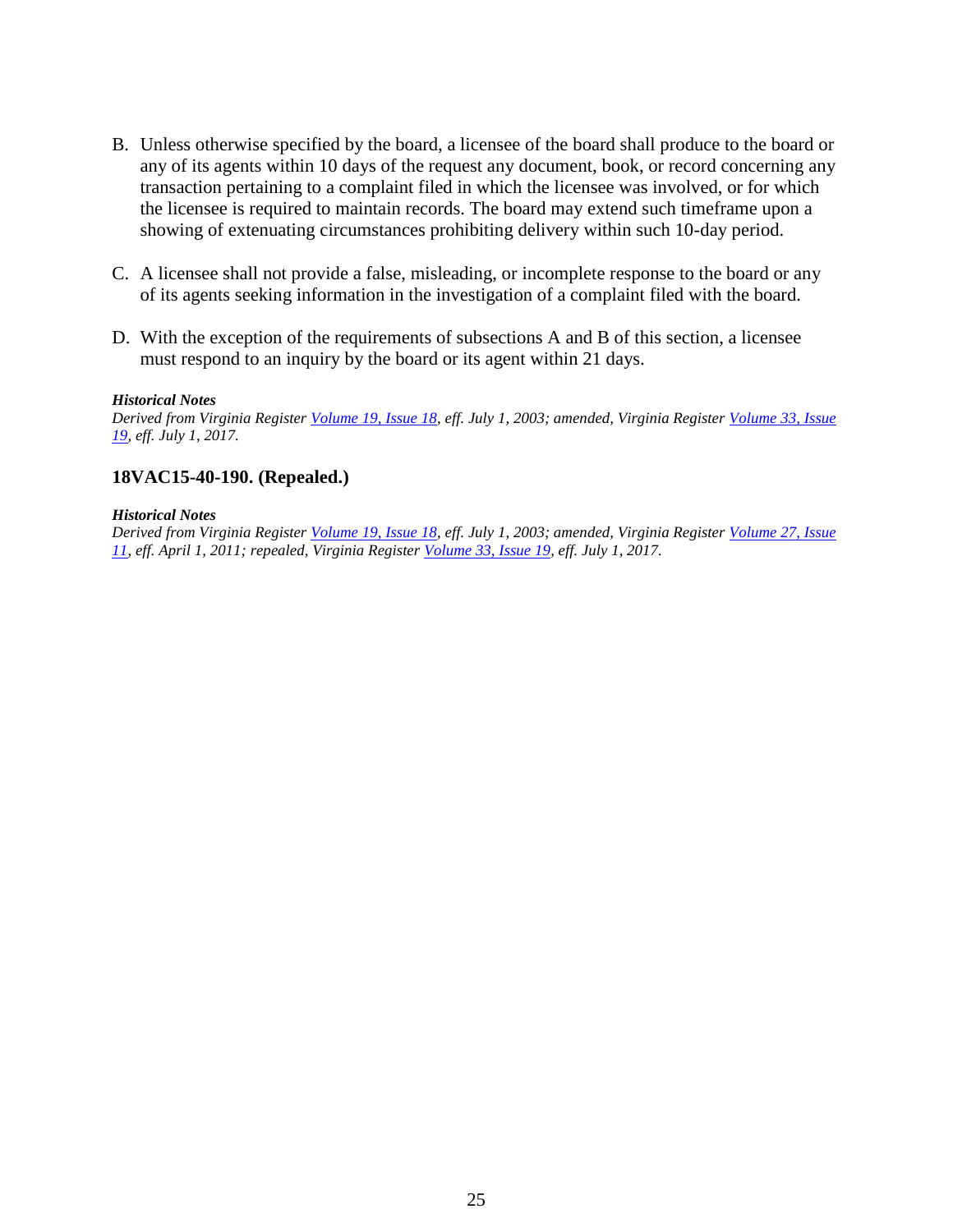## **PART VI.**

## **APPROVAL OF PRELICENSE EDUCATION COURSES, NEW RESIDENTIAL STRUCTURES TRAINING MODULE, AND NEW RESIDENTIAL STRUCTURES CONTINUING PROFESSIONAL EDUCATION**

## **18VAC15-40-200. Prelicense education courses, new residential structures training modules, and new residential structures continuing professional education courses generally.**

All prelicense education courses, NRS training modules, and NRS CPE courses proposed for the purposes of meeting the requirements of this chapter must be approved by the board. Prelicense education courses and training modules may be approved retroactively upon request of the provider with the application; however, no applicant will receive credit until such approval is granted by the board.

*Historical Notes Derived from Virginia Register [Volume 33, Issue 14,](http://register.dls.virginia.gov/toc.aspx?voliss=33:14) eff. April 17, 2017.*

## **18VAC15-40-210. Approval of prelicense education courses.**

A training provider seeking approval of a prelicense education course shall submit an application for prelicense education course approval on a form provided by the board. In addition to the appropriate fee provided in 18VAC15-40-50, the application shall include:

- 1. The name of the provider;
- 2. Provider contact person, address, and telephone number;
- 3. Course contact hours;
- 4. Schedule of prelicense education courses if established, including dates, times, and locations;
- 5. Method of delivery;
- 6. Instructor information, including name, license number, if applicable, and a list of trade-appropriate designations, as well as a professional resume with a summary of teaching experience and subject matter knowledge and qualifications acceptable to the board;
- 7. Materials to be provided to students;
- 8. Fees for prelicense education course and materials; and
- 9. Training module syllabus.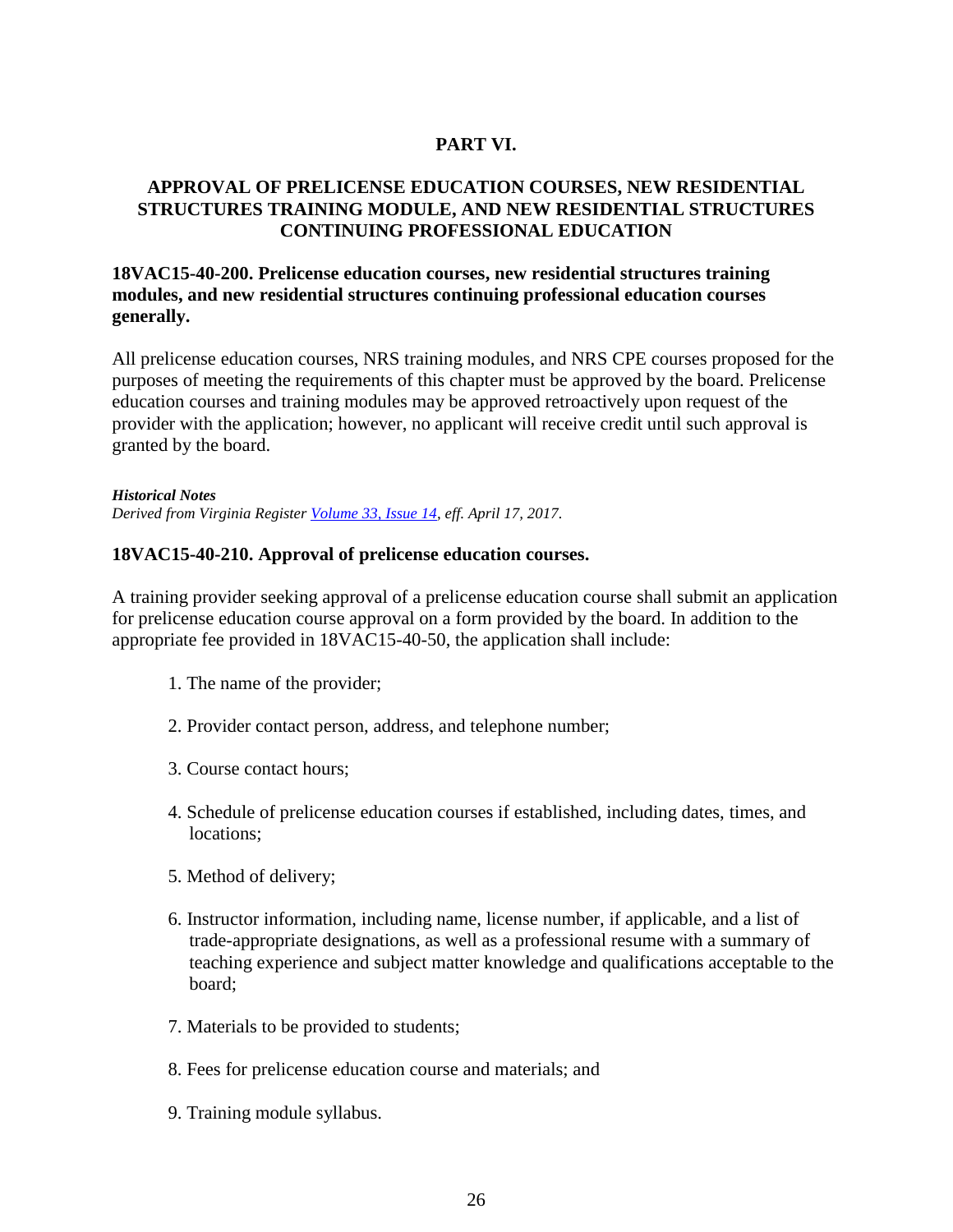#### *Historical Notes Derived from Virginia Register [Volume 33, Issue 14,](http://register.dls.virginia.gov/toc.aspx?voliss=33:14) eff. April 17, 2017.*

## **18VAC15-40-220. Prelicense education course requirements.**

A prelicense education course must be a minimum of 35 hours. The syllabus for each type of prelicense education course shall encompass the following subject areas and include methods for identification and inspection, safety and maintenance, and standards for material selection and installation procedures, as applicable:

- 1. Site conditions;
- 2. Exterior components of the residential building;
- 3. Structural system elements;
- 4. Electrical system elements;
- 5. Heating and cooling systems;
- 6. Insulation, moisture management systems, and ventilation systems;
- 7. Plumbing systems;
- 8. Interior components;
- 9. Fireplace and chimney systems;
- 10. Common permanently installed appliances;
- 11. Inspection report requirements;
- 12. Responsibilities to the client, including required contract elements; and
- 13. Overview of the board's regulations.

#### *Historical Notes*

*Derived from Virginia Register [Volume 33, Issue 14,](http://register.dls.virginia.gov/toc.aspx?voliss=33:14) eff. April 17, 2017.*

## **18VAC15-40-230. Approval of new residential structures training modules and new residential structures continuing professional education.**

A training provider seeking approval of an NRS training module or NRS CPE course shall submit an application for NRS training module or NRS CPE course approval on a form provided by the board. NRS training modules and NRS CPE can be provided in a classroom environment,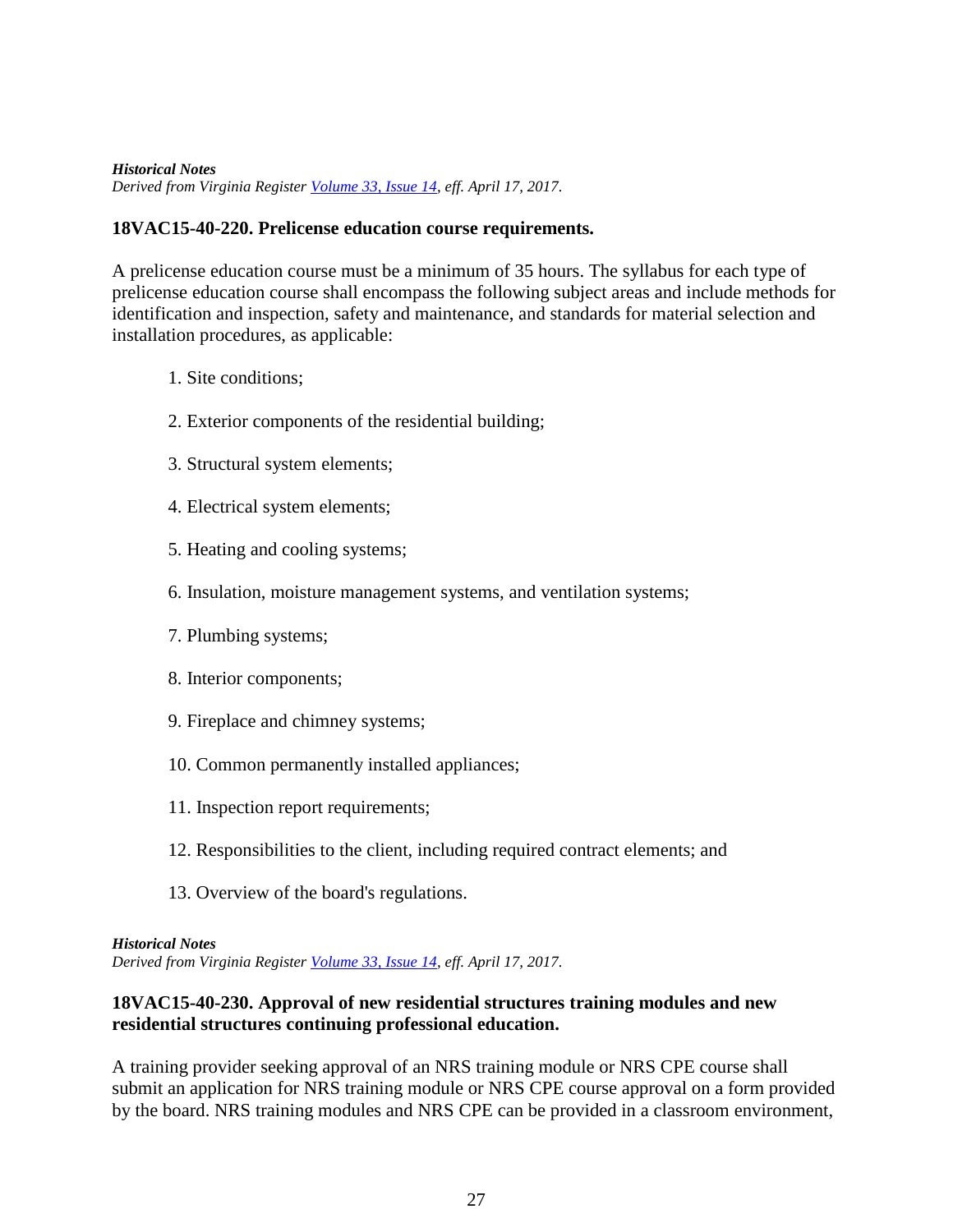online, or through distance learning. In addition to the appropriate fee provided in 18VAC15-40- 50, the application shall include:

- 1. The name of the provider;
- 2. Provider contact person, address, and telephone number;
- 3. Module or CPE course contact hours;
- 4. Schedule of training module or CPE course if established, including dates, times, and locations;
- 5. Method of delivery;
- 6. Instructor information, including name, license number, if applicable, and a list of trade-appropriate designations, as well as a professional resume with a summary of teaching experience and subject matter knowledge and qualifications acceptable to the board;
- 7. Materials to be provided to students;
- 8. Fees for NRS training module or NRS CPE course and materials; and
- 9. Training module syllabus.

#### *Historical Notes*

*Derived from Virginia Register [Volume 33, Issue 14,](http://register.dls.virginia.gov/toc.aspx?voliss=33:14) eff. April 17, 2017.*

## **18VAC15-40-240. New residential structures training module requirements.**

- A. In order to qualify as an NRS training module under 18VAC15-40-35, the training module must include a minimum of eight contact hours and the syllabus shall encompass all of the subject areas set forth in subsection B of this section.
- B. The following subject areas as they relate to the Virginia Residential Code shall be included in all NRS training modules. The time allocated to each subject area must be sufficient to ensure adequate coverage of the subject as determined by the board.
	- 1. Origin of the Virginia Residential Code.
		- a. Overview of Title 36 of the Code of Virginia.
		- b. Roles and responsibilities of the Board of Housing and Community Development and the Department of Housing and Community Development.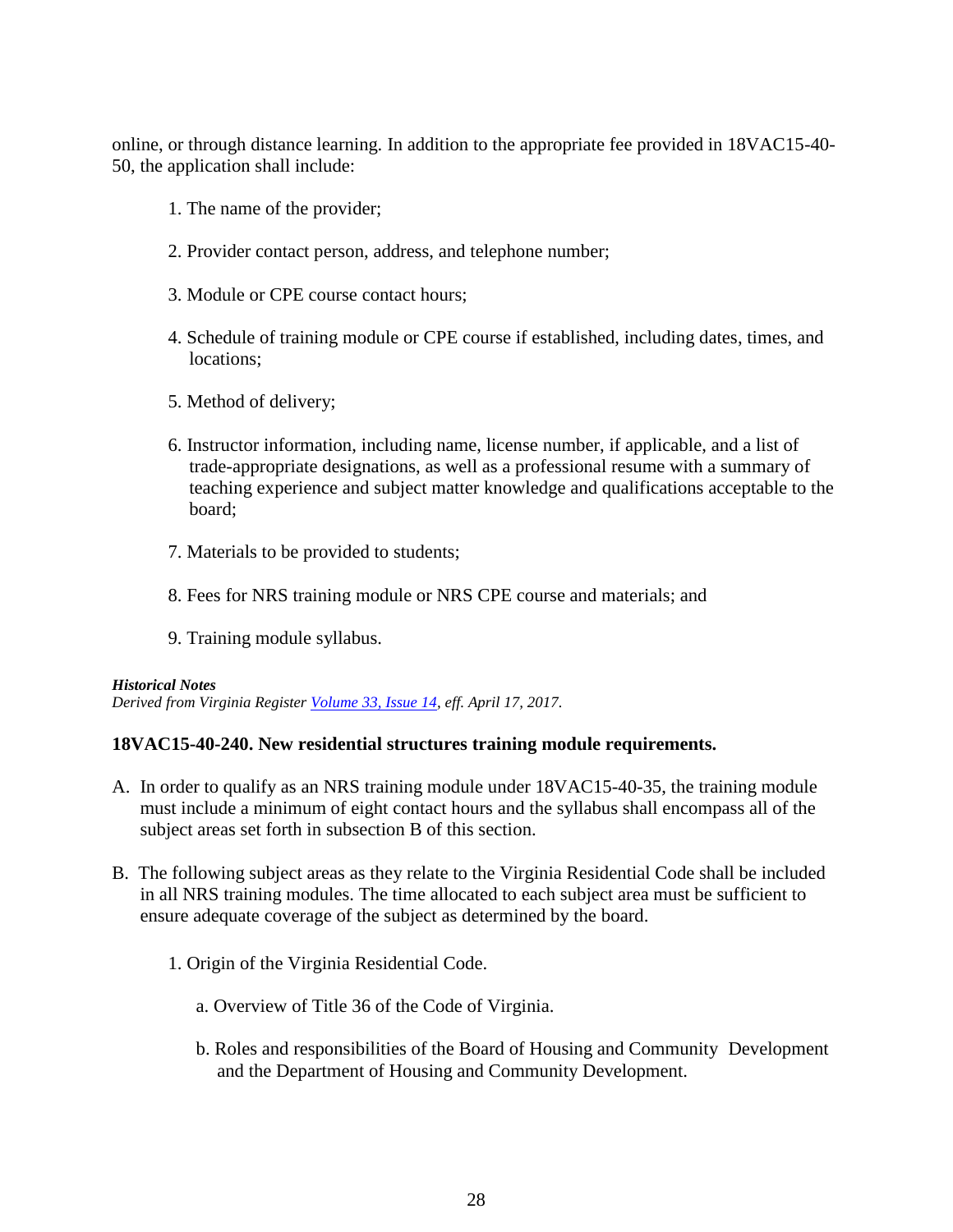- C. Virginia Uniform Statewide Building Code, Part I (13VAC5-63-10 through 13VAC5-63-390) of 13VAC5-63.
- 2. Scope of the Virginia Residential Code.
	- a. Purpose of the Virginia Residential Code.
	- b. Exemptions from the Virginia Residential Code.
	- c. Compliance alternatives.
	- d. Code official discretion in administration and enforcement of the Virginia Residential Code.
	- e. Process for amending the Virginia Residential Code.
	- f. Code violations and enforcement.
		- (1) Statute of limitations.
		- (2) Effect of violations.
	- g. Examples of code and non-code violations.
- 3. Roles of the building code official and the home inspector, including an overview of [§](https://law.lis.virginia.gov/vacode/title36/chapter6/section36-105/)  [36-105](https://law.lis.virginia.gov/vacode/title36/chapter6/section36-105/) of the Code of Virginia.

#### *Historical Notes*

*Derived from Virginia Register [Volume 33, Issue 14,](http://register.dls.virginia.gov/toc.aspx?voliss=33:14) eff. April 17, 2017; amended, Virginia Register [Volume 33, Issue](http://register.dls.virginia.gov/toc.aspx?voliss=33:19)  [19,](http://register.dls.virginia.gov/toc.aspx?voliss=33:19) eff. July 1, 2017.*

## **18VAC15-40-250. New residential structures training modules and new residential structures continuing professional education requirements.**

In order to qualify for NRS CPE for the renewal of home inspector licenses with the NRS specialty, the NRS CPE must include a minimum of four contact hours and the syllabus shall encompass all of the topic areas listed in 18VAC15-40-240 for an NRS training module.

*Historical Notes*

*Derived from Virginia Register [Volume 33, Issue 14,](http://register.dls.virginia.gov/toc.aspx?voliss=33:14) eff. April 17, 2017.*

## **18VAC15-40-260. Documentation of prelicense education courses, new residential structures training modules, and new residential structures continuing professional education completion requirements.**

All prelicense education course, NRS training module, and NRS CPE providers must provide each student who successfully completes the course or training module with a certificate of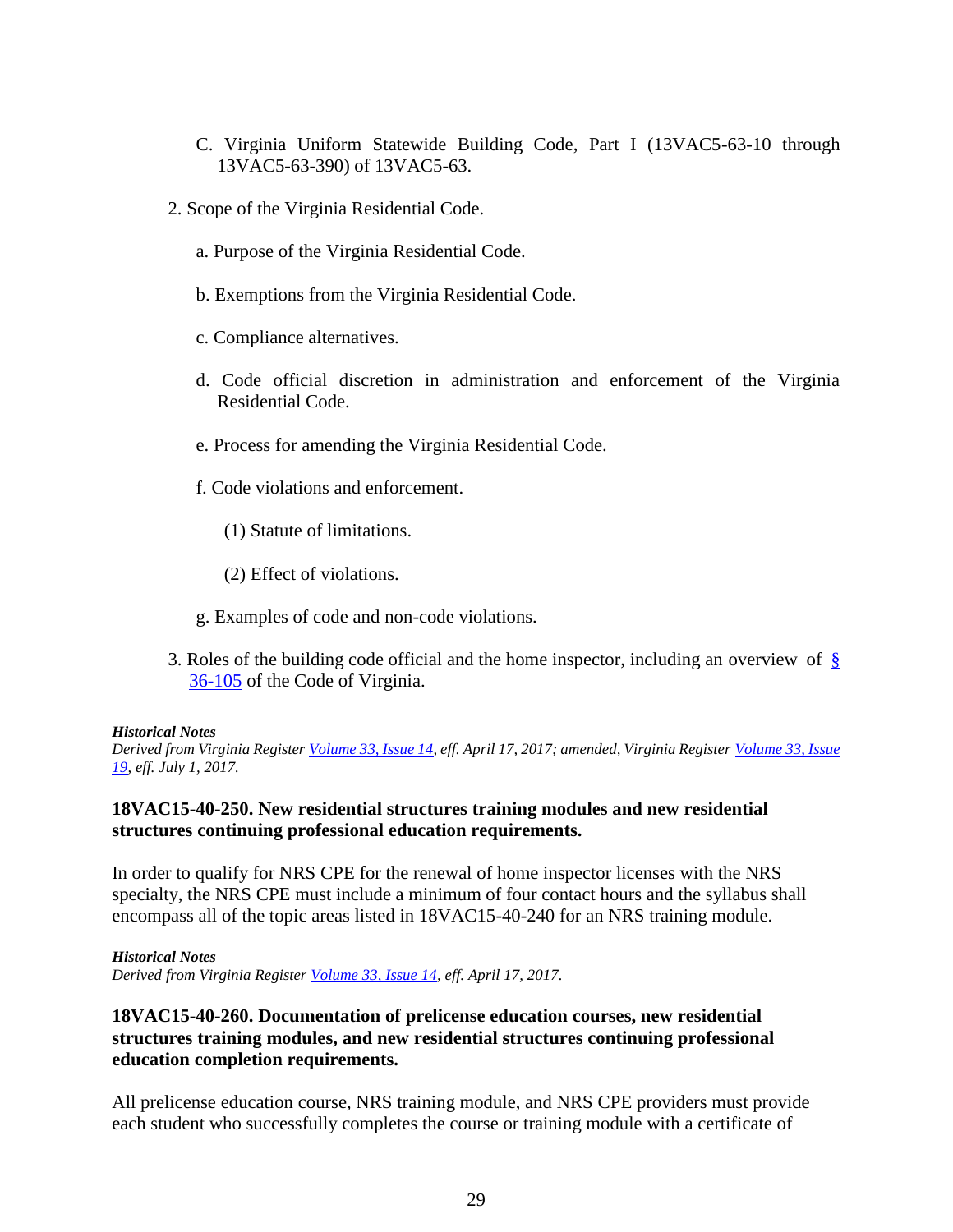completion or other documentation that the student may use as proof of course or training module completion. Such documentation shall contain the contact hours completed, the date of training, and the course identification number assigned by the board.

#### *Historical Notes*

*Derived from Virginia Register [Volume 33, Issue 14,](http://register.dls.virginia.gov/toc.aspx?voliss=33:14) eff. April 17, 2017.*

## **18VAC15-40-270. Maintenance of records.**

All providers of approved prelicense education courses, NRS training modules, or NRS CPE courses must establish and maintain a record for each student. The record shall include the student's name and address, the training module or course name and hours attended, the training module or course syllabus or outline, the name or names of the instructors, the date of successful completion, and the board's approved training module or course identification number. Records shall be available for inspection during normal business hours by authorized representatives of the board. Providers must maintain these records for a minimum of five years.

*Historical Notes Derived from Virginia Register [Volume 33, Issue 14,](http://register.dls.virginia.gov/toc.aspx?voliss=33:14) eff. April 17, 2017.*

#### **18VAC15-40-280. Reporting changes.**

Any change in the information provided in 18VAC15-40-210 or 18VAC15-40-230 must be reported to the board within 30 days of the change. Any change in information submitted will be reviewed to ensure compliance with the provisions of this chapter.

#### *Historical Notes*

*Derived from Virginia Register [Volume 33, Issue 14,](http://register.dls.virginia.gov/toc.aspx?voliss=33:14) eff. April 17, 2017.*

## **18VAC15-40-290. Withdrawal of approval.**

The board may withdraw approval of a prelicense education course, an NRS training module, or an NRS CPE course for the following reasons:

- 1. The training module or course being offered no longer meets the standards established by the board.
- 2. The provider, through an agent or otherwise, advertises its services in a fraudulent or deceptive way.
- 3. The provider, instructor, or contact person of the provider falsifies any information relating to the application for approval, training module, course information, or student records or fails to produce records required by 18VAC15-40-270.
- 4. A change in the information provided that results in noncompliance with this part.
- 5. Failure to comply with 18VAC15-40-280.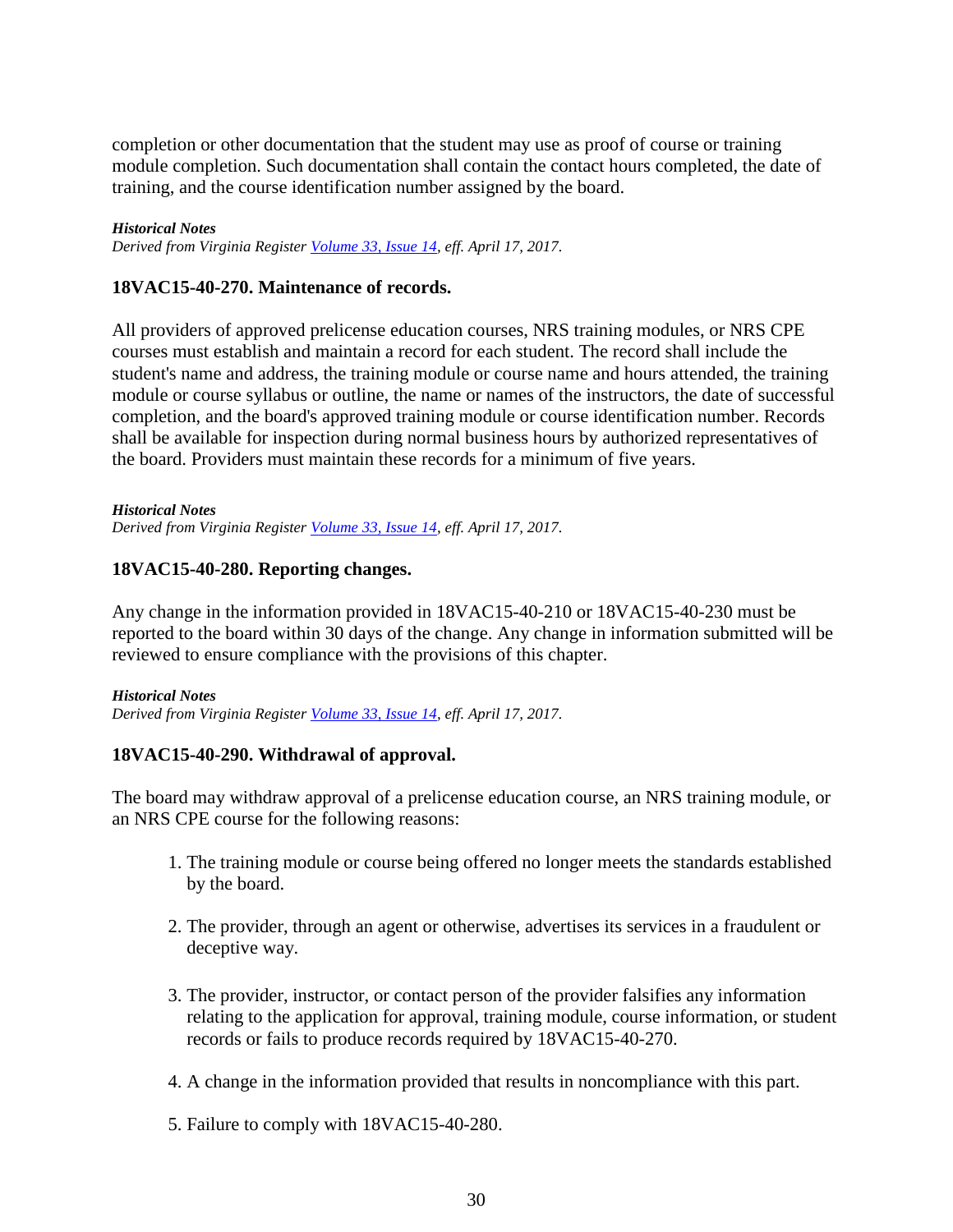*Historical Notes Derived from Virginia Register [Volume 33, Issue 14,](http://register.dls.virginia.gov/toc.aspx?voliss=33:14) eff. April 17, 2017.*

## **18VAC15-40-300. Board authority to audit approved education courses and training modules.**

The board may conduct an audit of any board-approved prelicense education course, NRS training module, or NRS CPE course provider to ensure continued compliance with this chapter.

*Historical Notes Derived from Virginia Register [Volume 33, Issue 14,](http://register.dls.virginia.gov/toc.aspx?voliss=33:14) eff. April 17, 2017.*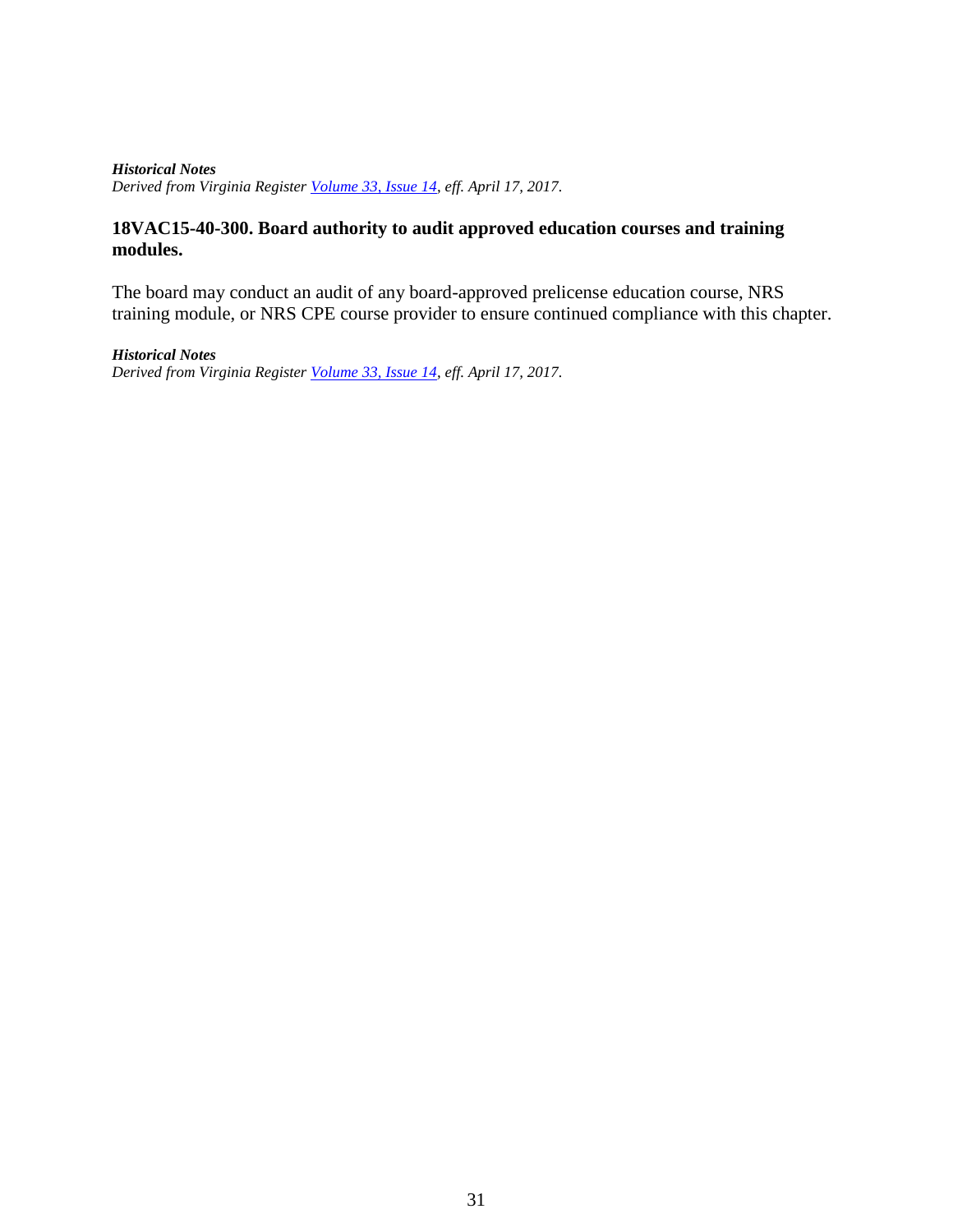**Included in this document are relevant excerpts from the** *Code of Virginia***. Please note that the Virginia General Assembly is responsible for creating and amending the** *Code***, not the Virginia Board for Asbestos, Lead, and Home Inspectors. The version contained herein contains all changes, if any, that have been made by the General Assembly through the 2021 session. Any changes made during the 2021 session became effective July 1, 2021, unless otherwise noted. It is your responsibility to stay informed of revisions to the regulations and the statutes governing your profession or occupation. Please consult the General Assembly or your local library for annual changes.**

*Code of Virginia*

## **Title 54.1, Chapter 5**

## **Article 1 General Provisions**

## **§ 54.1-500. Definitions.**

As used in this chapter, unless the context requires a different meaning:

"Accredited asbestos training program" means a training program that has been approved by the Board to provide training for individuals to engage in asbestos abatement, conduct asbestos inspections, prepare management plans, prepare project designs or act as project monitors.

"Accredited lead training program" means a training program that has been approved by the Board to provide training for individuals to engage in lead-based paint activities.

"Accredited renovation training program" means a training program that has been approved by the Board to provide training for individuals to engage in renovation or dust clearance sampling.

"Asbestos" means the asbestiform varieties of actinolite, amosite, anthophyllite, chrysotile, crocidolite, and tremolite.

"Asbestos analytical laboratory license" means an authorization issued by the Board to perform phase contrast, polarized light, or transmission electron microscopy on material known or suspected to contain asbestos.

"Asbestos contractor's license" means an authorization issued by the Board permitting a person to enter into contracts to perform an asbestos abatement project.

"Asbestos-containing materials" or "ACM" means any material or product which contains more than 1.0 percent asbestos or such other percentage as established by EPA final rule.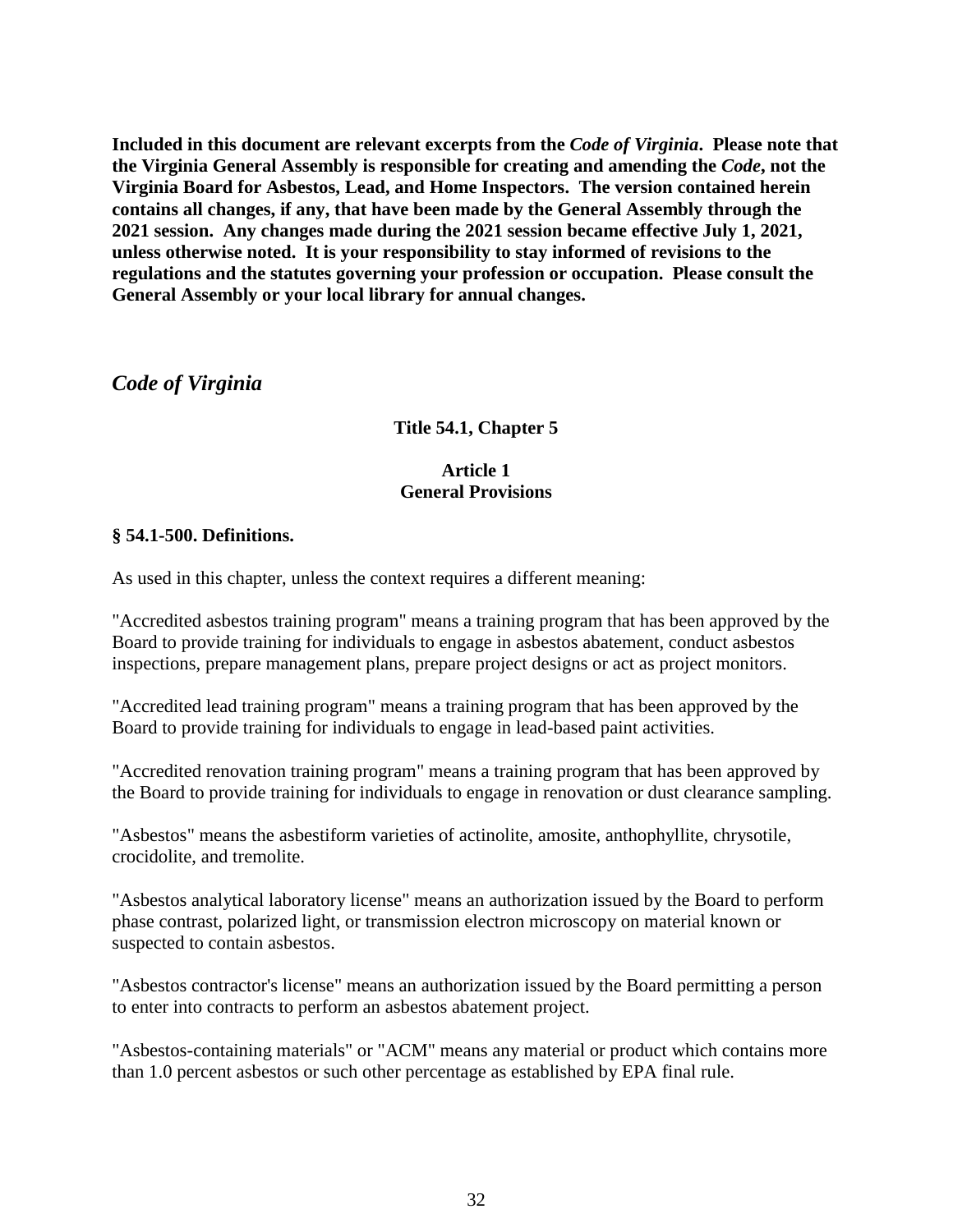"Asbestos inspector's license" means an authorization issued by the Board permitting a person to perform on-site investigations to identify, classify, record, sample, test and prioritize by exposure potential asbestos-containing materials.

"Asbestos management plan" means a program designed to control or abate any potential risk to human health from asbestos.

"Asbestos management planner's license" means an authorization issued by the Board permitting a person to develop or alter an asbestos management plan.

"Asbestos project" or "asbestos abatement project" means an activity involving job set-up for containment, removal, encapsulation, enclosure, encasement, renovation, repair, construction or alteration of an asbestos-containing material. An asbestos project or asbestos abatement project shall not include nonfriable asbestos-containing roofing, flooring and siding materials which when installed, encapsulated or removed do not become friable.

"Asbestos project designer's license" means an authorization issued by the Board permitting a person to design an asbestos abatement project.

"Asbestos project monitor's license" means an authorization issued by the Board permitting a person to monitor an asbestos project, subject to Department regulations.

"Asbestos supervisor" means any person so designated by an asbestos contractor who provides on-site supervision and direction to the workers engaged in asbestos projects.

"Asbestos worker's license" means an authorization issued by the Board permitting an individual to work on an asbestos project.

"Board" means the Virginia Board for Asbestos, Lead, and Home Inspectors.

"Dust clearance sampling" means an on-site collection of dust or other debris that is present after the completion of a renovation to determine the presence of lead-based paint hazards and the provisions of a report explaining the results.

"Dust sampling technician" means an individual licensed by the Board to perform dust clearance sampling.

"Friable" means that the material when dry may be crumbled, pulverized, or reduced to powder by hand pressure and includes previously nonfriable material after such previously nonfriable material becomes damaged to the extent that when dry it may be crumbled, pulverized, or reduced to powder by hand pressure.

"Home inspection" means any inspection of a residential building for compensation conducted by a licensed home inspector. A home inspection shall include a written evaluation of the readily accessible components of a residential building, including heating, cooling, plumbing, and electrical systems; structural components; foundation; roof; masonry structure; exterior and interior components; and other related residential housing components. A home inspection may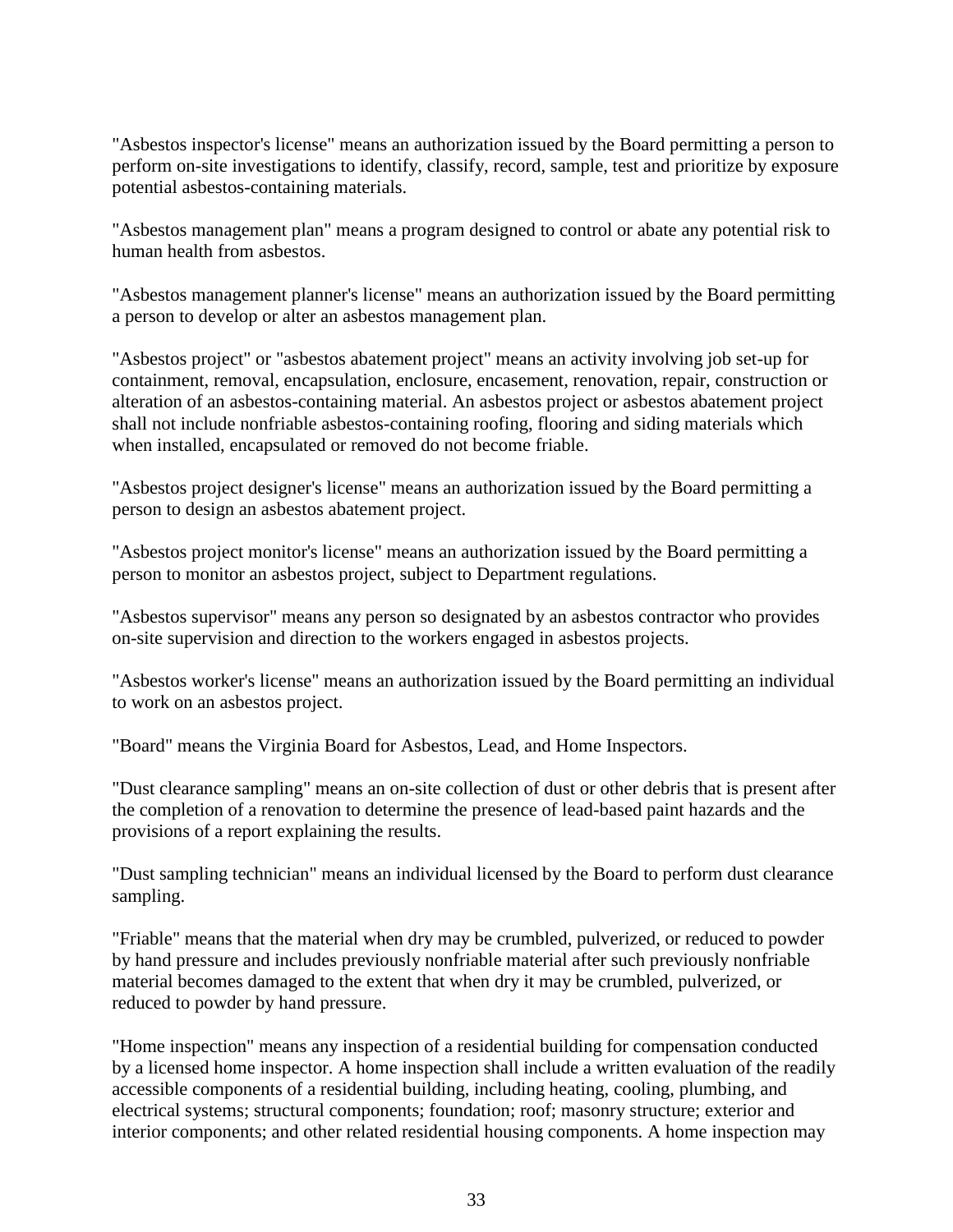be limited in scope as provided in a home inspection contract, provided that such contract is not inconsistent with the provisions of this chapter or the regulations of the Board. For purposes of this chapter, residential building energy analysis alone, as defined in § [54.1-1144,](http://law.lis.virginia.gov/vacode/54.1-1144/) shall not be considered a home inspection.

"Home inspector" means a person who meets the criteria of education, experience, and testing required by this chapter and regulations of the Board and who has been licensed by the Board to perform home inspections.

"Lead abatement" means any measure or set of measures designed to permanently eliminate lead-based paint hazards, including lead-contaminated dust or soil.

"Lead-based paint" means paint or other surface coatings that contain lead equal to or in excess of 1.0 milligrams per square centimeter or more than 0.5 percent by weight.

"Lead-based paint activity" means lead inspection, lead risk assessment, lead project design and abatement of lead-based paint and lead-based paint hazards, including lead-contaminated dust and lead-contaminated soil.

"Lead-contaminated dust" means surface dust that contains an area or mass concentration of lead at or in excess of levels identified by the Environmental Protection Agency pursuant to § 403 of TSCA (15 U.S.C. § 2683).

"Lead-contaminated soil" means bare soil that contains lead at or in excess of levels identified by the Environmental Protection Agency.

"Lead contractor" means a person who has met the Board's requirements and has been issued a license by the Board to enter into contracts to perform lead abatements.

"Lead inspection" means a surface-by-surface investigation to determine the presence of leadbased paint and the provisions of a report explaining the results of the investigation.

"Lead inspector" means an individual who has been licensed by the Board to conduct lead inspections and abatement clearance testing.

"Lead project design" means any descriptive form written as instructions or drafted as a plan describing the construction or setting up of a lead abatement project area and the work practices to be utilized during the lead abatement project.

"Lead project designer" means an individual who has been licensed by the Board to prepare lead project designs.

"Lead risk assessment" means (i) an on-site investigation to determine the existence, nature, severity and location of lead-based paint hazards and (ii) the provision of a report by the individual or the firm conducting the risk assessment, explaining the results of the investigation and options for reducing lead-based paint hazards.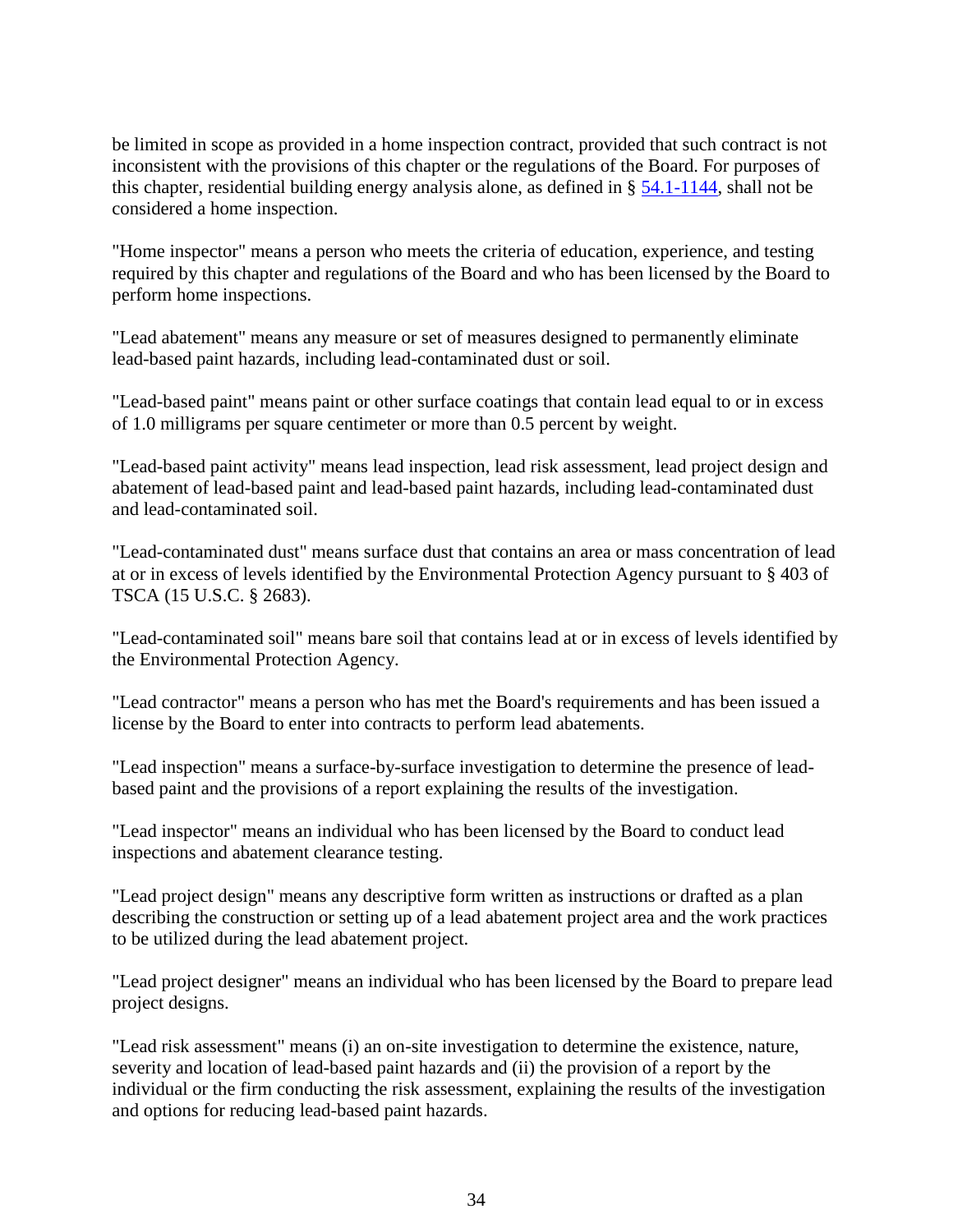"Lead risk assessor" means an individual who has been licensed by the Board to conduct lead inspections, lead risk assessments and abatement clearance testing.

"Lead supervisor" means an individual who has been licensed by the Board to supervise lead abatements.

"Lead worker" or "lead abatement worker" means an individual who has been licensed by the Board to perform lead abatement.

"Person" means a corporation, partnership, sole proprietorship, firm, enterprise, franchise, association or any other individual or entity.

"Principal instructor" means the individual who has the primary responsibility for organizing and teaching an accredited asbestos training program, an accredited lead training program, an accredited renovation training program, or any combination thereof.

"Renovation" means the modification of any existing structure or portion thereof, for compensation, that results in the disturbance of painted surfaces, unless that activity is (i) performed as a part of a lead abatement or (ii) limited in scope to the site work or remediation as referenced in the definition of contractor in § [54.1-1100.](http://law.lis.virginia.gov/vacode/54.1-1100/) As used in this definition, "compensation" shall include the receipt of (a) pay for work performed, such as that paid to contractors and subcontractors; (b) wages, including but not limited to those paid to employees of contractors, building owners, property management companies, child-occupied facilities operators, state and local government agencies, and nonprofit organizations; and (c) rent for housing constructed before January 1, 1978, or child-occupied facilities in public or commercial building space.

"Renovation contractor" means a person who has met the Board's requirements and has been issued a license by the Board to conduct renovations.

"Renovator" means an individual who has been issued a license by the Board to perform renovations or to direct others who perform renovations.

"Residential building" means, for the purposes of home inspection, a structure consisting of one to four dwelling units used or occupied, or intended to be used or occupied, for residential purposes.

"Training manager" means the individual responsible for administering a training program and monitoring the performance of instructors for an accredited asbestos training, accredited lead training program or accredited renovation training program.

1987, c. 579, § 54-145.4; 1988, cc. 765, 802; 1989, c. 397; 1990, cc. 49, 73, 823; 1992, c. 152; 1993, cc. 499, 660; 1994, cc. [185,](http://lis.virginia.gov/cgi-bin/legp604.exe?941+ful+CHAP0185) [911;](http://lis.virginia.gov/cgi-bin/legp604.exe?941+ful+CHAP0911) 1996, cc. [76,](http://lis.virginia.gov/cgi-bin/legp604.exe?961+ful+CHAP0076) [176,](http://lis.virginia.gov/cgi-bin/legp604.exe?961+ful+CHAP0176) [180,](http://lis.virginia.gov/cgi-bin/legp604.exe?961+ful+CHAP0180) [846;](http://lis.virginia.gov/cgi-bin/legp604.exe?961+ful+CHAP0846) 1997, c. [885;](http://lis.virginia.gov/cgi-bin/legp604.exe?971+ful+CHAP0885) 1998, c. [739;](http://lis.virginia.gov/cgi-bin/legp604.exe?981+ful+CHAP0739) 2001, c. [723;](http://lis.virginia.gov/cgi-bin/legp604.exe?011+ful+CHAP0723) 2009, cc. [358,](http://lis.virginia.gov/cgi-bin/legp604.exe?091+ful+CHAP0358) [819;](http://lis.virginia.gov/cgi-bin/legp604.exe?091+ful+CHAP0819) 2012, cc. [803,](http://lis.virginia.gov/cgi-bin/legp604.exe?121+ful+CHAP0803) [835;](http://lis.virginia.gov/cgi-bin/legp604.exe?121+ful+CHAP0835) 2016, cc. [161,](http://lis.virginia.gov/cgi-bin/legp604.exe?161+ful+CHAP0161) [436,](http://lis.virginia.gov/cgi-bin/legp604.exe?161+ful+CHAP0436) [527.](http://lis.virginia.gov/cgi-bin/legp604.exe?161+ful+CHAP0527)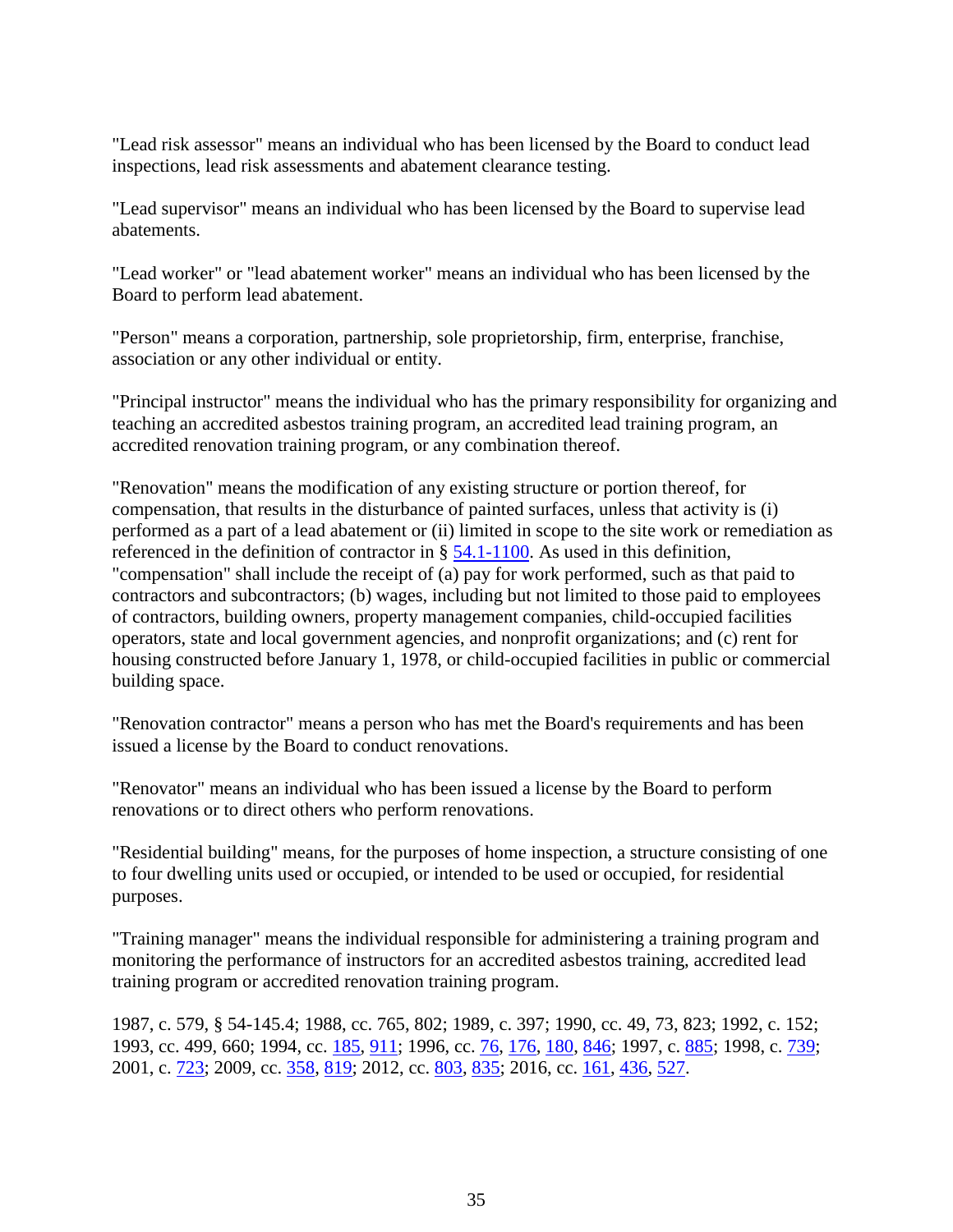## **§ 54.1-500.1. Virginia Board for Asbestos, Lead, and Home Inspectors; membership; meetings; offices; quorum.**

The Virginia Board for Asbestos, Lead, and Home Inspectors shall be appointed by the Governor and composed of 14 members as follows: one shall be a representative of a Virginia-licensed asbestos contractor, one shall be a representative of a Virginia-licensed lead contractor, one shall be a representative of a Virginia-licensed renovation contractor, one shall be either a Virginialicensed asbestos inspector or project monitor, one shall be a Virginia-licensed lead risk assessor, one shall be a Virginia-licensed renovator, one shall be a Virginia-licensed dust sampling technician, one shall be a representative of a Virginia-licensed asbestos analytical laboratory, one shall be a representative of an asbestos, lead, or renovation training program, one shall be a member of the Board for Contractors, two shall be Virginia-licensed home inspectors, and two shall be citizen members. After initial staggered terms, the terms of members of the Board shall be four years, except that vacancies may be filled for the remainder of the unexpired term. The two home inspector members appointed to the Board shall have practiced as home inspectors for at least five consecutive years immediately prior to appointment. The renovation contractor, renovator, and dust sampling technician members appointed to the board shall have practiced respectively as a renovation contractor, renovator, or dust sampling technician for at least five consecutive years prior to appointment.

The Board shall meet at least once each year and other such times as it deems necessary. The Board shall elect from its membership a chairman and a vice-chairman to serve for a period of one year. Eight members of the Board shall constitute a quorum. The Board is vested with the powers and duties necessary to execute the purposes of this chapter.

1993, c. 660; 1994, cc. [185,](http://lis.virginia.gov/cgi-bin/legp604.exe?941+ful+CHAP0185) [911;](http://lis.virginia.gov/cgi-bin/legp604.exe?941+ful+CHAP0911) 1996, cc. [180,](http://lis.virginia.gov/cgi-bin/legp604.exe?961+ful+CHAP0180) [846;](http://lis.virginia.gov/cgi-bin/legp604.exe?961+ful+CHAP0846) 1997, c. [885;](http://lis.virginia.gov/cgi-bin/legp604.exe?971+ful+CHAP0885) 2001, c. [723;](http://lis.virginia.gov/cgi-bin/legp604.exe?011+ful+CHAP0723) 2009, cc. [358,](http://lis.virginia.gov/cgi-bin/legp604.exe?091+ful+CHAP0358) [819;](http://lis.virginia.gov/cgi-bin/legp604.exe?091+ful+CHAP0819) 2012, cc. [522,](http://lis.virginia.gov/cgi-bin/legp604.exe?121+ful+CHAP0522) [803,](http://lis.virginia.gov/cgi-bin/legp604.exe?121+ful+CHAP0803) [835;](http://lis.virginia.gov/cgi-bin/legp604.exe?121+ful+CHAP0835) 2016, cc. [161,](http://lis.virginia.gov/cgi-bin/legp604.exe?161+ful+CHAP0161) [436.](http://lis.virginia.gov/cgi-bin/legp604.exe?161+ful+CHAP0436)

## **§ 54.1-501. Powers and duties of the Board.**

The Board shall administer and enforce this chapter. The Board shall:

1. Promulgate regulations necessary to carry out the requirements of this chapter in accordance with the provisions of the Administrative Process Act (§ [2.2-4000](http://law.lis.virginia.gov/vacode/2.2-4000/) et seq.) to include but not be limited to the prescription of fees, procedures, and qualifications for the issuance and renewal of asbestos, lead, and renovation licenses, and governing conflicts of interest among various categories of asbestos, lead, and renovation licenses;

2. Approve the criteria for accredited asbestos training programs, accredited lead training programs, accredited renovation training programs, training managers, and principal instructors;

3. Approve accredited asbestos training programs, accredited lead training programs, accredited renovation training programs, examinations and the grading system for testing applicants for asbestos, lead, and renovation licensure;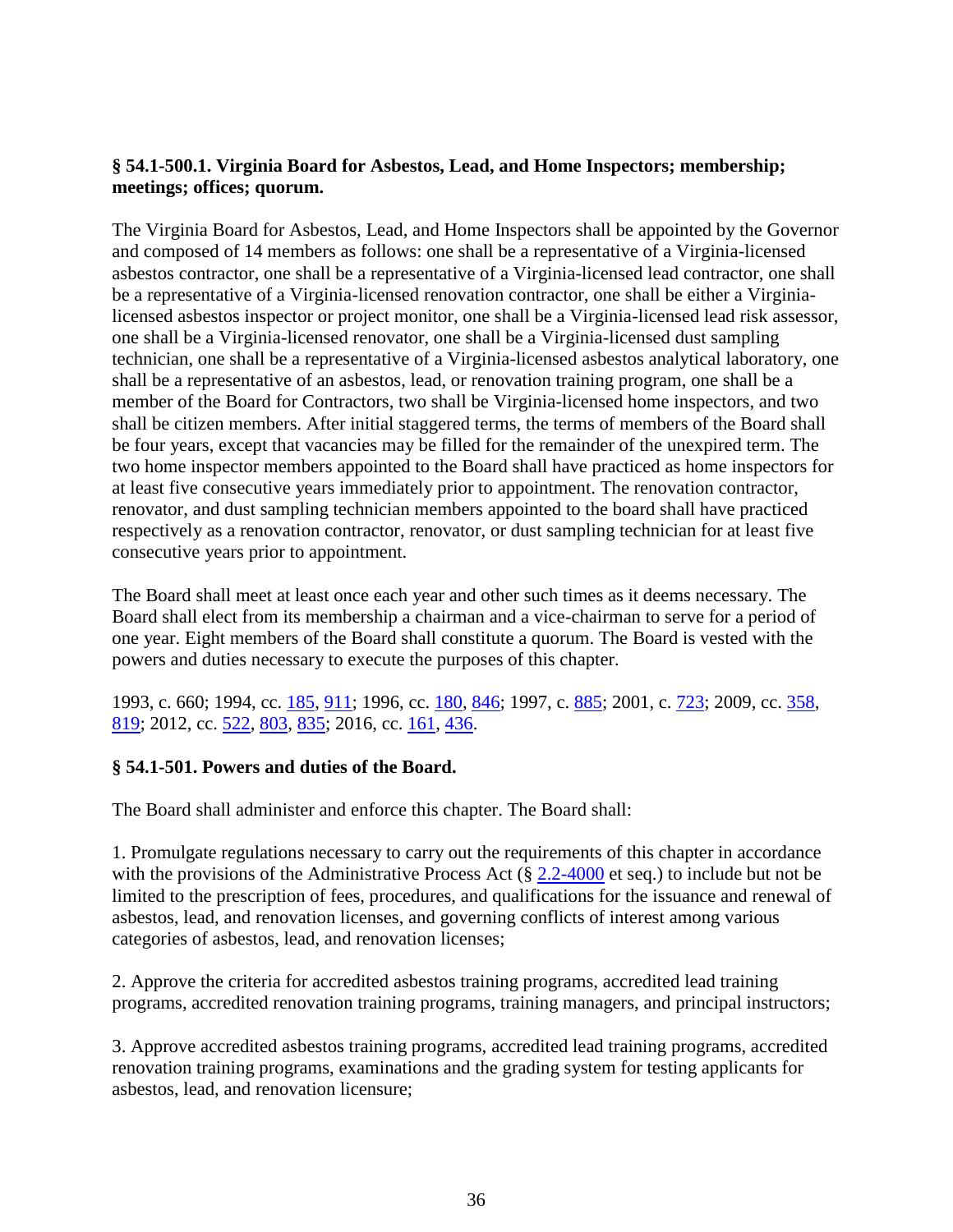4. Promulgate regulations governing the licensing of and establishing performance criteria applicable to asbestos analytical laboratories;

5. Promulgate regulations governing the functions and duties of project monitors on asbestos projects, circumstances in which project monitors shall be required for asbestos projects, and training requirements for project monitors;

6. Promulgate, in accordance with the Administrative Process Act, regulations necessary to establish procedures and requirements for the: (i) approval of accredited lead training programs, (ii) licensure of individuals and firms to engage in lead-based paint activities, and (iii) establishment of standards for performing lead-based paint activities consistent with the Residential Lead-based Paint Hazard Reduction Act and United States Environmental Protection Agency regulations. If the United States Environmental Protection Agency (EPA) has adopted, prior to the promulgation of any related regulations by the Board, any final regulations relating to lead-based paint activities, then the related regulations of the Board shall not be more stringent than the EPA regulations in effect as of the date of such promulgation. In addition, if the EPA shall have outstanding any proposed regulations relating to lead-based paint activities (other than as amendments to existing EPA regulations), as of the date of promulgation of any related regulations by the Board, then the related regulations of the Board shall not be more stringent than the proposed EPA regulations. In the event that the EPA shall adopt any final regulations subsequent to the promulgation by the Board of related regulations, then the Board shall, as soon as practicable, amend its existing regulations so as to be not more stringent than such EPA regulations;

7. Promulgate regulations for the licensing of home inspectors not inconsistent with this chapter regarding the professional qualifications of home inspectors applicants, the requirements necessary for passing home inspectors examinations, the proper conduct of its examinations, the proper conduct of the home inspectors licensed by the Board, and the proper discharge of its duties; and

8. Promulgate, in accordance with the Administrative Process Act, regulations necessary to establish procedures and requirements for the (i) approval of accredited renovation training programs, (ii) licensure of individuals and firms to engage in renovation, and (iii) establishment of standards for performing renovation consistent with the Residential Lead-based Paint Hazard Reduction Act and United States Environmental Protection Agency (EPA) regulations. Such regulations of the Board shall be consistent with the EPA Lead Renovation, Repair, and Painting Program final rule.

1987, c. 579, § 54-145.5; 1988, c. 765; 1989, c. 397; 1990, cc. 49, 73, 823; 1991, c. 45; 1992, c. 477; 1993, cc. 499, 660; 1994, cc. [185,](http://lis.virginia.gov/cgi-bin/legp604.exe?941+ful+CHAP0185) [911;](http://lis.virginia.gov/cgi-bin/legp604.exe?941+ful+CHAP0911) 1995, cc. [543,](http://lis.virginia.gov/cgi-bin/legp604.exe?951+ful+CHAP0543) [585;](http://lis.virginia.gov/cgi-bin/legp604.exe?951+ful+CHAP0585) 1996, cc. [180,](http://lis.virginia.gov/cgi-bin/legp604.exe?961+ful+CHAP0180) [846;](http://lis.virginia.gov/cgi-bin/legp604.exe?961+ful+CHAP0846) 1997, cc. [649,](http://lis.virginia.gov/cgi-bin/legp604.exe?971+ful+CHAP0649) [885;](http://lis.virginia.gov/cgi-bin/legp604.exe?971+ful+CHAP0885) 1998, c. [739;](http://lis.virginia.gov/cgi-bin/legp604.exe?981+ful+CHAP0739) 2001, c. [723;](http://lis.virginia.gov/cgi-bin/legp604.exe?011+ful+CHAP0723) 2009, cc. [358,](http://lis.virginia.gov/cgi-bin/legp604.exe?091+ful+CHAP0358) [819;](http://lis.virginia.gov/cgi-bin/legp604.exe?091+ful+CHAP0819) 2012, cc. [803,](http://lis.virginia.gov/cgi-bin/legp604.exe?121+ful+CHAP0803) [835;](http://lis.virginia.gov/cgi-bin/legp604.exe?121+ful+CHAP0835) 2016, cc. [161,](http://lis.virginia.gov/cgi-bin/legp604.exe?161+ful+CHAP0161) [436.](http://lis.virginia.gov/cgi-bin/legp604.exe?161+ful+CHAP0436)

## **§ 54.1-501.1. Applicability.**

The provisions of this chapter shall not apply to any employer, or any employees of such employer, regulated by the federal Occupational Safety and Health Act, and under the enforcement authority of the Occupational Safety and Health Administration.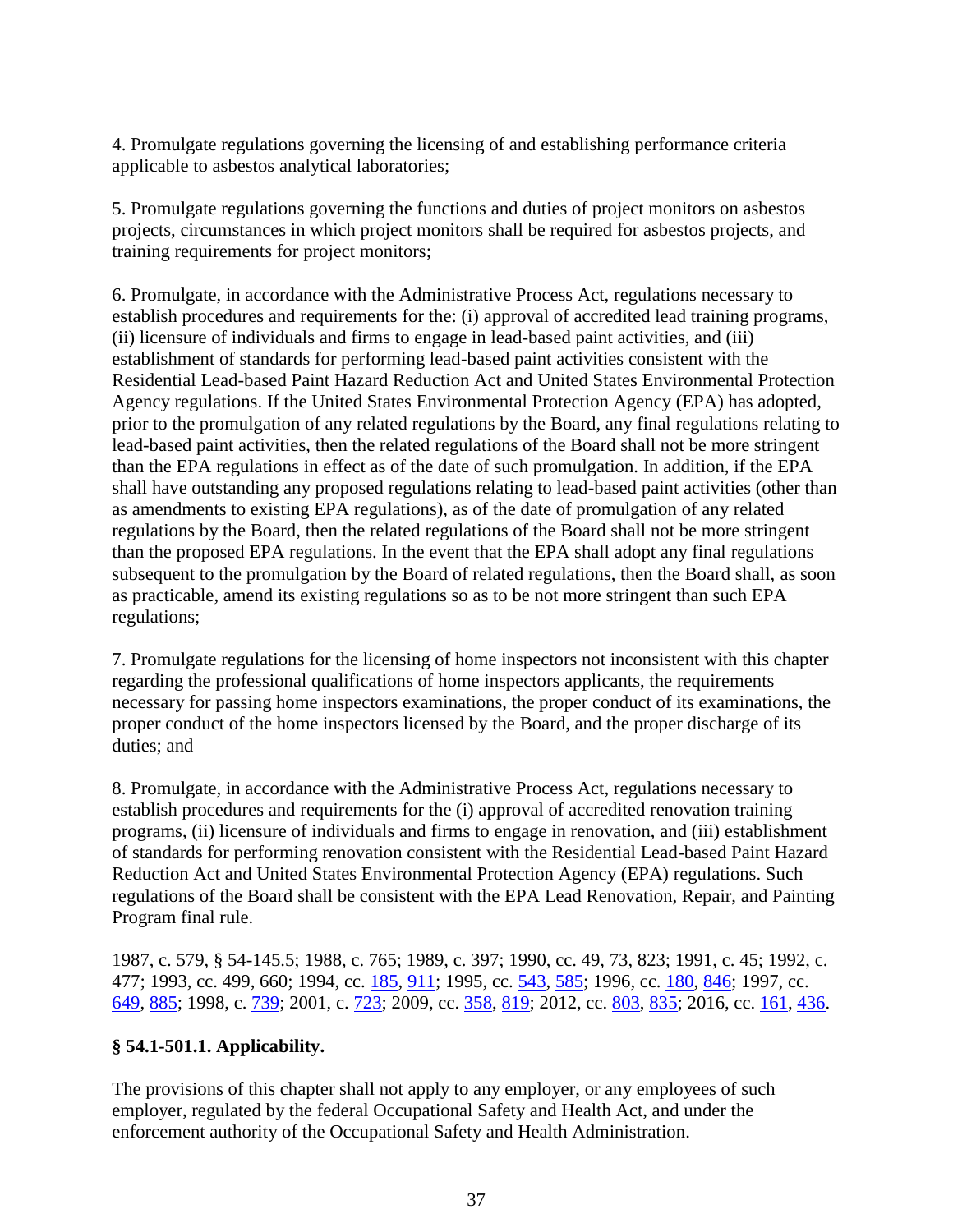1992, c. 52.

## **§ 54.1-502. Interdepartmental implementation plan.**

The Board, in conjunction with the Departments of General Services, Health, Labor and Industry, Education, and Environmental Quality, shall develop a plan for the implementation of this chapter which specifies the duties of each agency.

1987, c. 579, § 54-145.6; 1988, cc. 765, 802; 1989, c. 397; 1990, cc. 73, 823; 1993, c. 660.

## **§ 54.1-503. Licenses required.**

A. It shall be unlawful for any person who does not have an asbestos contractor's license to contract with another person, for compensation, to carry out an asbestos project or to perform any work on an asbestos project. It shall be unlawful for any person who does not have an asbestos project designer's license to develop an asbestos project design. It shall be unlawful for any person who does not have an asbestos inspector's license to conduct an asbestos inspection. It shall be unlawful for any person who does not have an asbestos management planner's license to develop an asbestos management plan. It shall be unlawful for any person who does not have a license as an asbestos project monitor to act as project monitor on an asbestos project.

B. It shall be unlawful for any person who does not possess a valid asbestos analytical laboratory license issued by the Board to communicate the findings of an analysis, verbally or in writing, for a fee, performed on material known or suspected to contain asbestos for the purpose of determining the presence or absence of asbestos.

C. It shall be unlawful for any person who does not possess a license as a lead contractor to contract with another person to perform lead abatement activities or to perform any lead abatement activity or work on a lead abatement project. It shall be unlawful for any person who does not possess a lead supervisor's license to act as a lead supervisor on a lead abatement project. It shall be unlawful for any person who does not possess a lead worker's license to act as a lead worker on a lead abatement project. It shall be unlawful for any person who does not possess a lead project designer's license to develop a lead project design. It shall be unlawful for any person who does not possess a lead inspector's license to conduct a lead inspection. It shall be unlawful for any person who does not possess a lead risk assessor's license to conduct a lead risk assessment. It shall be unlawful for any person who does not possess a lead inspector's or lead risk assessor's license to conduct lead abatement clearance testing.

D. It shall be unlawful for any person who does not possess a license as a renovation contractor to perform renovation. It shall be unlawful for any person who does not possess a renovator's license to perform or direct others to perform renovation. It shall be unlawful for any person who does not possess a dust sampling technician's license to perform dust clearance sampling.

E. It shall be unlawful for any individual who does not possess a license as a home inspector issued by the Board to perform a home inspection for compensation on a residential building. It shall be unlawful for any individual who does not possess a home inspector license with the new residential structure endorsement to conduct a home inspection for compensation on any new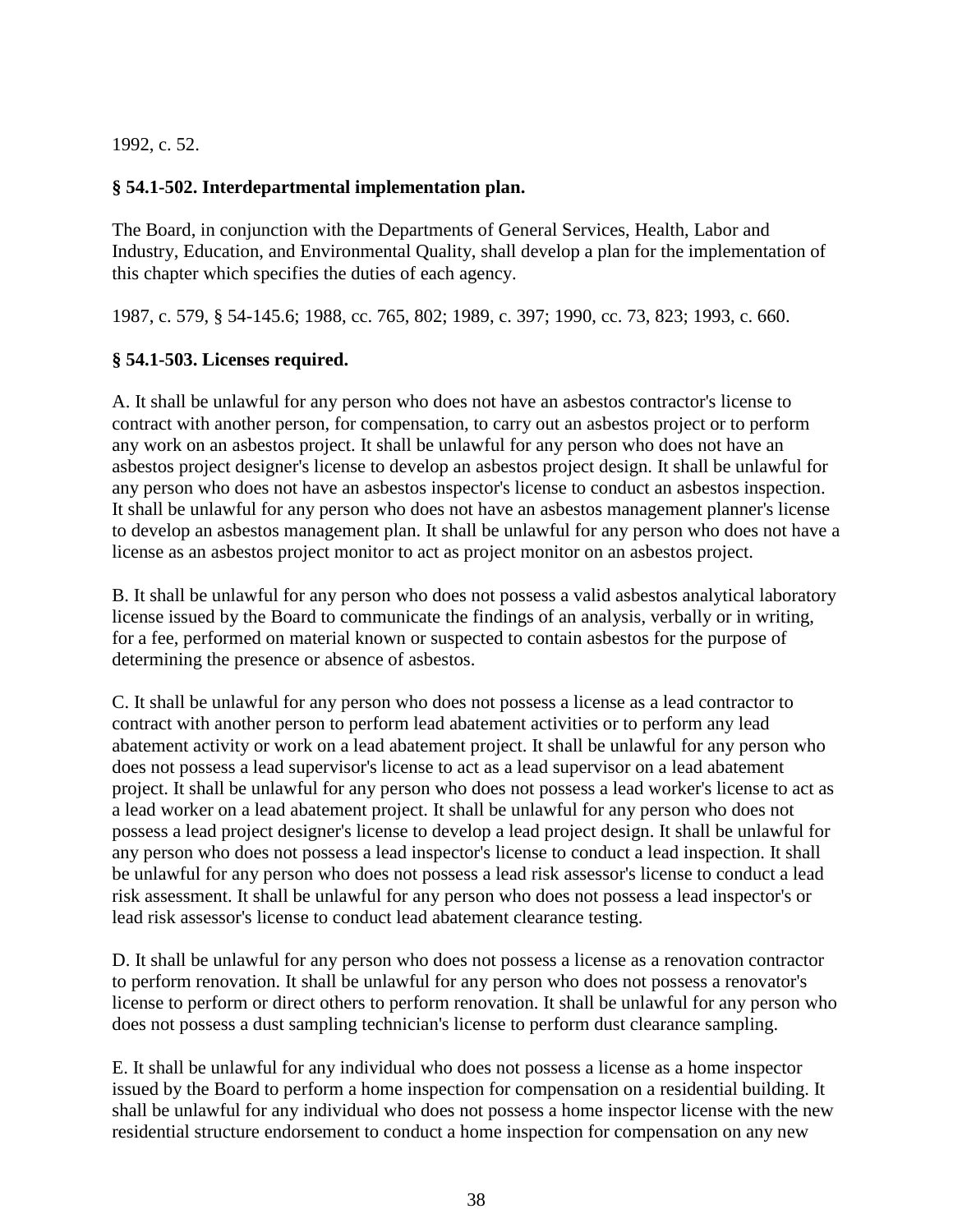residential structure. For purposes of this chapter, "new residential structure" means a residential structure for which the first conveyance of record title to a purchaser has not occurred, or of which a purchaser has not taken possession, whichever occurs later.

1987, c. 579, § 54-145.7; 1988, cc. 765, 802; 1989, c. 397; 1990, c. 73; 1993, c. 660; 1994, cc. [185,](http://lis.virginia.gov/cgi-bin/legp604.exe?941+ful+CHAP0185) [911;](http://lis.virginia.gov/cgi-bin/legp604.exe?941+ful+CHAP0911) 1995, cc. [543,](http://lis.virginia.gov/cgi-bin/legp604.exe?951+ful+CHAP0543) [585;](http://lis.virginia.gov/cgi-bin/legp604.exe?951+ful+CHAP0585) 1996, cc. [180,](http://lis.virginia.gov/cgi-bin/legp604.exe?961+ful+CHAP0180) [846;](http://lis.virginia.gov/cgi-bin/legp604.exe?961+ful+CHAP0846) 1997, cc. [560,](http://lis.virginia.gov/cgi-bin/legp604.exe?971+ful+CHAP0560) [885;](http://lis.virginia.gov/cgi-bin/legp604.exe?971+ful+CHAP0885) 1998, c. [739;](http://lis.virginia.gov/cgi-bin/legp604.exe?981+ful+CHAP0739) 2004, c. [133;](http://lis.virginia.gov/cgi-bin/legp604.exe?041+ful+CHAP0133) 2009, c. [819;](http://lis.virginia.gov/cgi-bin/legp604.exe?091+ful+CHAP0819) 2015, c. [411;](http://lis.virginia.gov/cgi-bin/legp604.exe?151+ful+CHAP0411) 2016, cc. [161,](http://lis.virginia.gov/cgi-bin/legp604.exe?161+ful+CHAP0161) [436.](http://lis.virginia.gov/cgi-bin/legp604.exe?161+ful+CHAP0436)

## **§ 54.1-504. Asbestos supervisor's or worker's license required; exception.**

After July 1, 1988, it shall be unlawful for an individual who does not have an asbestos supervisor's license or worker's license to work on an asbestos project. No asbestos supervisor's license or worker's license shall be required for a supervisor or worker in the installation, maintenance, repair or removal of asbestos-containing roofing, flooring or siding material, provided that such supervisor or worker shall satisfy any training requirements promulgated by the Board pursuant to § [54.1-501.](http://law.lis.virginia.gov/vacode/54.1-501/)

1987, c. 579, § 54-145.8; 1988, c. 765; 1989, c. 397; 1993, c. 660.

## **§ 54.1-504.1. Notices for handling asbestos.**

The Department of Professional and Occupational Regulation shall include with every asbestos worker's license a notice, in English and Spanish, containing a summary of the basic worker safety procedures regarding the handling of asbestos and information on how to file a complaint with the Virginia Board for Asbestos, Lead, and Home Inspectors.

2016, c. [252.](http://lis.virginia.gov/cgi-bin/legp604.exe?161+ful+CHAP0252)

## **§ 54.1-505. Qualification for an asbestos contractor's license.**

To qualify for an asbestos contractor's license, an applicant shall:

1. Except as provided in § [54.1-504,](http://law.lis.virginia.gov/vacode/54.1-504/) ensure that each of his employees or agents who will come into contact with asbestos or who will be responsible for an asbestos project is licensed as an asbestos supervisor or worker; and

2. Demonstrate to the satisfaction of the Board that the applicant and his employees or agents are familiar with and are capable of complying fully with all applicable requirements, procedures and standards of the United States Environmental Protection Agency, the United States Occupational Safety and Health Administration, the Department of Labor and Industry, and the State Air Pollution Control Board covering any part of an asbestos project.

1987, c. 579, § 54-145.9; 1988, cc. 765, 802; 1989, c. 397; 1993, c. 660; 1996, cc. [180,](http://lis.virginia.gov/cgi-bin/legp604.exe?961+ful+CHAP0180) [846.](http://lis.virginia.gov/cgi-bin/legp604.exe?961+ful+CHAP0846)

## **§ 54.1-506. Repealed.**

Repealed by Acts 1993, c. 660 .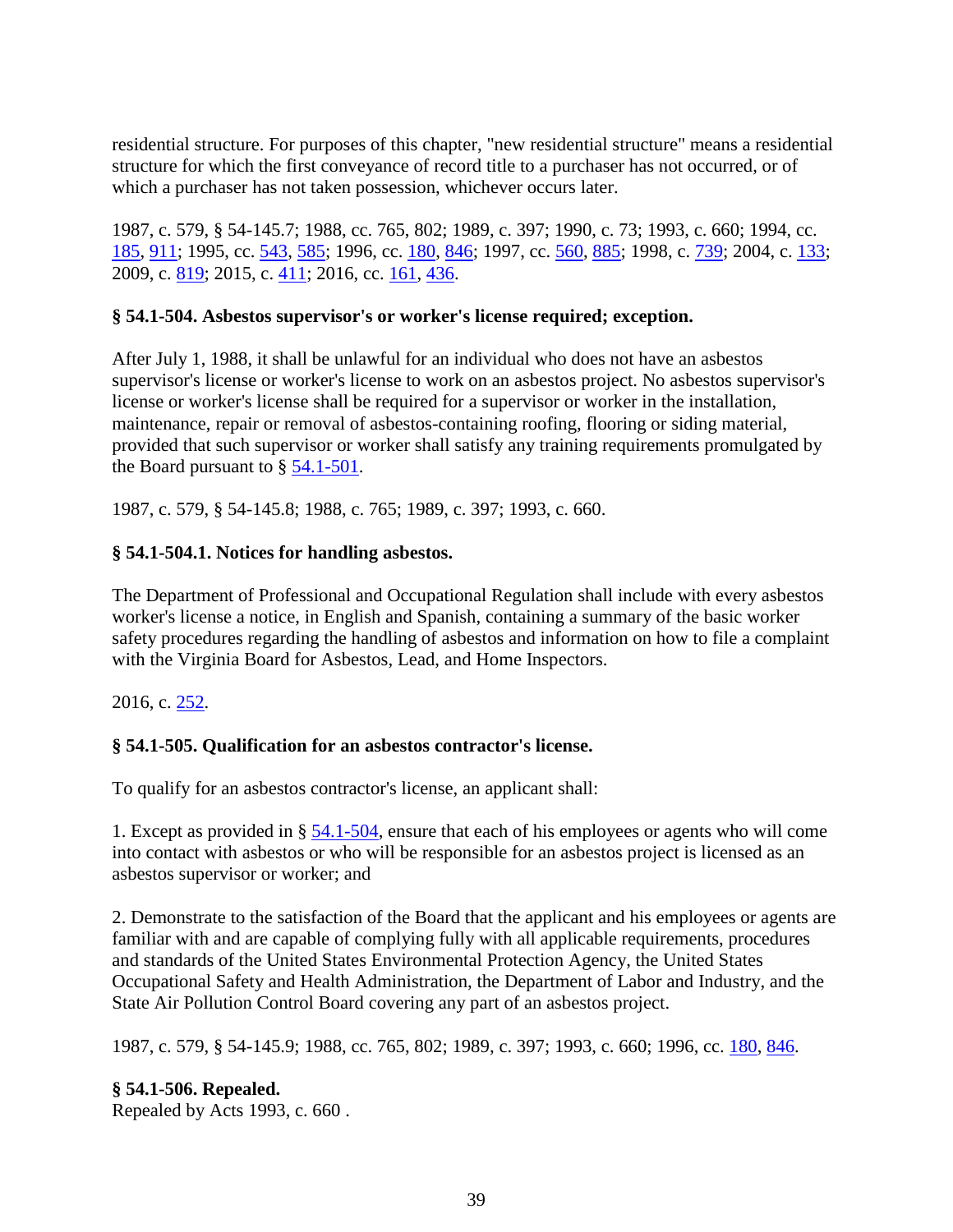**§ 54.1-507. Repealed.** Repealed by Acts 1992, c. 477 .

**§§ 54.1-508, 54.1-509. Repealed.** Repealed by Acts 1993, c. 660 .

**§ 54.1-510. Repealed.** Repealed by Acts 1988, c. 802.

**§ 54.1-511. Repealed.** Repealed by Acts 1993, c. 660 .

## **§ 54.1-512. Exemptions from licensure.**

A. In an emergency, the Board may, at its discretion, waive the requirement for asbestos contractor's, supervisor's and worker's licenses.

B. Any employer, and any employee of such employer, who conducts an asbestos project on premises owned or leased by such employer shall be exempt from licensure.

C. Notwithstanding the provisions of the Virginia Tort Claims Act (§ [8.01-195.1](http://law.lis.virginia.gov/vacode/8.01-195.1/) et seq.), neither the Commonwealth nor any agency or employee of the Commonwealth shall be subject to any liability as the result of a determination made by the Board hereunder.

D. Nothing in this chapter shall be construed as requiring the licensure of a contractor who contracts to undertake a project, a portion of which constitutes an asbestos or lead abatement project or renovation, if all of the asbestos or lead abatement work or renovation is subcontracted to a person licensed to perform such work in accordance with the provisions of this chapter.

E. This chapter shall not apply to any person who performs lead-based paint activities within residences which they own, unless the residence is occupied by a person or persons other than the owner or the owner's immediate family while these activities are being conducted or a child is residing in the property and has been identified as having an elevated blood-lead level.

F. This chapter shall not apply to renovations of owner-occupied housing constructed before 1978, provided the person performing renovations obtains a statement signed by the owner providing that (i) no child under the age of six or pregnant woman resides in the structure, (ii) the residence is not a child-occupied facility, and (iii) the owner acknowledges that renovations may not include all of the lead-safe work practices contained in the EPA Lead Renovation, Repair, and Painting Program final rule.

G. This chapter shall not apply to any person who performs renovations on (i) housing constructed after January 1, 1978, (ii) housing for the elderly or persons with disabilities, unless a child under the age of six resides or is expected to reside in the structure, or (iii) a structure that does not have bedrooms.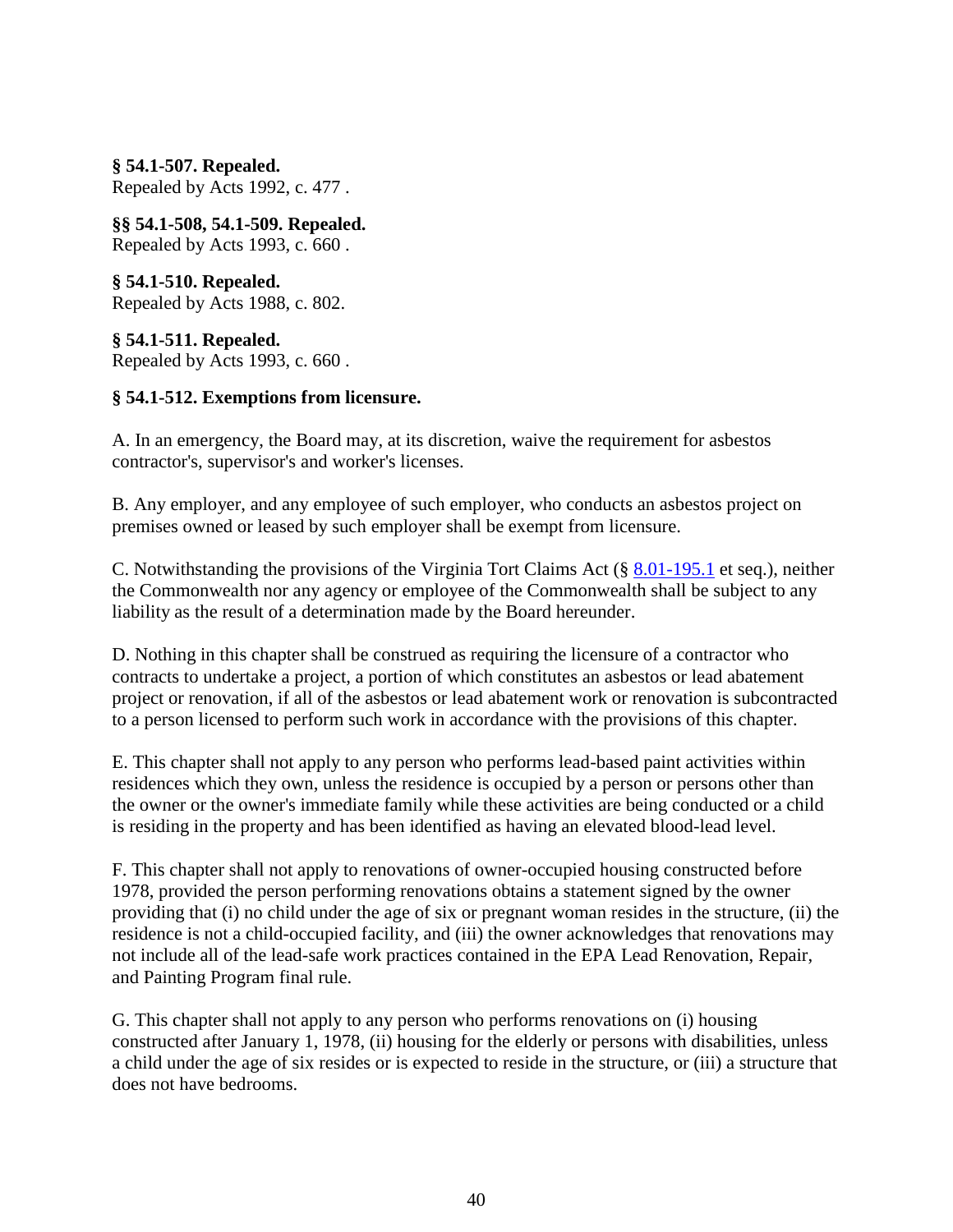1987, c. 579, § 54-145.10:6; 1988, cc. 765, 807; 1989, c. 397; 1993, c. 660; 1996, cc. [180,](http://lis.virginia.gov/cgi-bin/legp604.exe?961+ful+CHAP0180) [846;](http://lis.virginia.gov/cgi-bin/legp604.exe?961+ful+CHAP0846) 1998, c. [739;](http://lis.virginia.gov/cgi-bin/legp604.exe?981+ful+CHAP0739) 2009, c. [819.](http://lis.virginia.gov/cgi-bin/legp604.exe?091+ful+CHAP0819)

## **§ 54.1-513. Repealed.**

Repealed by Acts 1998, c. [739.](http://lis.virginia.gov/cgi-bin/legp604.exe?981+ful+CHAP0739)

## **§ 54.1-514. Award of contracts by state agencies and political subdivisions.**

A state agency or a political subdivision shall not award a contract in connection with an asbestos project to a person who does not hold an asbestos contractor's, inspector's, management planner's or project designer's license at the time the bid is submitted unless the general contractor to whom the contract is awarded will be contractually committed to have all asbestos related work performed by its own subcontractors who are appropriately licensed as asbestos contractors, inspectors, management planners or project designers pursuant to this chapter.

1987, c. 579, § 54-145.10:8; 1988, cc. 765, 802; 1989, c. 397; 1990, c. 105; 1996, cc. [180,](http://lis.virginia.gov/cgi-bin/legp604.exe?961+ful+CHAP0180) [846.](http://lis.virginia.gov/cgi-bin/legp604.exe?961+ful+CHAP0846)

## **§ 54.1-515. Employer discrimination; penalty.**

Any employer who discriminates against or otherwise penalizes an employee who complains to or cooperates with the Board or any other governmental agency in administering this chapter is subject to the penalties in § [54.1-517.](http://law.lis.virginia.gov/vacode/54.1-517/)

1987, c. 579, § 54-145.10:9; 1988, c. 765; 1993, cc. 499, 660.

## **§ 54.1-516. Disciplinary actions.**

A. The Board may reprimand, fine, suspend or revoke (i) the license of a lead contractor, lead inspector, lead risk assessor, lead project designer, lead supervisor, lead worker, asbestos contractor, asbestos supervisor, asbestos inspector, asbestos analytical laboratory, asbestos management planner, asbestos project designer, asbestos project monitor, asbestos worker, renovator, dust sampling technician, renovation contractor, or home inspector or (ii) the approval of an accredited asbestos training program, accredited lead training program, accredited renovation training program, training manager or principal instructor, if the licensee or approved person or program:

1. Fraudulently or deceptively obtains or attempts to obtain a license or approval;

2. Fails at any time to meet the qualifications for a license or approval or to comply with the requirements of this chapter or any regulation adopted by the Board; or

3. Fails to meet any applicable federal or state standard when performing an asbestos project or service, performing lead-based paint activities, or performing renovations.

B. The Board may reprimand, fine, suspend or revoke the license of (i) any asbestos contractor who employs or permits an individual without an asbestos supervisor's or worker's license to work on an asbestos project, (ii) any lead contractor who employs or permits an individual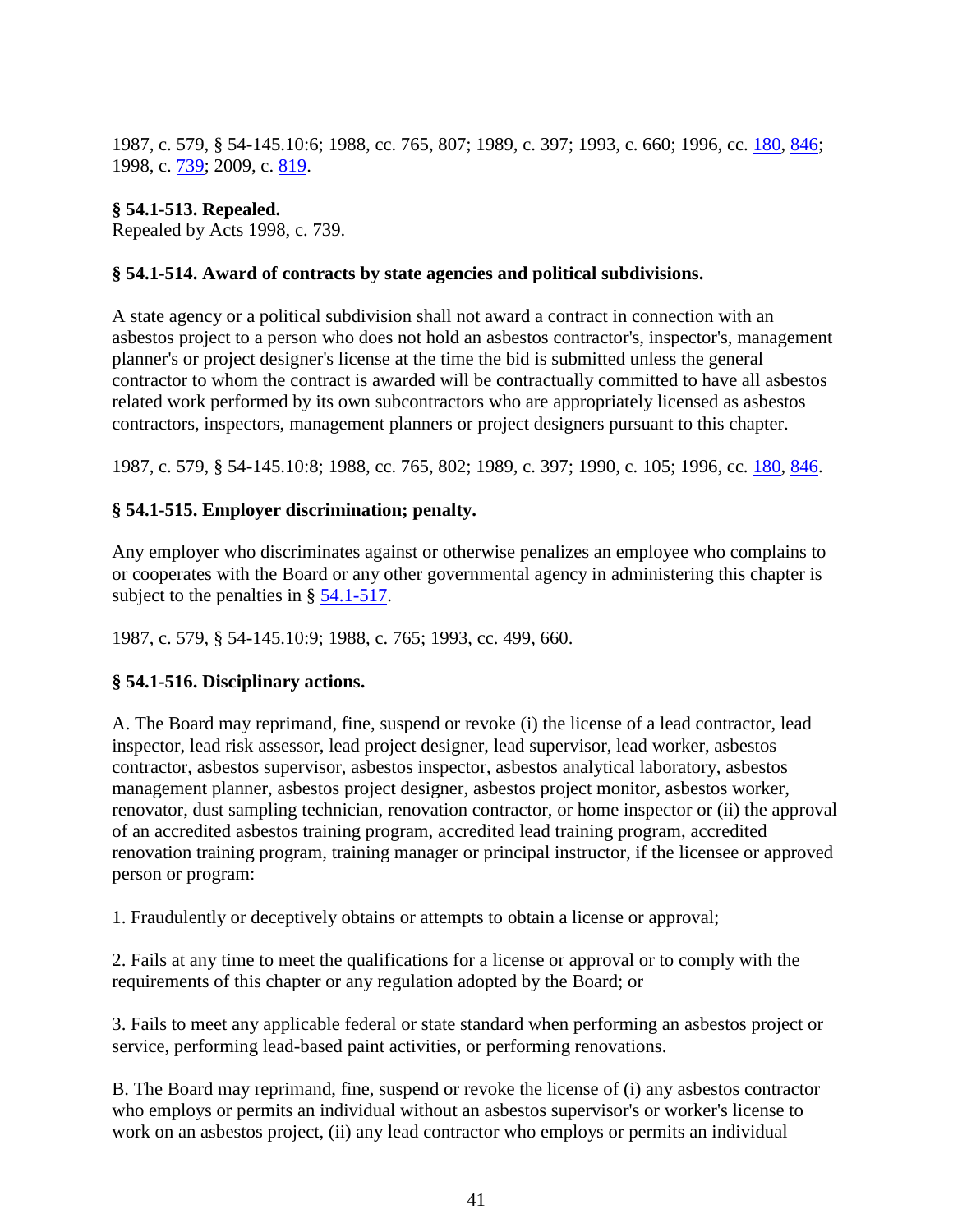without a lead supervisor's or lead worker's license to work on a lead abatement project, or (iii) any renovation contractor who employs or permits an individual without a renovator's license to perform or to direct others who perform renovations.

C. The Board may reprimand, fine, suspend or revoke the license of a home inspector.

1987, c. 579, § 54-145.10:10; 1988, cc. 765, 802; 1989, c. 397; 1990, c. 823; 1993, c. 660; 1994, cc. [185,](http://lis.virginia.gov/cgi-bin/legp604.exe?941+ful+CHAP0185) [911;](http://lis.virginia.gov/cgi-bin/legp604.exe?941+ful+CHAP0911) 1996, cc. [180,](http://lis.virginia.gov/cgi-bin/legp604.exe?961+ful+CHAP0180) [846;](http://lis.virginia.gov/cgi-bin/legp604.exe?961+ful+CHAP0846) 1997, c. [885;](http://lis.virginia.gov/cgi-bin/legp604.exe?971+ful+CHAP0885) 1998, c. [739;](http://lis.virginia.gov/cgi-bin/legp604.exe?981+ful+CHAP0739) 2001, c. [723;](http://lis.virginia.gov/cgi-bin/legp604.exe?011+ful+CHAP0723) 2009, cc. [358,](http://lis.virginia.gov/cgi-bin/legp604.exe?091+ful+CHAP0358) [819;](http://lis.virginia.gov/cgi-bin/legp604.exe?091+ful+CHAP0819) 2012, cc. [803,](http://lis.virginia.gov/cgi-bin/legp604.exe?121+ful+CHAP0803) [835;](http://lis.virginia.gov/cgi-bin/legp604.exe?121+ful+CHAP0835) 2016, cc. [161,](http://lis.virginia.gov/cgi-bin/legp604.exe?161+ful+CHAP0161) [436.](http://lis.virginia.gov/cgi-bin/legp604.exe?161+ful+CHAP0436)

## **§ 54.1-516.1. Summary suspension of licenses or approvals; allegations to be in writing.**

The Board may suspend the license or the approval of any (i) accredited training program, (ii) training manager or (iii) principal instructor of any person holding a license issued by it without a hearing simultaneously with the institution of proceedings for a hearing or an informal fact finding conference, if the relevant board finds that there is a substantial danger to the public health or safety that warrants this action. The Board may meet by telephone conference call when summarily suspending a license or the approval of an accredited training program, training manager or principal instructor if a good faith effort to assemble a quorum of the Board has failed and, in the judgment of a majority of the members of the Board, the continued practice by the licensee or approved individual or training program constitutes a substantial danger to the public health or safety. Institution of proceedings for a hearing or an informal fact finding conference shall be provided simultaneously with the summary suspension. Such hearing or conference shall be scheduled within a reasonable time of the date of the summary suspension. Allegations of violations of this section shall be made in accordance with § [54.1-307.1.](http://law.lis.virginia.gov/vacode/54.1-307.1/)

2004, c. [222.](http://lis.virginia.gov/cgi-bin/legp604.exe?041+ful+CHAP0222)

## **§ 54.1-517. Penalties for willful violations.**

Notwithstanding any other provision of law, any person who willfully violates any provision of this chapter or any regulation related to licensure or training adopted pursuant to this chapter shall be guilty of a Class 1 misdemeanor for the first two violations and a Class 6 felony for a third and each subsequent violation within a three-year period.

In addition, licensed asbestos contractors, asbestos supervisors, asbestos inspectors, asbestos management planners, asbestos project designers, asbestos project monitors, asbestos analytical laboratories and asbestos workers, lead contractors, lead inspectors, lead risk assessors, lead project designers, lead supervisors, lead workers, renovators, dust sampling technicians, renovation contractors, and accredited asbestos training programs, accredited lead training programs, accredited renovator training programs, training managers or principal instructors may be assessed a civil penalty by the Board of not more than \$1,000 for an initial violation and \$5,000 for each subsequent violation within a three-year period arising from a willful violation of standards established by the Environmental Protection Agency, Occupational Safety and Health Administration, Department of Labor and Industry, or the Divisions of Air Pollution Control and Waste Management of the Department of Environmental Quality in a three-year period.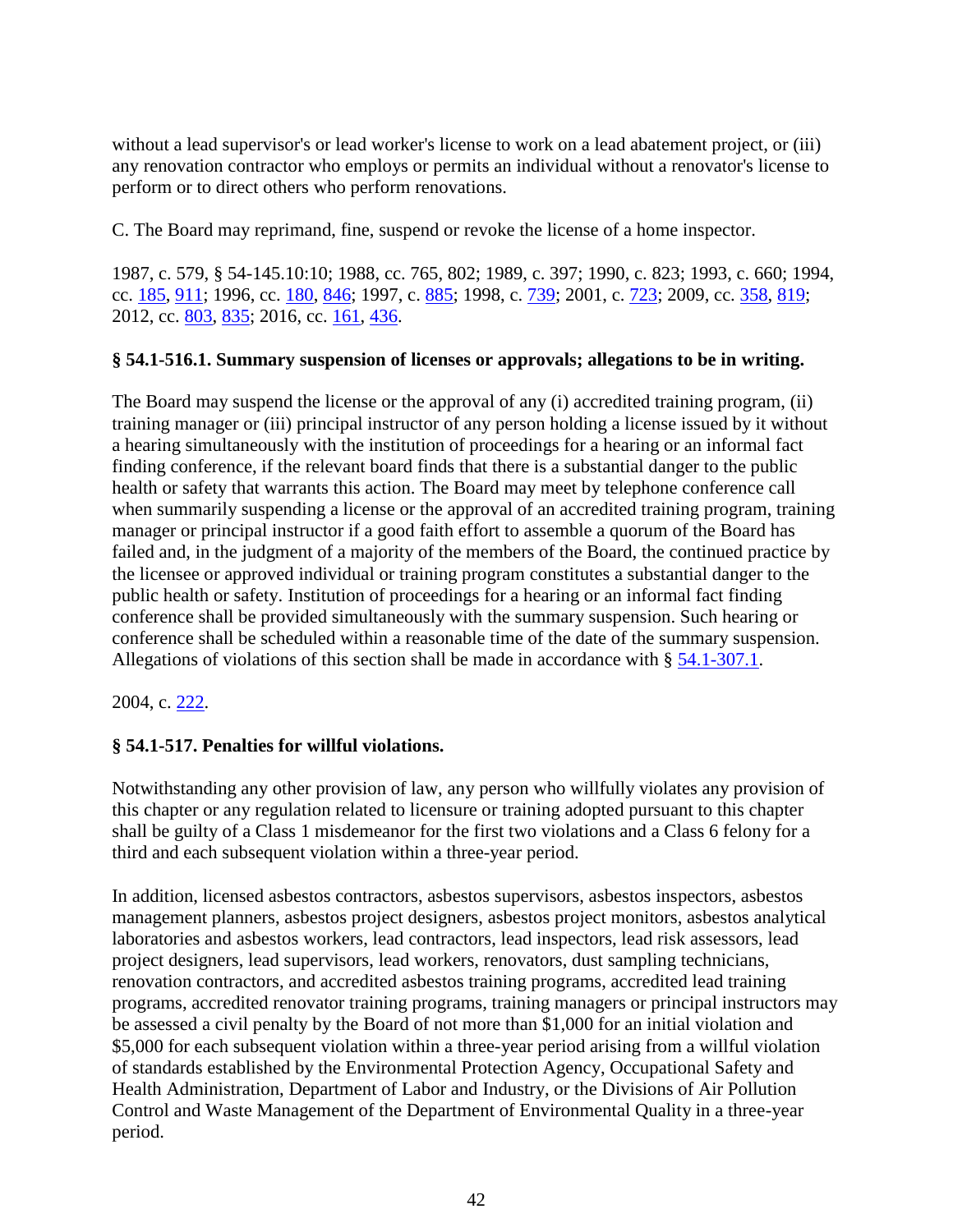1987, c. 579, § 54-145.10:11; 1988, cc. 765, 802; 1989, c. 397; 1990, c. 823; 1993, c. 660; 1994, cc. [185,](http://lis.virginia.gov/cgi-bin/legp604.exe?941+ful+CHAP0185) [911;](http://lis.virginia.gov/cgi-bin/legp604.exe?941+ful+CHAP0911) 1996, cc. [180,](http://lis.virginia.gov/cgi-bin/legp604.exe?961+ful+CHAP0180) [846;](http://lis.virginia.gov/cgi-bin/legp604.exe?961+ful+CHAP0846) 1997, c. [885;](http://lis.virginia.gov/cgi-bin/legp604.exe?971+ful+CHAP0885) 1998, c. [739;](http://lis.virginia.gov/cgi-bin/legp604.exe?981+ful+CHAP0739) 2009, c. [819.](http://lis.virginia.gov/cgi-bin/legp604.exe?091+ful+CHAP0819)

## **Article 2 Home Inspectors**

## **§ 54.1-517.1 Repealed.**

Repealed by Acts cc. 161 and 436, cl. 2, effective July 1, 2017.

## **§ 54.1-517.2. Requirements for licensure.**

A. The Board shall issue a license to practice as a home inspector in the Commonwealth to:

1. An individual who holds an unexpired certificate as a home inspector issued prior to June 30, 2017; or

2. An applicant who has successfully:

a. Completed the educational requirements as required by the Board;

b. Completed the experience requirements as required by the Board; and

c. Passed the examination approved by the Board.

B. The Board shall issue a license with the new residential structure endorsement to any applicant who completes a training module developed by the Board in conjunction with the Department of Housing and Community Development based on the International Residential Code component of the Virginia Uniform Statewide Building Code.

2001, c. [723;](http://lis.virginia.gov/cgi-bin/legp604.exe?011+ful+CHAP0723) 2015, c. [411;](http://lis.virginia.gov/cgi-bin/legp604.exe?151+ful+CHAP0411) 2016, cc. [161,](http://lis.virginia.gov/cgi-bin/legp604.exe?161+ful+CHAP0161) [436.](http://lis.virginia.gov/cgi-bin/legp604.exe?161+ful+CHAP0436)

## **§ 54.1-517.2:1. Home inspection; required statement related to the presence of yellow shaded corrugated stainless steel tubing.**

A. As used in this section:

"Bonding" means connecting metallic systems to establish electrical continuity and conductivity.

"Corrugated stainless steel tubing" or "CSST" means a flexible stainless steel pipe used to supply natural gas or propane in residential, commercial, and industrial structures.

"Grounding" means connecting to the ground or to a conductive body that extends to ground connection.